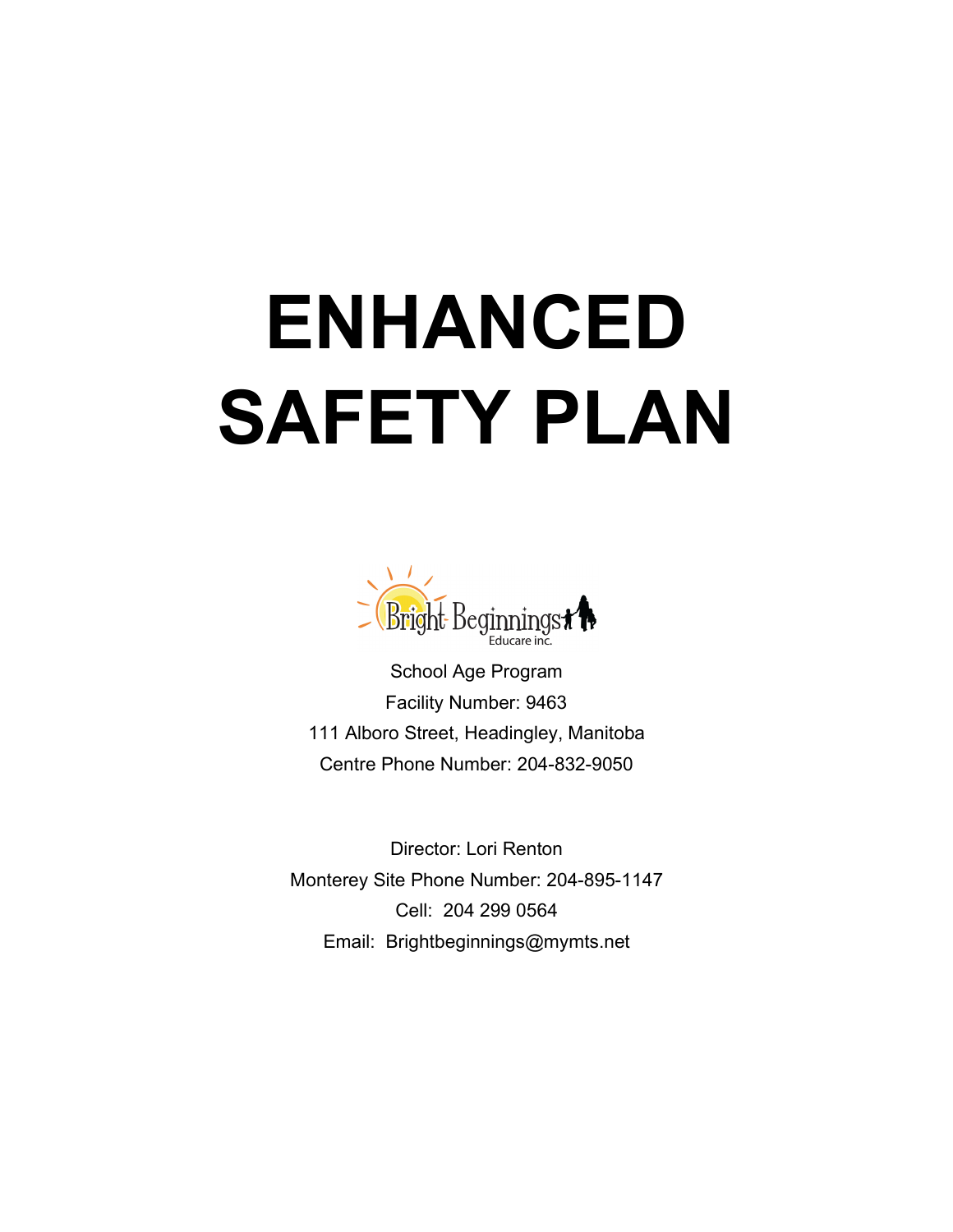## **FACILITY OVERVIEW**



School Age Program, 111 Alboro Street, Headingley, Manitoba

Date Developed: February 2010 Last Revised: Sept 2018 Last Reviewed: Sept 2018 MELCC approved: Sept 2018 Reviewed and Approved by: Sept 2018 Fire authority Sept 2018 Child care coordinator Sept 2018 Board of directors Copies provided to: \_\_ all supervisory staff and designated alternates \_\_ child care coordinator \_\_ posted in each separate area for easy reference by all staff and the fire authority \_\_ school principal

## **PURPOSE**

This safety plan is designed to provide guidance and direction to staff and the board of directors. This will help ensure the safety of the children, families, staff and visitors to our child care centre. It establishes clear and concise policy and procedures:

- to prepare staff on what to do in the event of different types of emergencies
- to evacuate safely to our designated place of shelter
- to shelter-in-place when it is safer to remain in the centre
- to close the centre due to severe weather, health-related or other emergencies
- to ensure the safety of children with anaphylaxis (life-threatening allergies)
- to ensure safe indoor and outdoor environments
- to control visitor access

## **DELEGATION OF AUTHORITY**

The Team Leader maintains the authority to declare an emergency situation and implement evacuation, shelter-in-place or closure procedures. The director (or designated alternate) assumes responsibility when on-site. This responsibility includes communications with parents and the media.

First Designated Alternate: Opening Staff

Second Designated Alternate: Closing Staff

Third Designated Alternate: Most senior staff on-site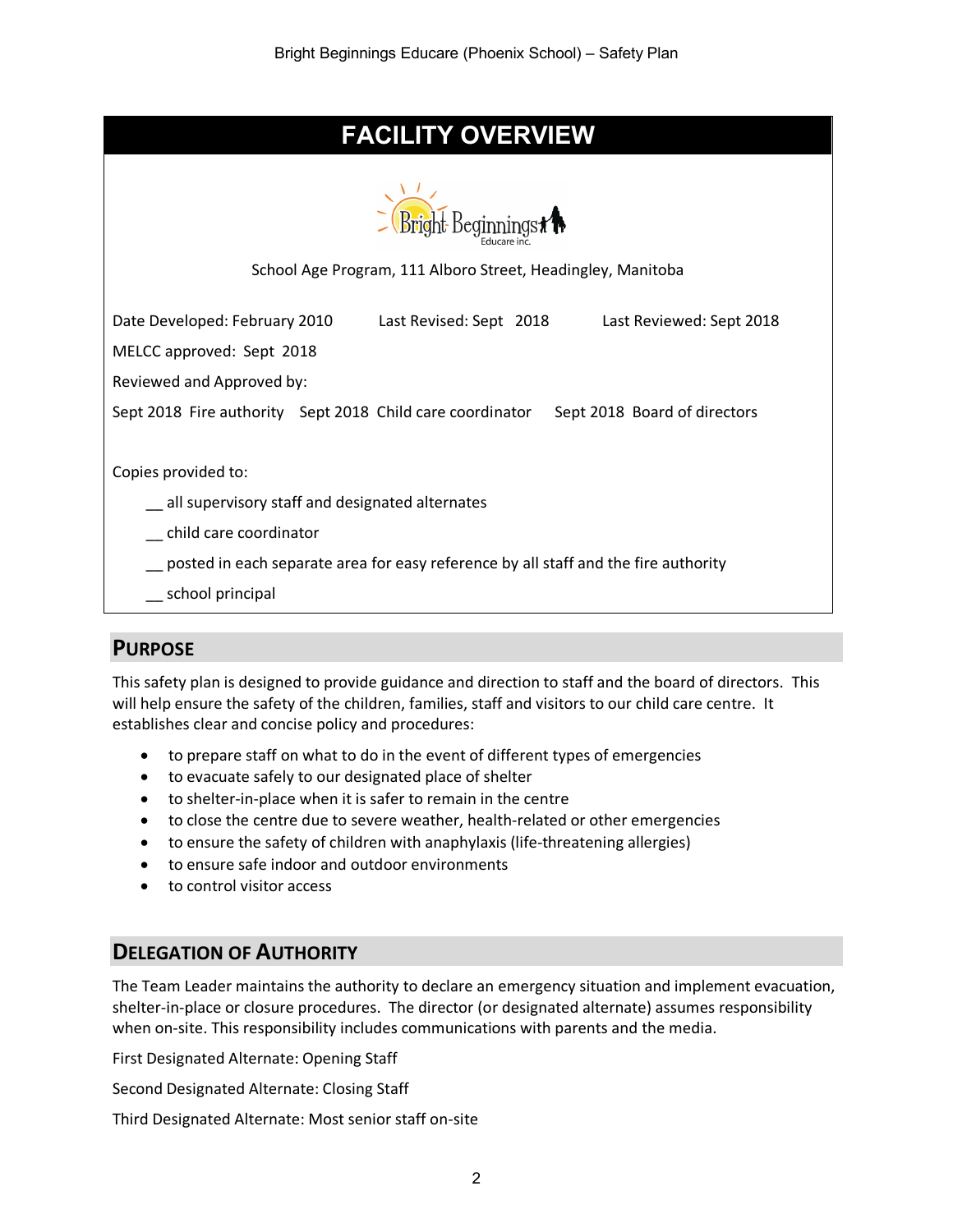As the centre is located in a school, we follow the emergency procedures as directed by the School Principal and/or the School Division. As school personnel are always present, they may be consulted or be delegated authority by the Assistant Director or Executive Director (or designated alternate).

#### **COMMUNICATION BETWEEN CHILD CARE ROOMS**

The centre has a stationary and cordless phone in main child care room (Room #6). The centre has access to the school intercom system to hear announcements and/or contact the school office. Staff use walkie-talkies, cell phones and IPADS to communicate with staff in other areas of the school or playground.

#### **CHILDREN, STAFF AND BUILDING PERSONNEL**

#### **Children**

Licensed for maximum of 55 spaces aged 4 to 12 years of whom no more than 20 are less than 6 years of age

#### **Staffing**

8 staff (4 minimum on any given day) including Team Leader

Executive Director is primarily located at main preschool site.

#### **Building personnel**

School Principal is responsible for the school.

School Custodian is responsible for the maintenance of the building including the inspection and maintenance of the fire protection systems and equipment.

#### **BUILDING DESCRIPTION**

Located in Phoenix School which 17463 square foot, concrete structure, one level school

Day Care Centre

#### **Spaces Used by Centre**

4 rooms licensed for child care: Main child care room (Room # 6), Music Room ( Room 2), Room 5 and Gym. Children use the bathrooms in the school hallway

**Exits** Rooms #5 Main Exit: front door leading to parking lot Alternate Exit: main entrance to school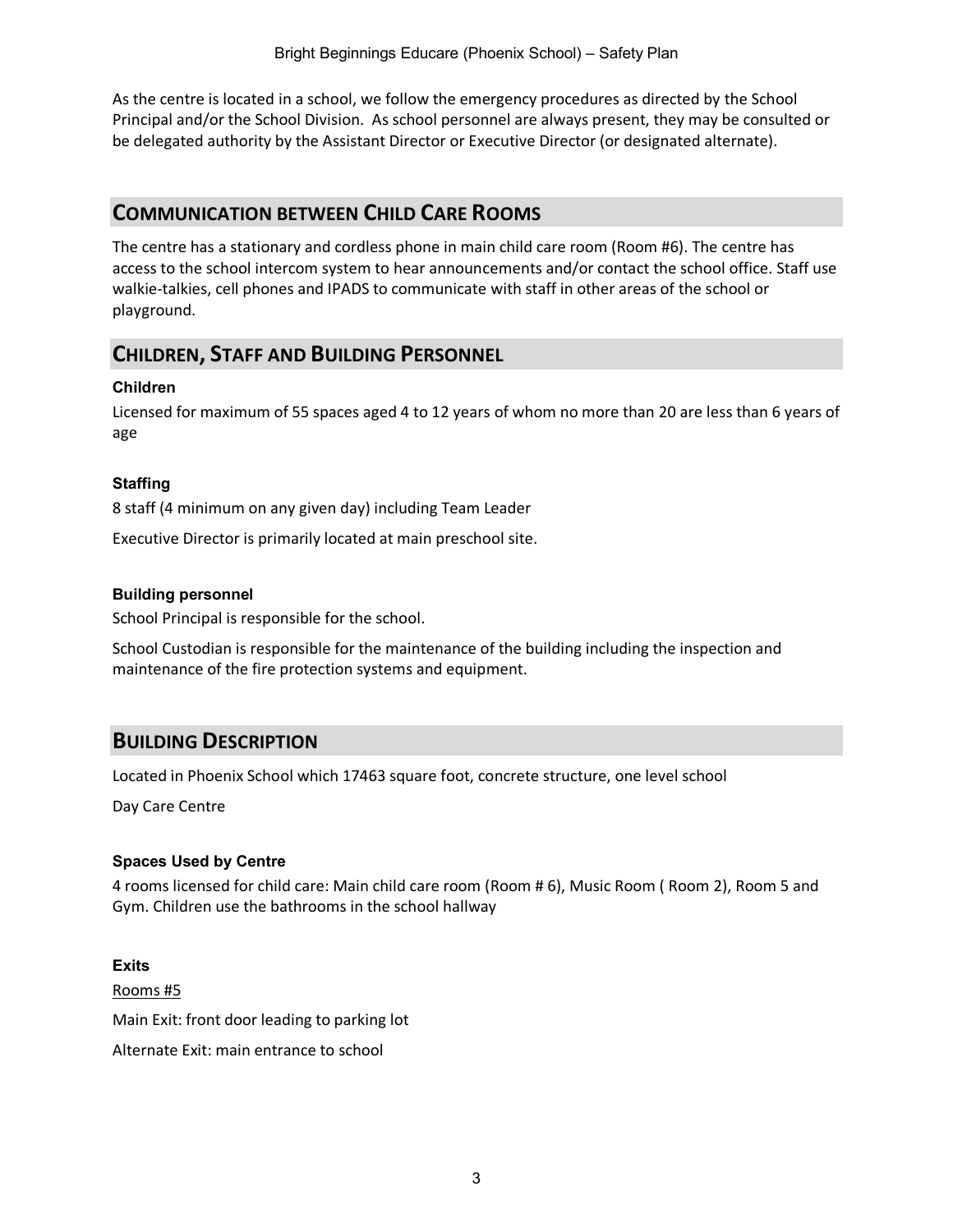Rooms #6 Main Exit: Fire exit in room Alternate Exit: front door leading to parking lot Room #2 Main Exit: North door leading to the playground Alternate Exit: Main entrance of the school Gym Main Exit: Fire exit in gym Alternate Exit: main entrance to school

#### **Heating, Ventilation and Air Conditioning**

Boiler system in most of the school, the child care centre main room has electric baseboard heaters, central air throughout the building and air exchanger /ceiling grills for ventilation.

#### **FIRE SAFETY EQUIPMENT AND LOCATIONS**

#### **Fire Alarm System**

Signal sent to alarm company which contacts the Fire Department. Fire alarm system includes emergency lighting and hardwired smoke detectors. Fire Alarm System Control panel located: In the main entrance on the right-hand side Monitored by: AAA Alarms at 949-0078

#### **Fire Alarm Pull Stations located:**

- Library by the back door
- Child Care Centre (Room #6) by the outside door
- Hallway by the South-East door
- Room 8
- Outside the Office
- Gym by the back door
- Main entrance
- Hallway by the north exit

#### **Fire Department Connection located:**

No building connection – fire hydrants on street

#### **Smoke Alarms**

Hard wired into the all the rooms and hallways of the school

#### **Carbon Monoxide Alarms**

Wall mounted battery-operated alarm (AA) units

Located: in Portable Room Replacement Date: November 2022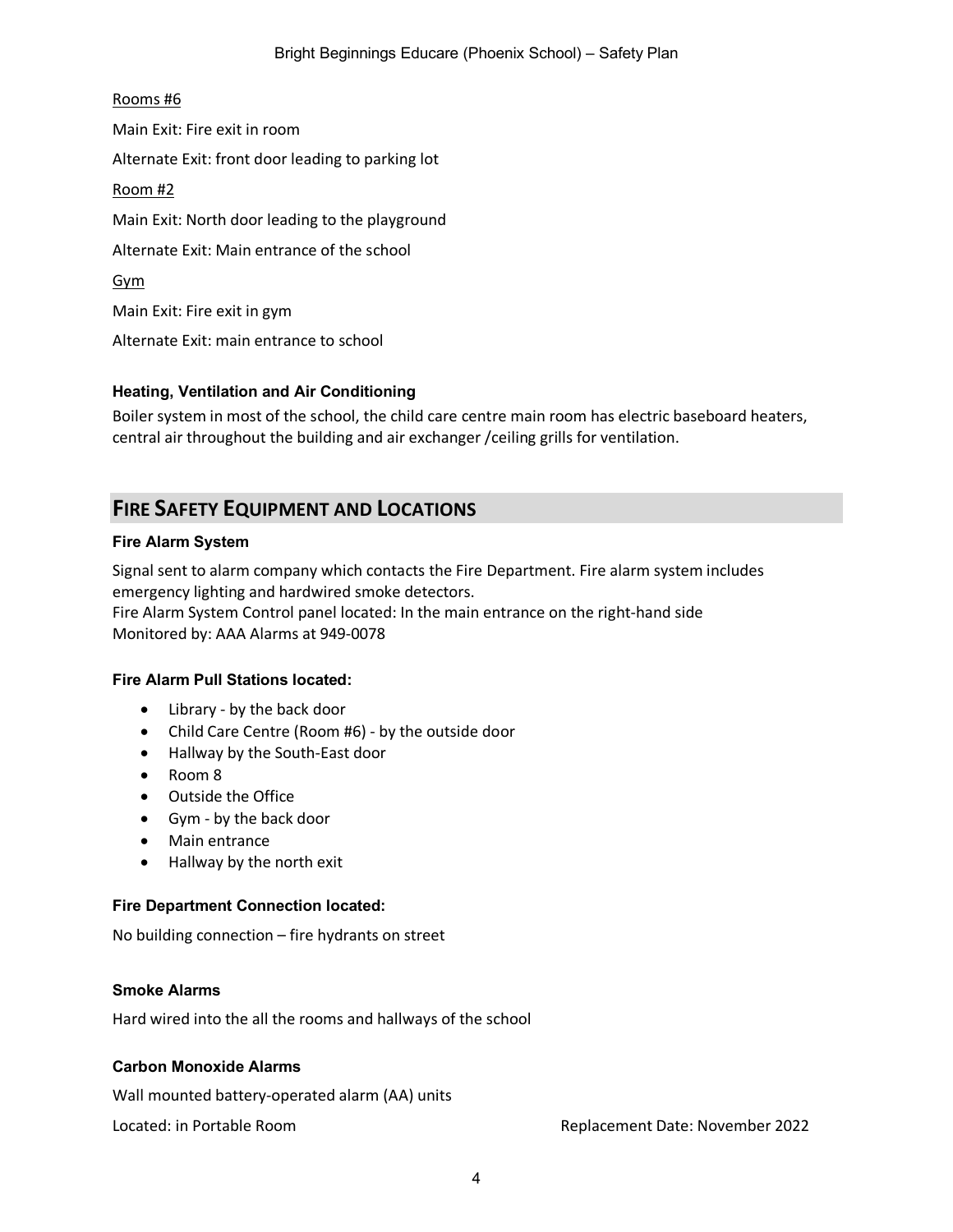#### **Portable fire extinguishers**

- Hallway by the south east entrance
- Hallway outside the bathrooms
- In the Resource Area,
- Room 5 both exits
- Inside the Gym by the door to the hall
- Outside the Gym door to the hallway
- Hallway by the main entrance
- Across from the office
- Hallway by the north exit door.

#### **UTILITY SHUT-OFF LOCATIONS**

The School Custodian is responsible for the maintenance and inspection of all utilities. Child care staff do not have access to the utility shut offs. If a utility needs to be shut off in an emergency, staff must contact the School Principal or Custodian.

Water main: Janitor closet by the bathrooms

Main natural gas valve: Boiler Room

Air conditioner: Boiler Room

Water heater: Boiler Room

Electrical panel: In the Library

The following are identified on the electrical panel:

- air conditioner
- water heater
- exhaust fans in kitchens, bathrooms and any other spaces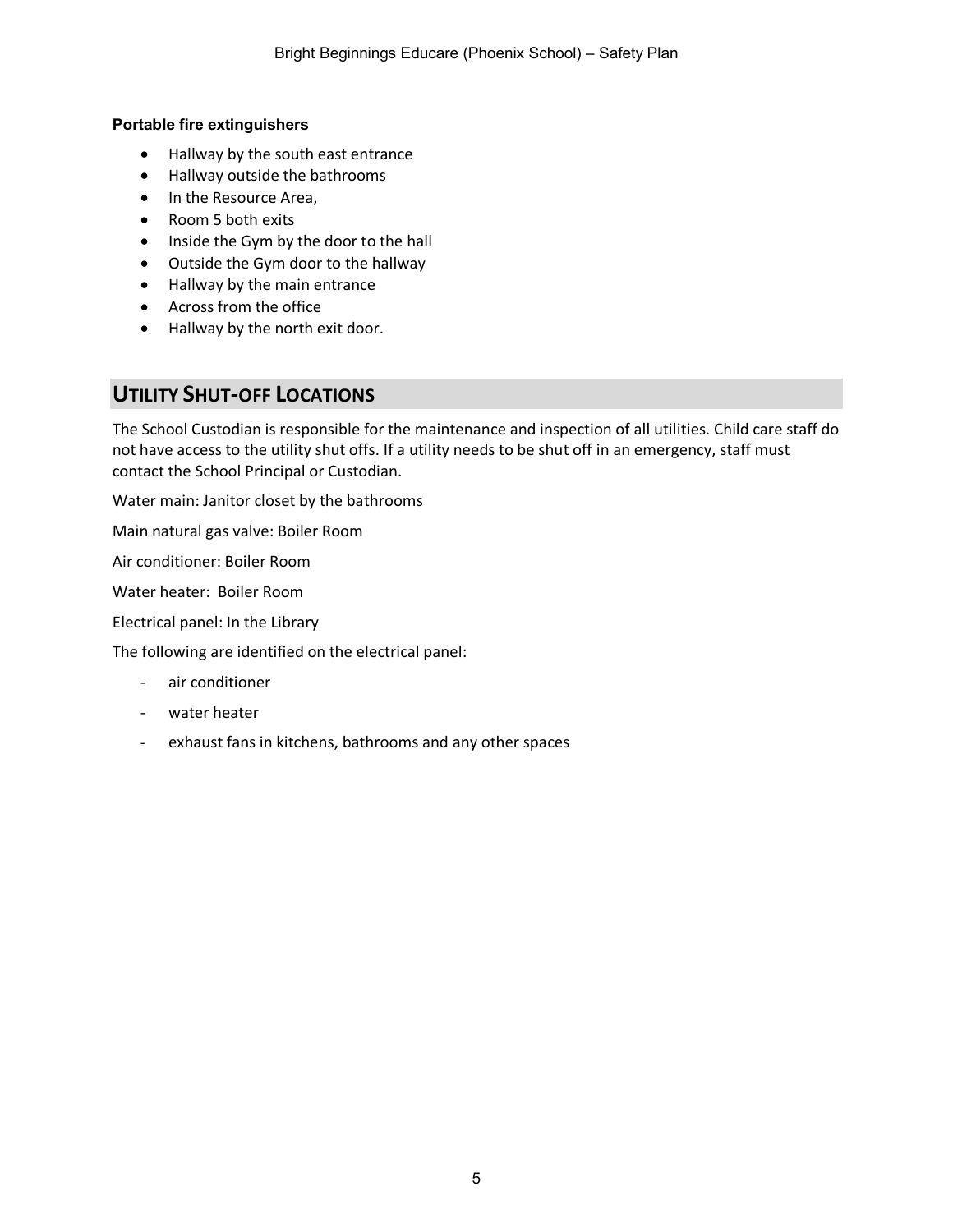

N Phoenix School - Floor Plan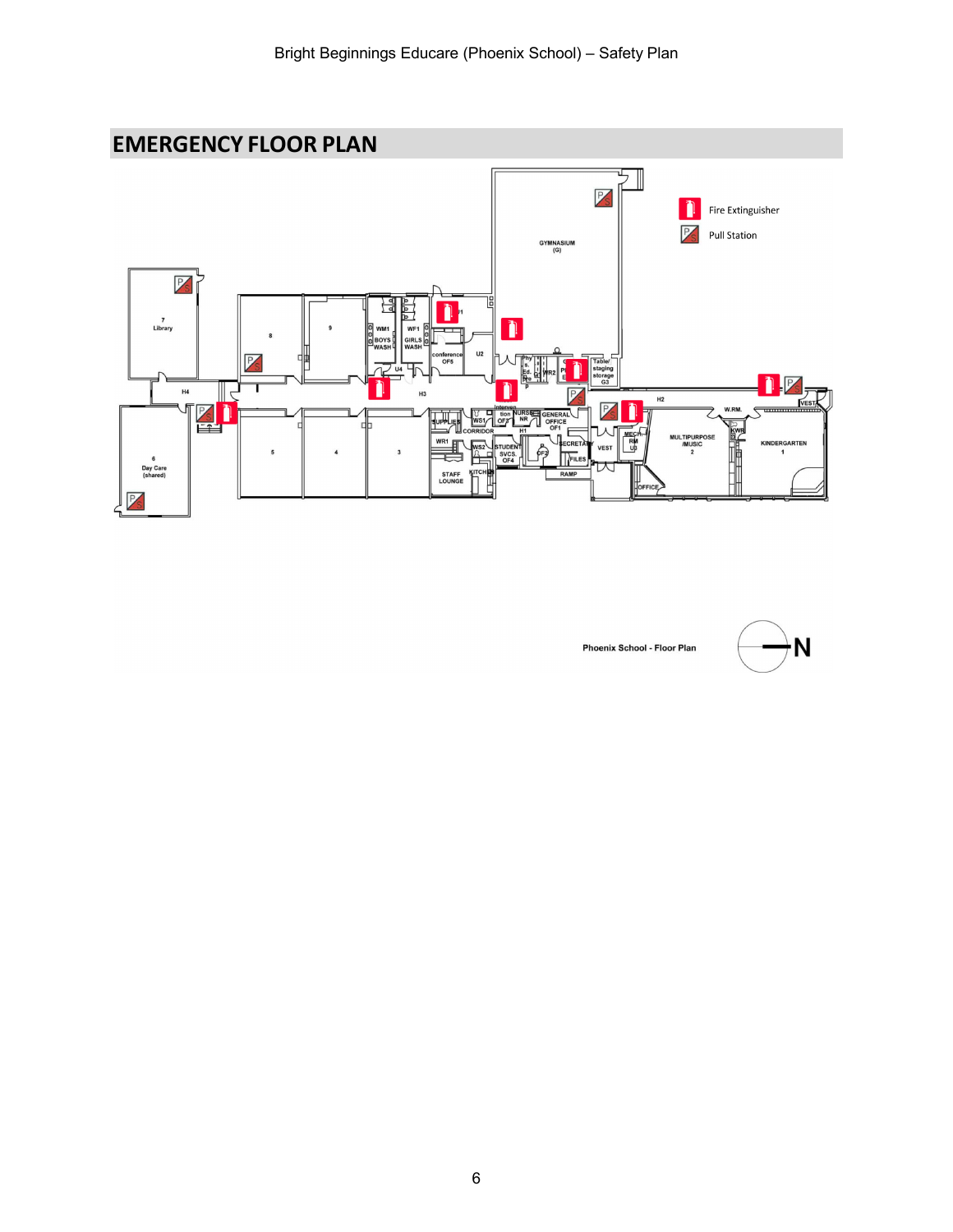## **Communication Procedures**

## **Bright Beginnings Educare and Phoenix School**

In case of an emergency or threat of any kind to Bright Beginnings Educare and Phoenix School, immediate communication must be ensured between the centre and the school.

Ongoing communication and updates are continued until the emergency or threat is over.

**When Bright Beginnings Educare is aware of a threat or in an emergency state, the Team Leader (or designated alternate) will:**

- 1. Call contact the Executive Director or alternate designate and inform them of situation. The Director or designate will contact the school by telephone at 204- 889-5053 or come to the school to communicate to the office. (when safe)
- 2. The Team Leader may call school office using school intercom or

**Outside of school hours**, the Executive Director or alternate will contact the on-site school custodian in person (when safe to do so).

**Outside the centre's hours of operation**, the Executive Director will contact the principal at 204-832-5423 (home) or by email Idaniels@sjsd.net.

**When Phoenix School is aware of a threat or in an emergency state, the principal (or designated alternate) will:**

- 1. Communicate using announcements over the school intercom or
- 2. Call the school age centre by telephone at 204-832-9050 (or preschool centre not located in school at 204-895-1147), when safe or
- 3. Walk down to the centre to communicate (when safe)

**Outside of school hours**, the custodian will contact the Executive Director or Assistant Director at 204-299-0564 or in person.

**Outside the centre's hours of operation**, the principal will contact the Executive Director at 204-299-0564 (cell).

**Communication and safety procedures will be reviewed annually by the Executive , Assistant Director and school principal and revised as needed. This communication procedure is posted in the day care, school office and custodian's office.**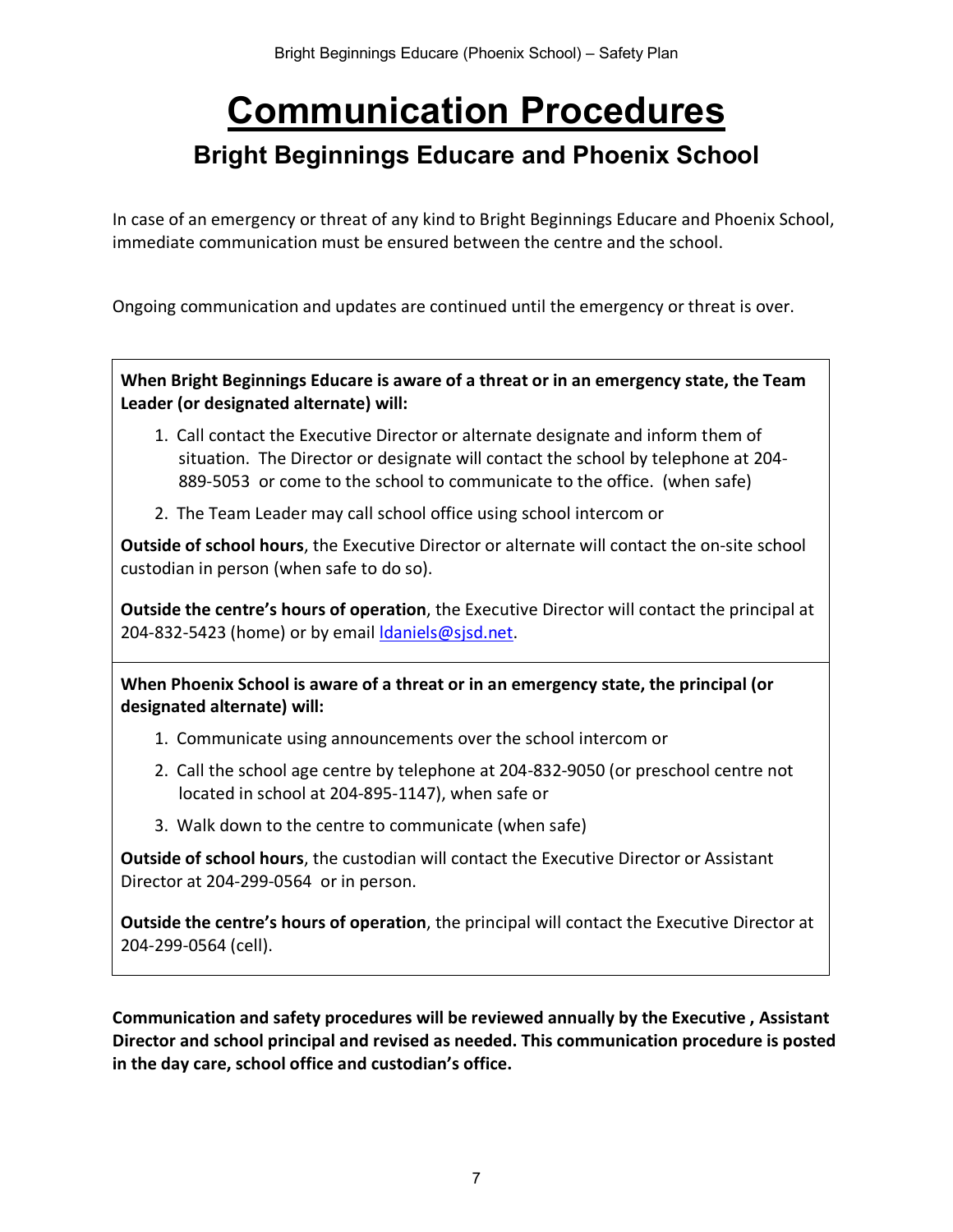## **EMERGENCY EVACUATION PROCEDURES**

Emergency evacuation procedures will be used in case of:

- fire
- a chemical or hazardous materials accident inside of the centre
- a suspected natural gas leak
- high level of carbon monoxide (CO) indicated by CO alarm

Emergency evacuation procedures may be also used in situations such as:

- bomb threat
- threatening behaviour inside the building
- a chemical accident in the area outside of the centre
- a health-related emergency such as utility failure or sewage back up

## **IN CASE OF FIRE**

#### **Staff should:**

- 1. Call 911
- 2. Ensure everyone evacuates fire area immediately.
- 3. Close doors to fire area.
- 4. Pull fire alarm bell.
- 5. Notify Team Leader (or designated alternate) as to the location of fire.
- 6. Proceed with evacuation following steps in *Upon Hearing Fire Alarm (or Instructions from Team Leader)*.

#### **Team Leader (or designated alternate) should:**

1. Notify school personnel as to the location of fire.

## **SUSPICION OF GAS LEAK - IMPORTANT - DO NOT PULL FIRE ALARM BELL**

#### **Staff should:**

1. Verbally notify the Team Leader (or designated alternate) immediately.

#### **Team Leader (or designated alternate) should:**

- 1. Call 911 for fire department and state nature of emergency and address (School may take this responsibility). Contact Executive Director or Designate.
- 2. Verbally direct staff to lead *Evacuation Procedures*.
- 3. Executive Director or designate to notify school personnel by phone or in person.
- 4. Proceed with evacuation following steps in *Upon Hearing Fire Alarm (or Instructions from Executive Director or designate)*.

#### **UPON HEARING CO ALARM - IMPORTANT - DO NOT PULL FIRE ALARM BELL**

#### **Staff should:**

1. Verbally notify the Team Leader or Executive Director (or designated alternate) immediately.

#### **Team Leader (or designated alternate) should:**

- 1. Call 911 for Fire Department and tell them:
	- That CO alarm has been activated in a child care centre located in a school
	- If any staff or children are showing any signs/symptoms or not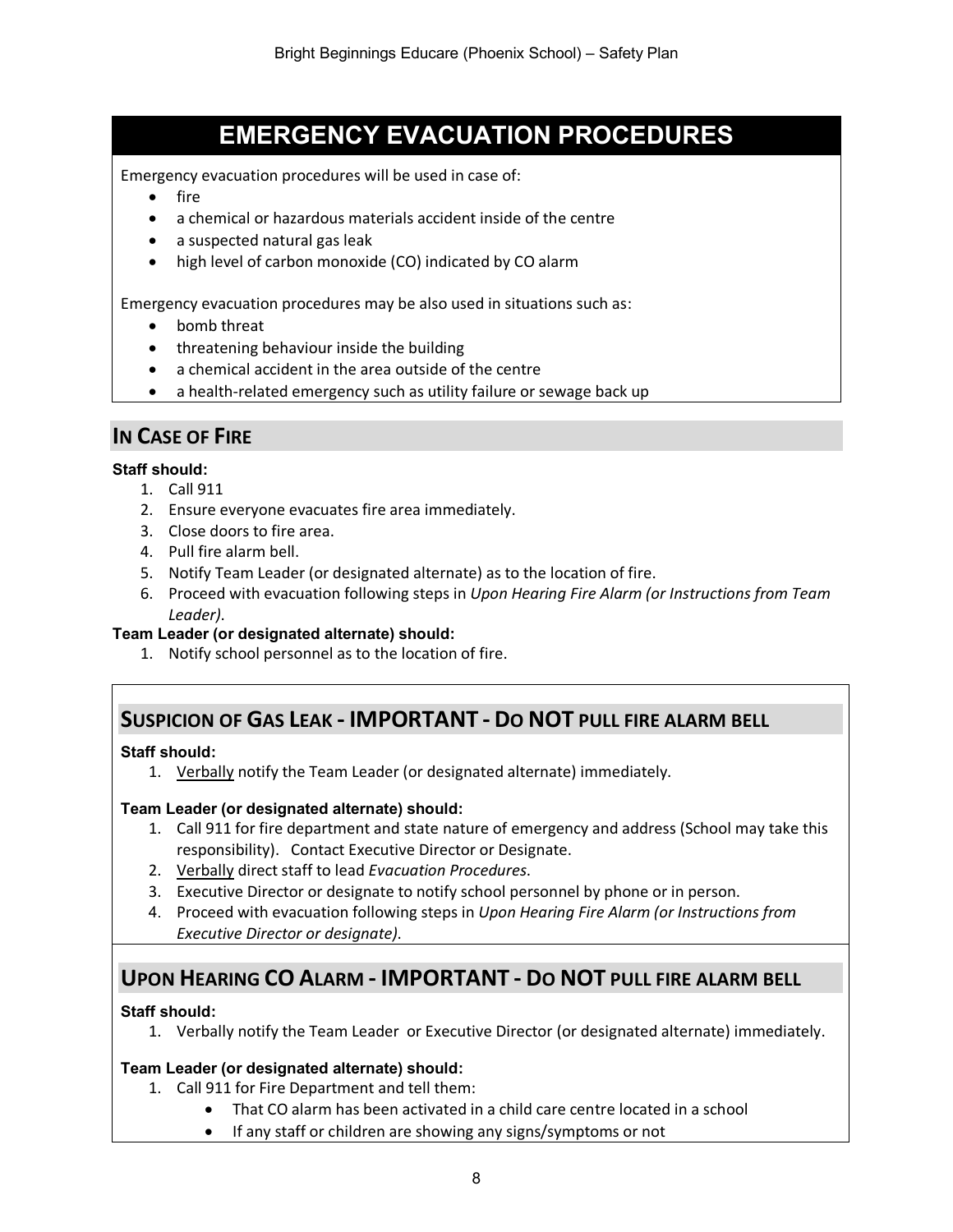- 2. That centre is evacuating
- 3. Check with staff in all child care areas to see if any children or staff are showing signs or symptoms of CO exposure such as headaches, dizziness, nausea, vomiting, weakness, drowsiness, etc.
- 4. Notify school personnel of situation, that fire department has been called and that centre is evacuating.
- 5. Direct staff and children to put on jackets, boots, etc for protection in cold weather if no one is showing signs or symptoms.
- 6. Proceed with evacuation following steps in *Upon Hearing Fire Alarm (or Instructions from Assistant Director)*.

## **UPON HEARING FIRE ALARM (OR INSTRUCTIONS FROM TEAM LEADER)**

#### **All children, staff and visitors should:**

- 1. Stop all activities immediately
- 2. Follow directions of Team Leader to evacuate building.
- 3. Meet in the assembly area at the back of the school at the only tree on the south end of building. Complete a face to name role call of children and staff and then proceed to the swing set to await further instruction from the school. Once at the swing set – one designated staff will walk over to the school designated area and provide an update of children. If the school is not in session – proceed to the library – place of shelter if needed.

#### **Staff in each room should:**

- 1. Direct children and staff to gather by room door. Count children.
- 2. Bring:
	- 1. Attendance record (with floor plan attached).
	- 2. Emergency backpack (including first aid kit, child information records, staff emergency information and contact information for school personnel).
	- 3. Required medications and specialized equipment for children with additional support needs if essential to their immediate safety and it is safe to do so.
- 3. Assign specific staff to:
	- Help children who require additional assistance.
	- Take the duffel bag with blankets for protection in cold weather (if it is safe to do so).
- 4. Lead evacuation out of the building.
- 5. Take attendance in the assembly area.
- 6. Report evacuation status to Team Leader (or designated alternate).

#### **Last staff out of Each Room should:**

- 1. Conduct a sweep of the room looking for any remaining children or adults.
- 2. Close all doors and windows, time permitting.

#### **Team Leader (or designated alternate) should:**

- 1. Conduct a sweep of the centre looking for any remaining children or adults.
- 2. Close all doors and windows, time permitting.
- 3. Review attendance record received from staff. Confirm that all children, staff and visitors are accounted for.
- 4. Advise the fire department (or school personnel) of evacuation status (for example, complete with no possibility that any child care staff, children or visitors are unaccounted for).
- 5. Contact Executive Director (or designated alternate) 204 299 0564 as soon as possible.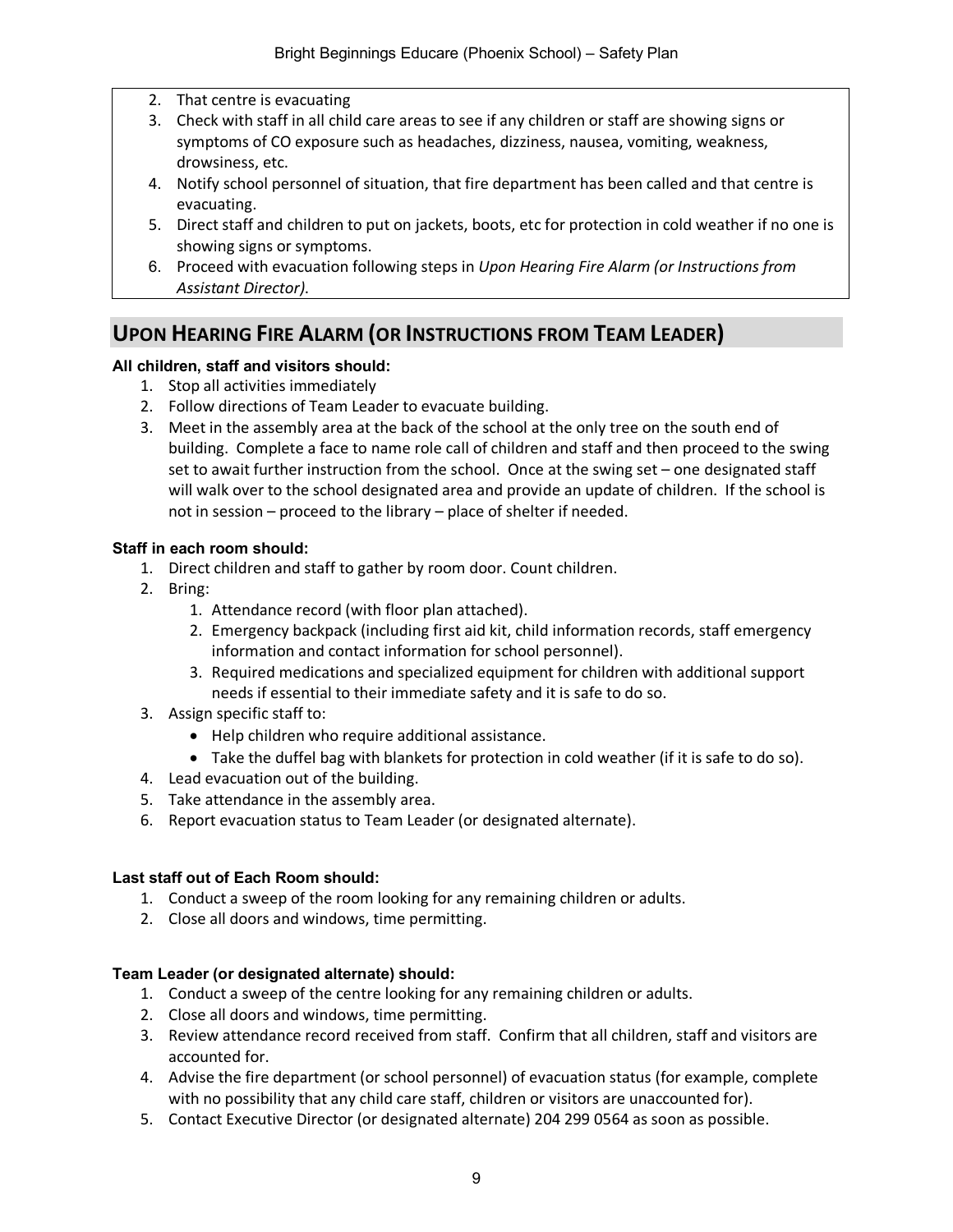- 6. Take direction from fire department (or school personnel).
- 7. Direct staff to return inside or proceed to designated place of shelter upon direction from fire department (or school personnel).
- 8. If staff and children proceed to designated place of shelter before fire department arrives:
	- If possible, assign a staff member to remain at main entrance to advise fire department.
	- Call 911 to inform of evacuation status (School may take this responsibility).
- 9. Post the name, location and contact number of the designated place of shelter on the outside door.
- 10. Executive Director or alternate to prepare a written statement to relay to parents by telephone, e-mail or text to let them know the children are safe, where to pick them up and whether they need to come early.
- 11. Executive Director or alternate to assign specific staff to contact parents with prepared statement using centre's communication program (email and cell phone) cell phone and office phone in designated place of shelter.
- 12. Executive Director or assistant to record an outgoing message on the centre's voice mail system.
- 13. Contact staff on outings to return to designated place of shelter, not the centre.
- 14. Team Leader and Executive Director or designate to be available to discuss event with parents when they pick up children.

#### **After the event, the Executive Director (or designated alternate) should:**

- 1. Write and distribute a short letter telling parents about the event and any follow-up steps that will be taken.
- 2. Tell the Child Care Coordinator about the event.
- 3. Tell the Chairperson of the Board of Directors.
- 4. Discuss incident with school personnel.
- 5. If necessary, call SRHA/WRHA Mobile Crisis Unit (204-940-1781) or Youth Mobile Crisis Unit (204-949-4777) to access the community crisis/trauma response team within 24 hours of the event for advice, resources or in-person support.
- 6. In case of carbon monoxide alarm, take the carbon monoxide unit(s) outside of the building to clear the sensor(s) and return the CO unit(s) to the interior location(s).

## **DESIGNATED PLACE OF SHELTER AWAY FROM THE CENTRE**

#### **HEADINGLEY LIBRARY**

49 Alboro Street, Headingley, MB Tele: 204.888.5410

(Centre has a key in the main emergency back pack to use outside of library's hours of operation)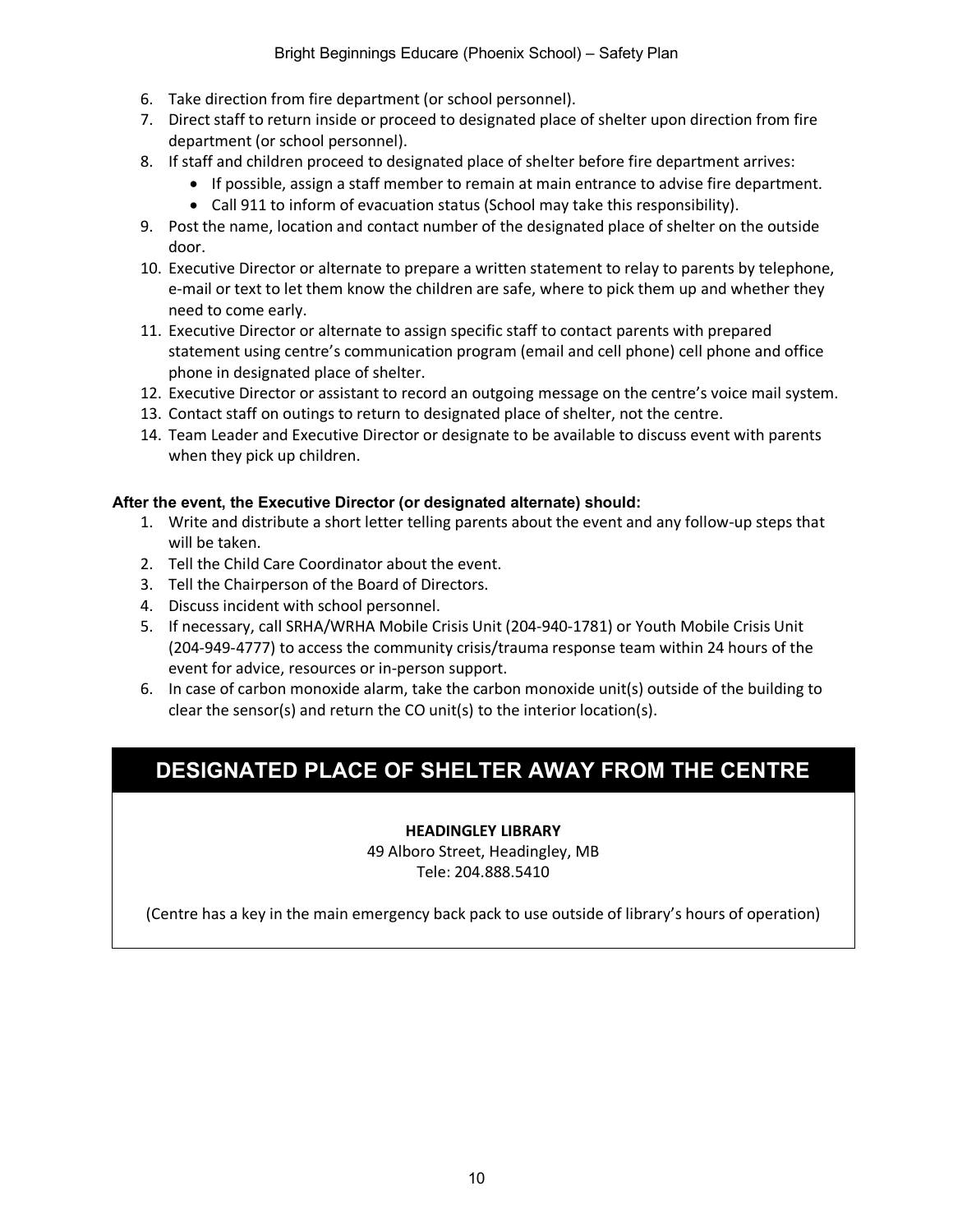## **EVACUATION AND SHELTER-IN-PLACE PRACTICE DRILLS**

The following procedures are used to ensure the safety of children and adults in our centre.

Evacuation and shelter-in-place practice drills are documented on the Evacuation and Shelter-in-Place Drill Record form and maintained on file for at least one year. Staff and children are not told in advance of the drills. Parents and visitors are required to participate in the drill when in the centre and follow the direction of staff.

#### **EMERGENCY EVACUATION DRILLS**

- minimum of one evacuation drill per month using whistle
- participate in all school fire drills using the fire alarm
- using alternate exit routes
- at different times of the day with varying numbers of staff
- complete evacuation to our designated place of shelter at least once a year

#### **SHELTER-IN-PLACE DRILLS**

• minimum of one shelter-in-place drill every year

#### **AFTER EVACUATION OR SHELTER-IN-PLACE PRACTICE DRILLS**

- Team Leader (or designated alternate) will post this information for families
- Staff will try to discuss the drill with each family at departure time, particularly if their child found it interesting or upsetting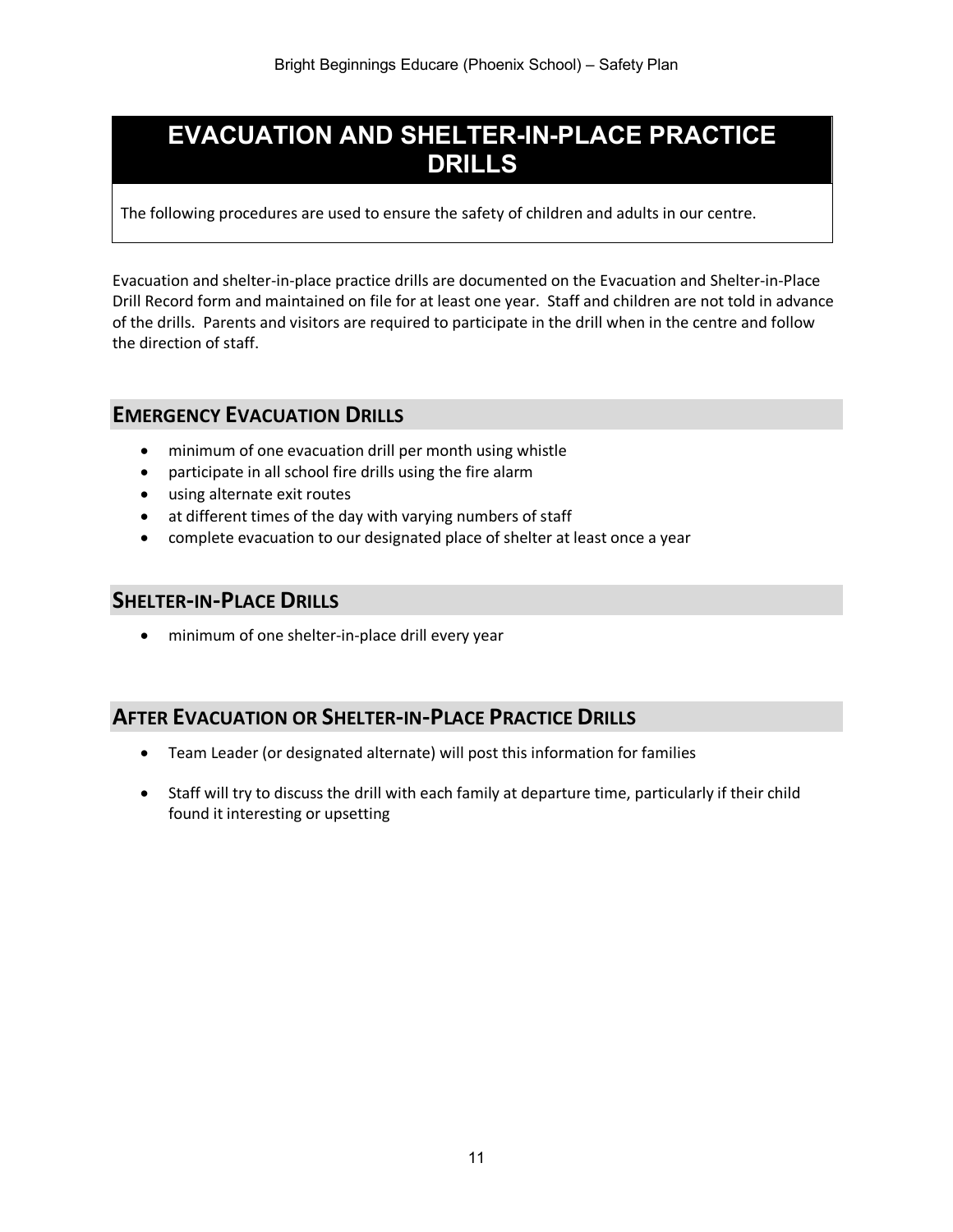## **CENTRE CLOSURE PROCEDURES**

The following procedures and communication policies will be used in the event of partial or full day closure of the centre due to:

- weather-related emergencies such as a severe winter storm
- health-related emergencies such as a utility failure or the outbreak of illness

**School Procedures:** School Division and school use phone tree to notify schools staff and child care program.

#### **CLOSURE OF CENTRE FOR PORTION OF DAY**

#### **Executive Director (or designated alternate) should:**

- 1. Contact parents by telephone, e-mail or text message. Advise them to pick up their children early at centre or at designated place of shelter. Provide staff with a scripted statement to use if helping notify parents.
- 2. Contact emergency contacts designated by parents, if parents cannot be reached.
- 3. Post a note on the outside door with the name, location and phone number for the designated place of shelter. Include the centre's cell number.
- 4. Advise all staff not there at the time.
- 5. Advise school personnel if closure not initiated by school.

#### **CLOSURE OF CENTRE FOR THE FULL DAY**

#### **Executive Director (or designated alternate) should:**

- 1. Attempt to contact all families and staff the previous evening or early in the morning by telephone, e-mail or text message. Provide staff with a scripted statement to use if helping notify parents.
- 2. Arrange to have the closure announced on CJOB (Phone: 204-786-2471).
- 3. Record an outgoing message on the centre's voice mail system.
- 4. Post a note on the outside door, if possible.
- 5. Advise school personnel if closure not initiated by school.

#### **ADDITIONAL STEPS IF OUR BUILDING IS FLOODED**

#### **Executive Director (or designated alternate) should:**

- 1. Contact school personnel to:
	- Contact Manitoba Hydro to disconnect power at the pole and make sure it is safe to reenter the centre.
	- Schedule the cleaning, service and replacing of main circuit panels, light switches, electrical sockets, appliances, furnaces, etc by certified technicians.
	- Make arrangements to have all wiring inspected by a qualified electrician before turning power on.
	- Make arrangements for the natural gas to be turned on by a qualified professional.
	- Schedule appropriate cleaning for all flooded areas.
- 2. Contact parents with an expected reopening date as advised by school personnel.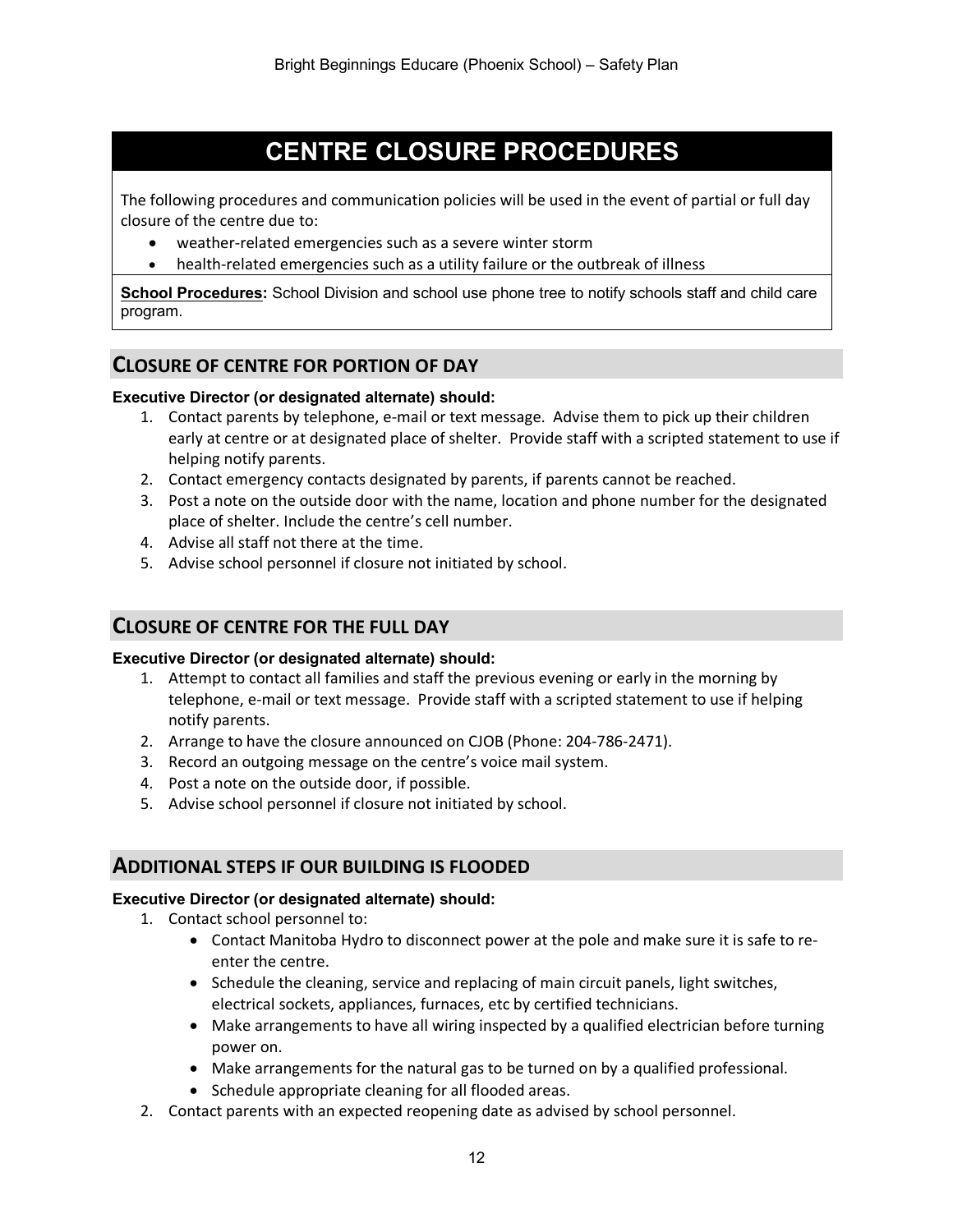#### **AFTER PARTIAL OR FULL DAY CLOSURE**

#### **Executive Director (or designated alternate) should:**

- 1. Contact Chair of the Board of Directors
- 2. Write and distribute a short letter telling parents about the event and any follow-up steps that will be taken.
- 3. Tell the Child Care Coordinator about the event.
- 4. Discuss incident with school personnel, as needed.
- 5. If necessary, call SRHA/WRHA Mobile Crisis Unit (204-940-1781) or Youth Mobile Crisis Unit (204-949-4777) to access the community crisis/trauma response team within 24 hours of the event for advice, resources or in-person support.
- 6. Contact fire and public health inspectors and the child care coordinator. Depending on the reason for closure, there may be requirements or recommendations to reopen centre.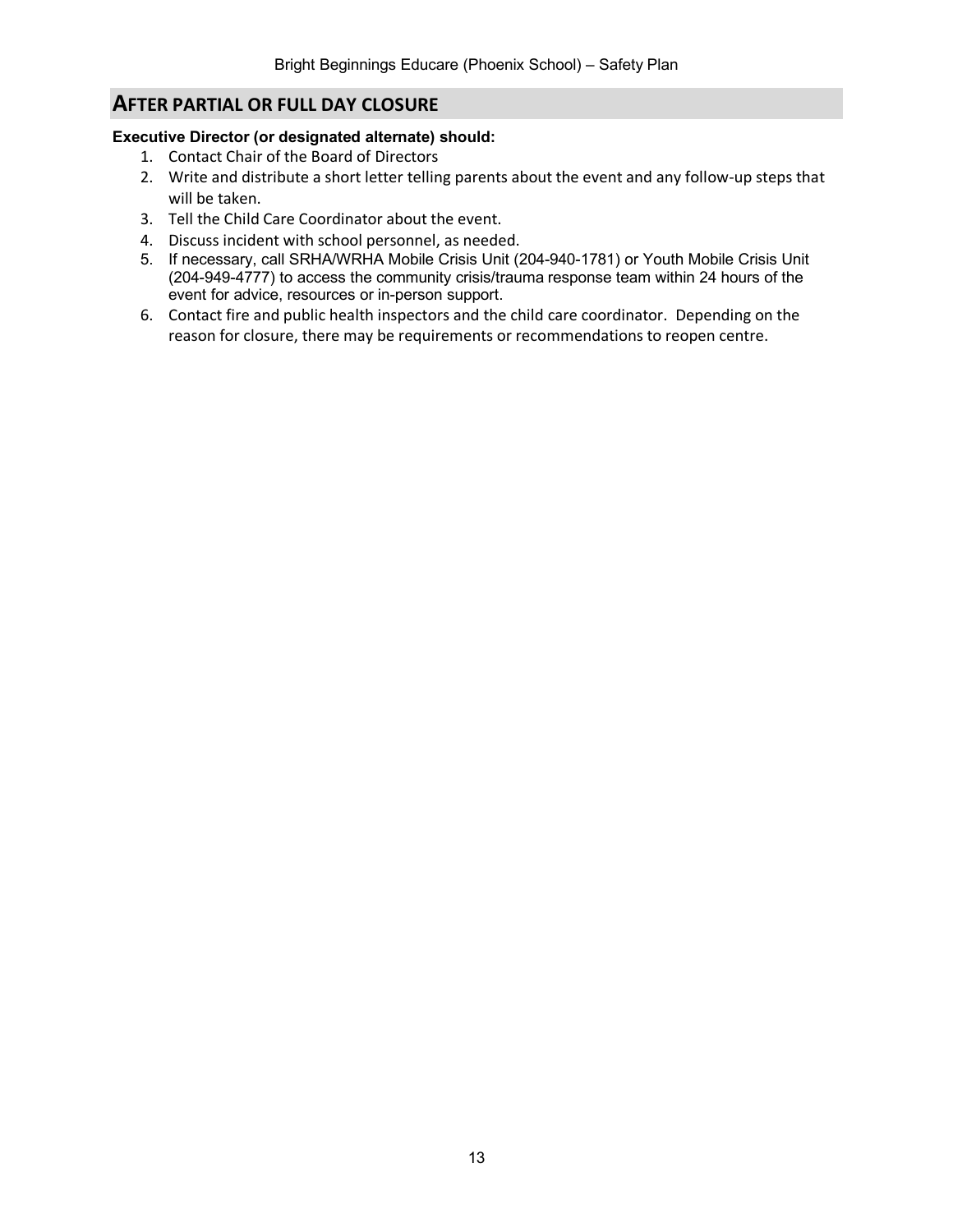## **CONTROLLING FIRE HAZARDS and INSPECTION AND MAINTENANCE OF FIRE SAFETY EQUIPMENT**

The following procedures will be used to ensure requirements under the Manitoba Fire Code are met to reduce and prevent the risk of fire by:

- controlling fire hazards
- inspecting and maintaining fire safety equipment

#### **DOCUMENTATION**

The following documentation will be maintained by the Team Leader for review by the fire inspector. The designated alternate will know the location of this file, which will contain:

- copies of safety checklists used to document daily, monthly and annual checks to control fire hazards and inspect and maintain fire safety equipment
- evacuation and shelter-in-place practice drill record
- inspection and maintenance records for carbon monoxide alarm in daycare room

The Executive Director (or designated alternate) will refer the fire inspector to the School Custodian for the following documentation:

- fire extinguishers annual inspection report by a certified agency
- fire protection system annual inspection report by a qualified technician
- rotating use of fire alarm manual pull stations
- heating system annual inspection report by a qualified heating contractor

These following items have been integrated into our Safety Checklists to document the checks required on a daily, monthly and annual basis. The school custodian is responsible for the inspection and maintenance of the many of the items however child care staff are to be aware and notify custodial staff of any issues noted during their inspections.

#### **DAILY INSPECTIONS AND MAINTENANCE**

- 1. Evacuation procedures and floor plans are prominently posted in each room used by the centre.
- 2. Exit signs in all areas used by the centre are easy to see and lit.
- 3. Corridors and exits in all areas used by the centre are unobstructed and properly lit.
- 4. Exits are free of snow and ice. There is a minimum of three meters (about 10 feet) cleared of snow outside of exit. There is a cleared path so that everyone can move further away from the building.
- 5. Fire doors in all areas used by the centre are NOT wedged or blocked open.
- 6. Electrical appliances in all areas used by the centre are unplugged when not in use (toaster, coffee maker, etc.)
- 7. All electrical outlets in areas used by the centre have covers in place.
- 8. A daily safety inspection is performed in the morning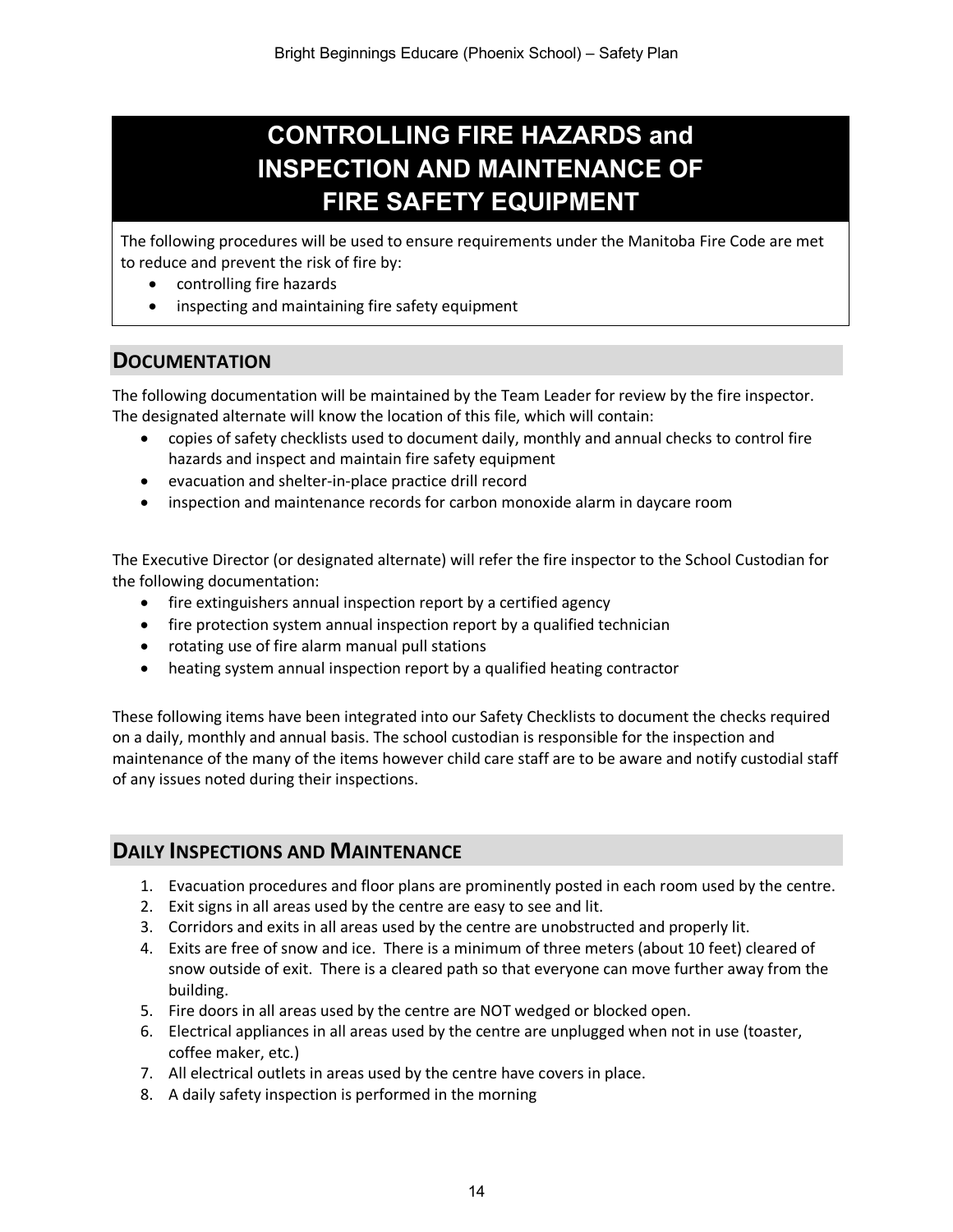#### **MONTHLY INSPECTIONS AND MAINTENANCE**

- 1. Exit doors in all areas used by the centre are readily opened from the inside without the use of keys or other locking devices.
- 3. Fire department access is unobstructed. For example, no vehicles may be parked in a fire route/lane. There is no excessive vegetation, snow or other obstructions to access routes and fire hydrant.
- 4. All fire extinguishers in areas used by centre are checked by the Assistant Director to make sure:
	- proper type
	- hung in required locations
	- labelled
	- ready for use
	- tagged
	- properly charged (arrow in green zone)
	- monthly check documented on tag and on practise drill record
- 5. Battery operated carbon monoxide alarm in Portable is checked by the Team Leader to ensure proper function (documented).
- 6. Storage areas are checked by school custodian to make sure:
	- combustible materials have not built up in basements, storage rooms, service rooms or stairwells
	- combustible materials are not stored next to water heaters and heating equipment
- 7. The inspection documentation for fire alarm system and equipment is maintained by the School Custodian for review by fire inspector.
- 8. Monthly Childcare Safety inspections reports are completed and kept on file at the Monterey Site.

## **ANNUAL INSPECTIONS AND MAINTENANCE**

The following inspection documentation is maintained by the Executive Director/Assistant Director for review by fire inspector:

- 1. Fire extinguishers are inspected by certified agency (also documented on tag).
- 2. Batteries for carbon monoxide alarms are replaced annually on April 30 (documented).
- 3. Carbon monoxide units were replaced in April 2016.
- 4. Annual inspection report will be completed and stored at the Monterey Site.

The following inspection documentation is maintained by the School Custodian for review by fire inspector:

- 1. Heating system is inspected by qualified heating contractor.
- 2. Fire protection systems are inspected by a certified technician:
	- emergency lighting
	- fire alarm system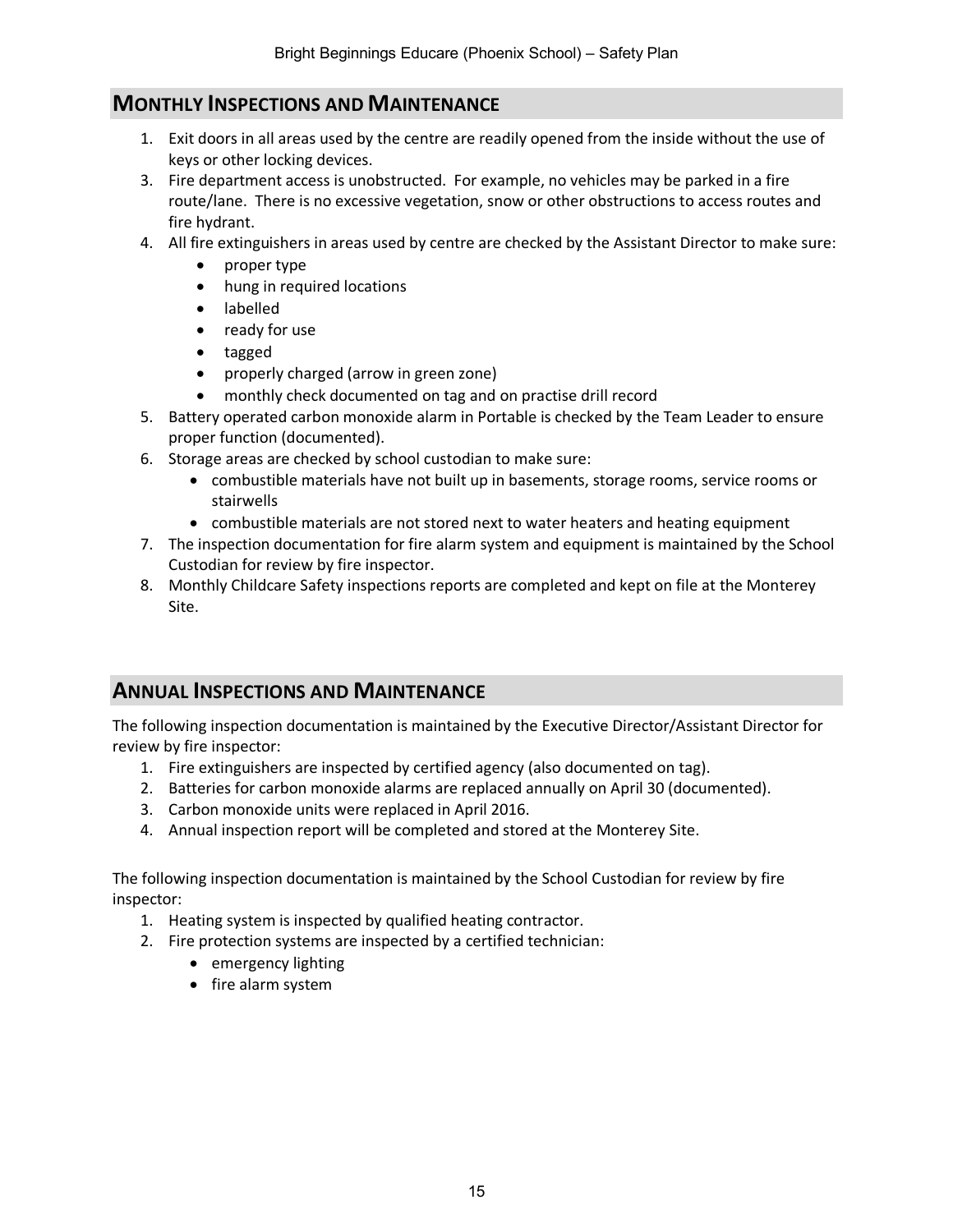## **WEATHER-RELATED EMERGENCIES**

The following procedures will be used in the event of the following in our area:

- winter storms
- tornadoes
- severe thunderstorms

**School Procedures:** School Division and school use phone tree to notify schools staff and child care program.

#### **PREPARATION**

To prepare to care for children outside of regular centre hours or during a utility failure, together the Director or designate and Team Leader (or designated alternate) will ensure that:

- non-perishable food and water is stored and replenished at least annually
- flashlights and battery operated lights with fresh batteries are available in all areas of the centre
- fresh batteries are available for the weather radio or portable radio

## **Winter Storm Procedures**

#### **Executive Director (or designated alternate) should:**

- 1. Monitor appropriate source listed below when there is potential for severe weather:
	- a. Environment Canada for weather watches and warnings on weather radio or local media
- 2. Notify Team Leader at school age centre of severe weather and provide direction.
- 3. Notify any groups on outings to return or take indoor shelter immediately.

#### **Team Leader (or designated alternate) should:**

- 1. Notify staff in playground to bring children inside in the event of a severe weather warning.
- 2. Reschedule outdoor play and all outings away from the centre.
- 3. Post information indicating that there may be a need for closure and reminding parents how the closure will be communicated.

#### **Additional steps for severe winter weather watch/warning or a blizzard warning**

- 1. Executive Director and the board chair will consult on the need for emergency closure. Decision may be made by the School Principal or Division.
- 2. Follow *Emergency Closure Procedures* if required.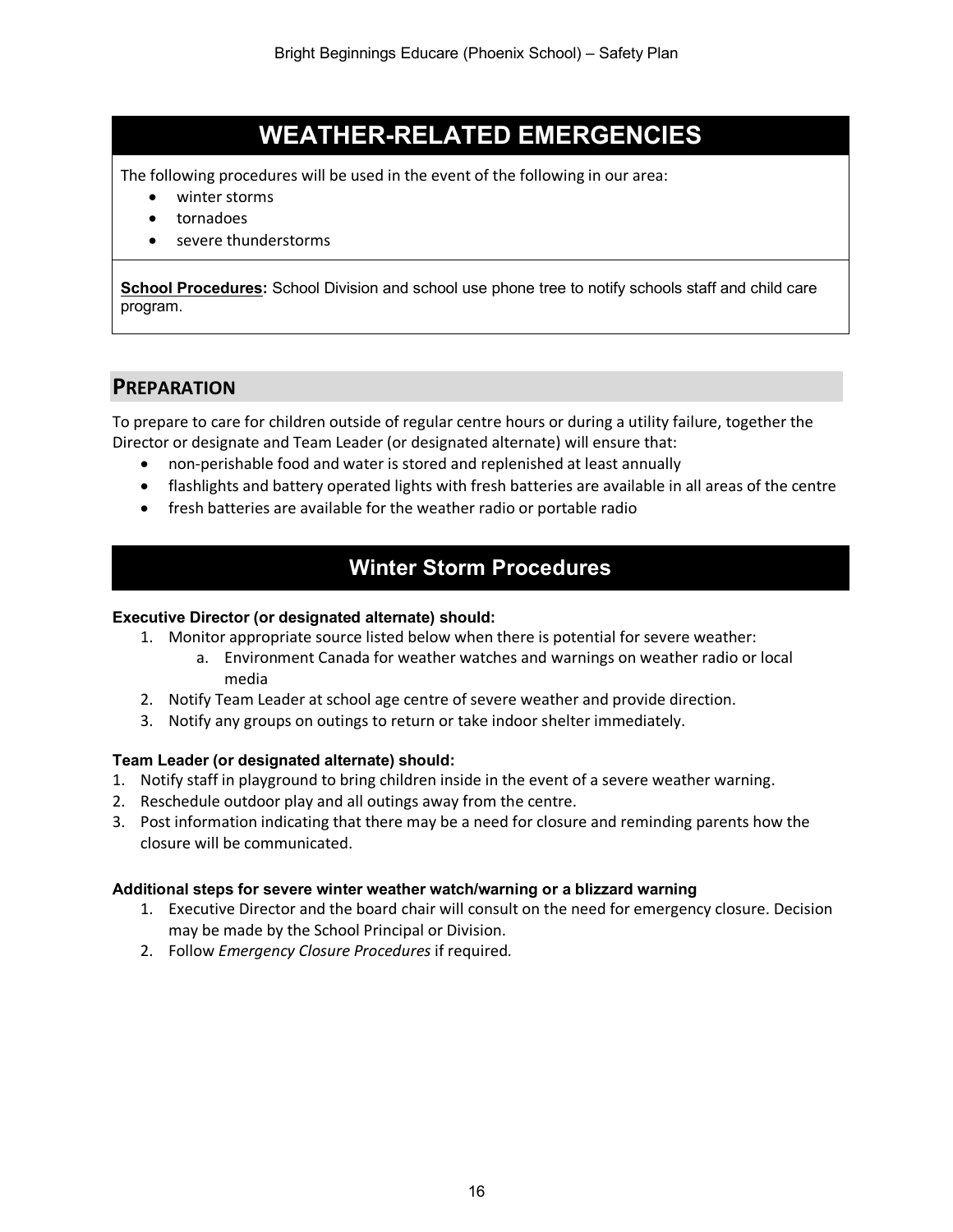## **Tornado or Severe Thunderstorm Procedures**

#### **Staff should:**

1. Immediately contact the Team Leader (or designated alternate) if aware of a severe thunderstorm or tornado warning/sighting in the area.

#### **Team Leader (or designated alternate) should:**

- 2. Monitor the situation using information from Environment Canada on the weather radio.
- 3. Consult with school personnel and Executive Director (or designated alternate).
- 4. Make decision to enact *Shelter-in-Place Procedures: Tornado*. This decision may be made in consultation with school personnel and centre Executive Director.
- 5. Remind Staff:
	- Not to use electrical equipment and avoid using the telephone.
	- To guide children to stay away from windows, doors, radiators, stoves, metal pipes, sinks or other electrical charge conductors.
	- To unplug all electrical appliances in areas used by centre such as TVs, radios and toasters.
	- Make sure flashlights and battery operated lights with fresh batteries are available in all areas of the centre.

## **SHELTER-IN-PLACE PROCEDURES: TORNADO**

**Protective Spaces:** main school hallway between Room #5 and #8

#### **Team Leader (or designated alternate) should:**

- 1. Direct staff to lead *Shelter-in-Place Procedures: Tornado*.
- 2. Notify staff in playground to return indoors immediately.
- 3. Notify staff in other areas to come to main school hallway between Room #5 and #8.
- 4. Notify staff on outings away from centre to immediately seek the closest indoor shelter. Remind them to call back with their location.
- 5. Bring the weather radio operating on battery back up and cell phone to protective space to monitor when it is safe to leave the protective spaces.
- 6. Take attendance to make sure all children and staff are accounted for.
- 7. Advise Executive Director (or designated alternate) of the status of *Shelter-in-Place Procedures: Tornado*. The Executive Director or designate, will assist in steps 2 – 4 above

#### **Staff should:**

- 1. Direct children to gather by the classroom/gym door. Count children before returning to main school hallway (protective space).
- 2. Assign and communicate which staff to:
	- bring attendance record
	- bring the emergency backpack into the protective spaces (including the first aid kit, child information records, staff emergency information, contact information for school personnel)
	- help children who require additional assistance
	- take required medications and specialized equipment for children with additional support needs if it is possible to do so safely and if essential for the immediate safety of a child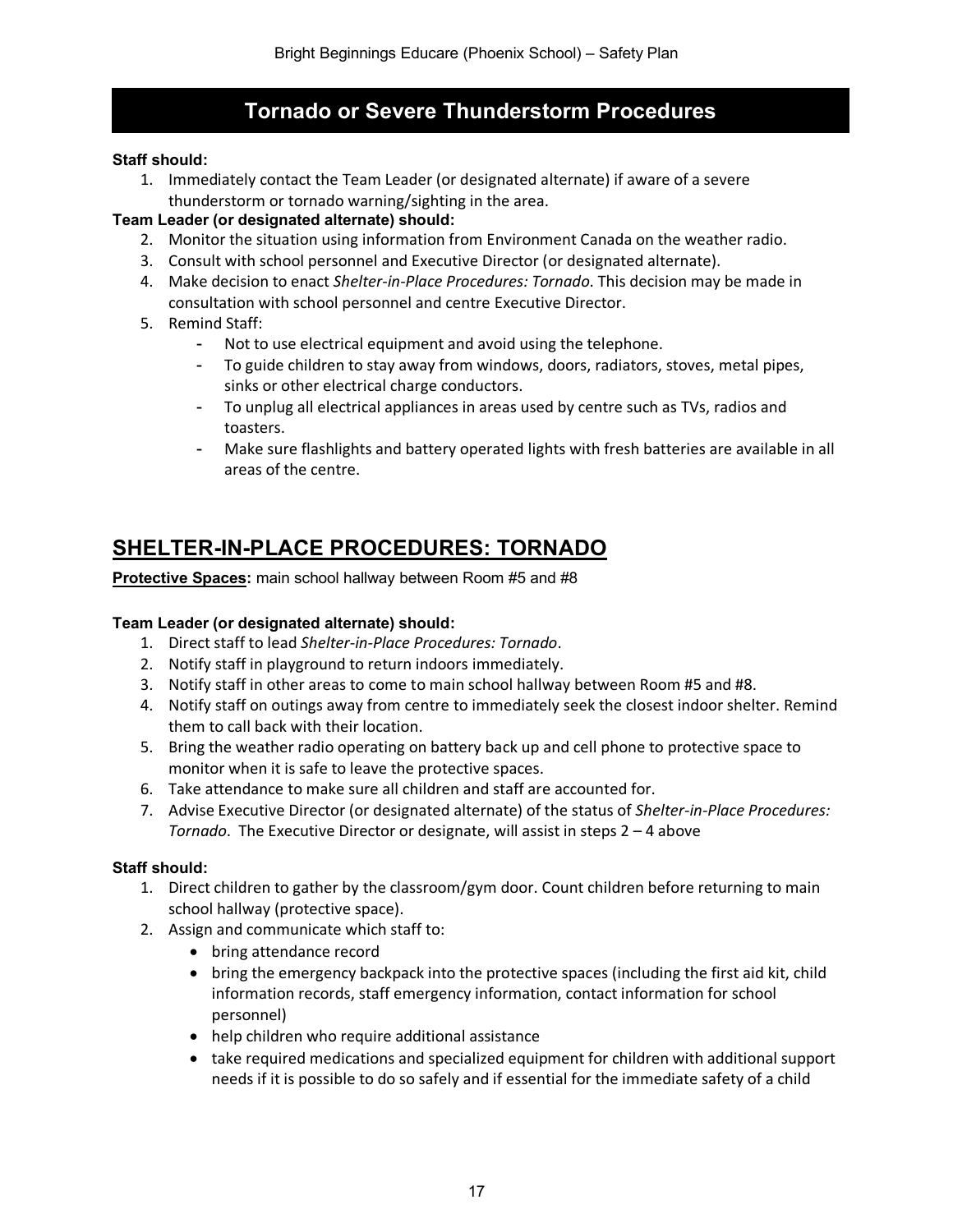#### **After the event, Executive Director (or designated alternate) should:**

- 1. Write and distribute a short letter telling parents about the event and any follow-up steps that will be taken.
- 2. Tell the Chair of the Board of Directors.
- 3. Tell the Child Care Coordinator about the event.
- 4. Discuss incident with school personnel.
- 5. If necessary, call SRHA/WRHA Mobile Crisis Unit (204-940-1781) or Youth Mobile Crisis Unit (204-949-4777) to access the community crisis/trauma response team within 24 hours of the event for advice, resources or in-person support.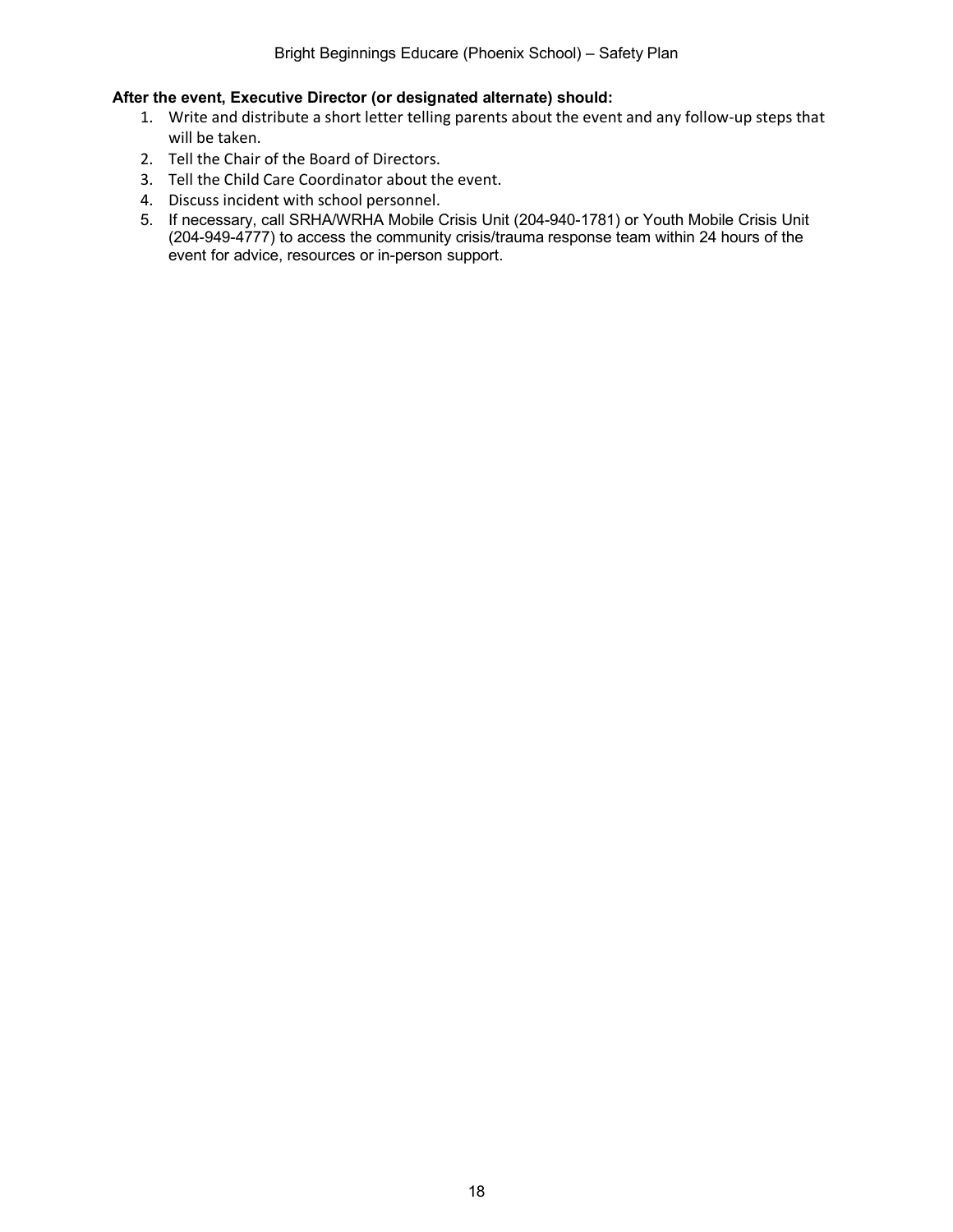## **HEALTH-RELATED EMERGENCIES**

The following procedures and communication policies will be used in the event of an emergency due to:

- a child's medical condition
- communicable or food-borne illness in the centre or larger community
- serious injury of a child
- utility failure or sewage backup

## **A Child's Medical Condition**

#### **When a child enrols with a medical condition or is diagnosed while attending the centre the Executive Director/Assistant Director should:**

- 1. Make sure Unified Referral Intake System (URIS) applications are submitted.
- 2. Arrange staff training by a registered nurse related to the URIS *Individual Health Care Plan/Emergency Response Plan*.
- 3. Update the centre's safety plan with any special considerations required for the child.
- 4. Store *Individual Health Care Plan/Emergency Response Plans* in the appropriate staff communication area while considering the importance of confidentiality.
- 5. Make sure there are processes to monitor when a child's URIS plan will expire.
- 6. Arrange for plan to be updated and staff retraining to be conducted every year.
- 7. See the Anaphylaxis section for additional policies and procedures related specifically to lifethreatening allergies.

## **Communicable or Food-Borne Illness**

#### **Prevention**

The following procedures are used to prevent outbreaks of communicable or food-borne illness:

- routine health practices
- cleaning and sanitizing schedules
- safe food handling practices
- disposable gloves are worn any time staff's hands may come in direct contact with blood (or body fluids containing blood) or staff have open cuts or sores on their hands
- staff monitor children's health and ask parents about unusual symptoms observed in children (diarrhea, vomiting, abdominal pain, etc.)
- staff encourage parents to inform the centre of diagnosed illness after a visit to the doctor
- a toileting log book is maintained to help identify children with diarrhea as a simple warning system of an illness outbreak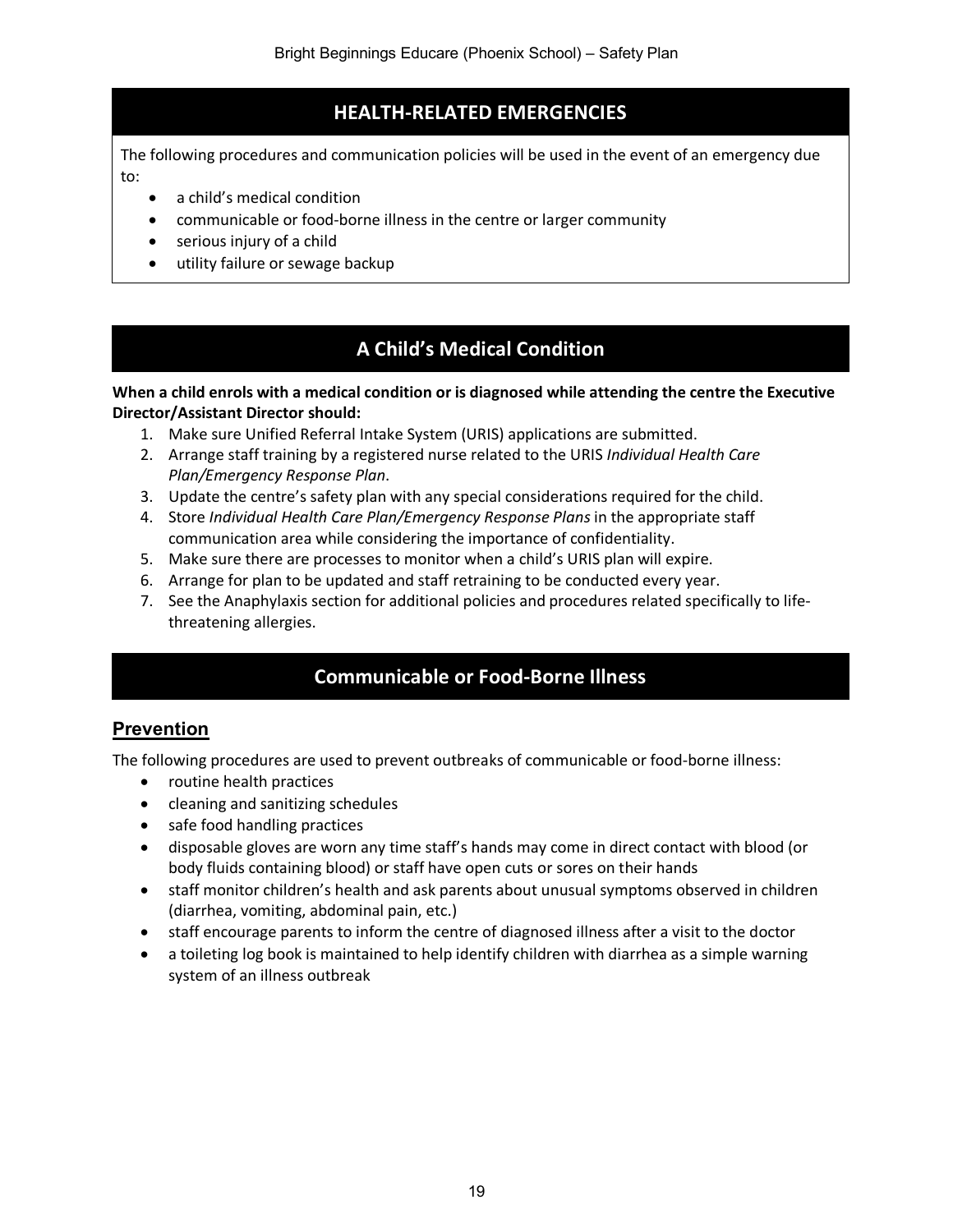#### **Outbreak of communicable or food-borne illness in centre**

#### **Executive Director (or designated alternate) should:**

- 1. Contact the public health nurse for requirements for specific illnesses. Be sure to ask about any special precautions for non-immunized children or pregnant staff/family members.
- 2. Contact the public health inspector if directed to do so by the public health nurse.
- 3. Inform the child care coordinator and school principal of the situation and public health authority's requirements and recommendations.
- 4. Provide regular updates to the child care coordinator and public health authorities.
- 5. Review the following procedures with all staff and make sure procedures are diligently followed:
	- proper sneezing and coughing etiquette
	- adult hand washing procedures
	- children's hand washing procedures
	- diapering and toileting procedures
	- cleaning and sanitizing procedures
	- procedures for the proper storage, handling and serving of food
- 6. Notify parents of illnesses present in the centre and the symptoms to look for in their child.
- 7. Share resources and information with parents.
- 8. Advise staff of requirements from public health or other authorities and make sure requirements are followed.

#### **Staff should:**

- 1. Review proper hand washing procedures with the children.
- 2. Go over sneezing and coughing techniques with the children.
- 3. Monitor bathroom visits to make sure procedures are followed.
- 4. Clean and sanitize toys, equipment and surfaces.
- 5. Encourage parents to discuss any health concerns, symptoms or diagnosed illnesses.
- 6. Document health concerns, symptoms or diagnosed illnesses in the daily incident record.

#### **Parents should:**

- 1. Discuss any health concerns or symptoms with staff.
- 2. Tell staff about any diagnosed illnesses.

#### **Contact with Public Health**

The public health authority will be contacted for advice and direction if any of the following illnesses are present in the centre:

- any illness prevented by routine immunizations: diphtheria, measles, mumps, pertussis (whooping cough), polio and rubella
- gastrointestinal infections such as a diagnosed case of campylobacter, E. coli, giardia, rotavirus, typhoid fever, salmonella gastroenteritis, shigella gastroenteritis and yersinia gastroenteritis
- diarrhea, if there are 2 to 3 or more children within 48 hours, because it could be a serious gastrointestinal infection
- group A streptococcus (invasive diseases such as toxic shock syndrome and flesh-eating disease)
- haemophilus influenza type b (Hib)
- hepatitis A virus (HAV)
- impetigo, if there is more than one diagnosed case in the same room within a month
- meningitis
- meningococcal disease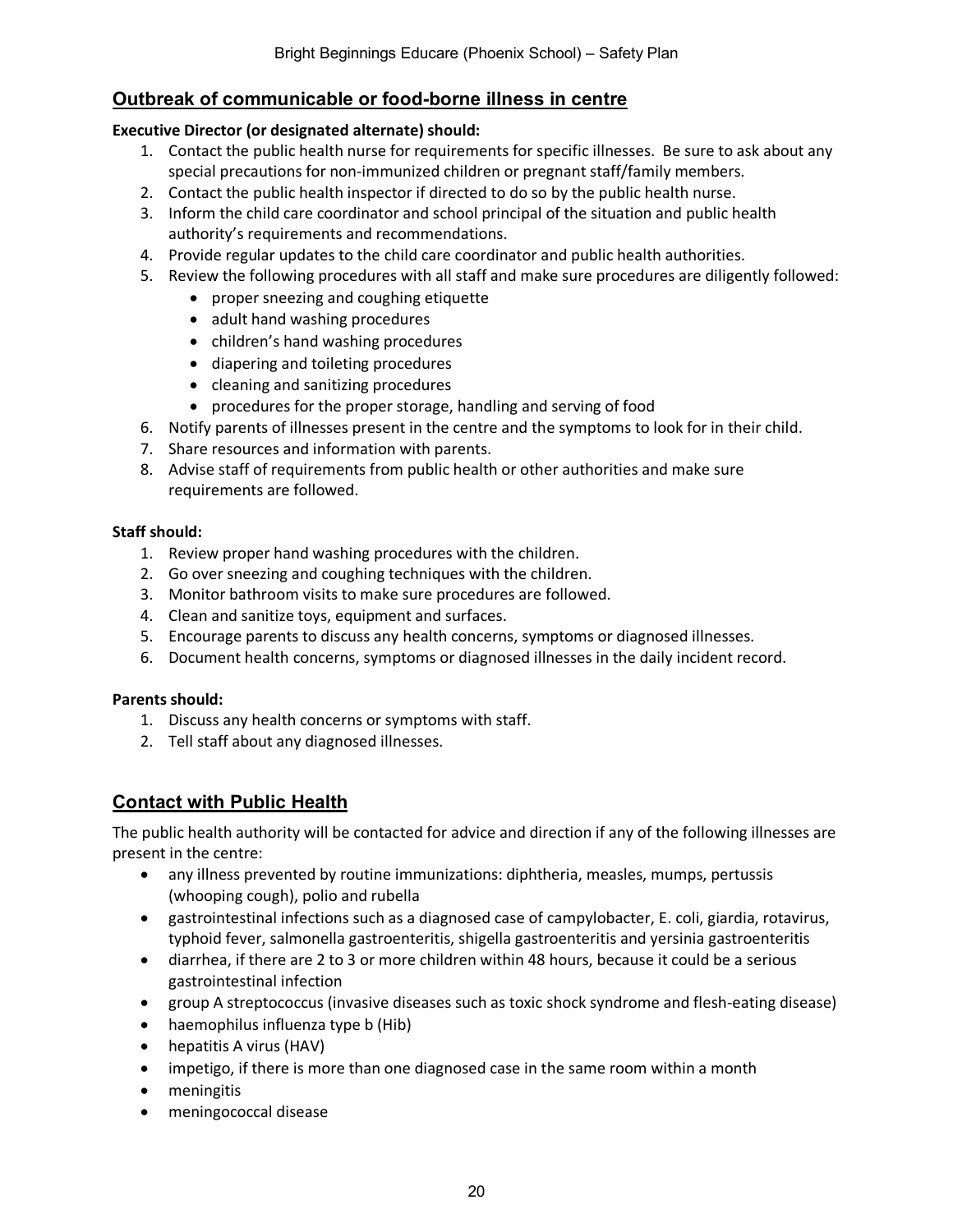- strep throat and scarlet fever, if there are more than two diagnosed cases within a month
- tuberculosis

Public health will also be contacted about any bite that breaks the skin as blood tests may be required.

#### **Notification to Parents and Staff**

- 1. Parents and staff will be advised of any of the illnesses requiring contact with public health (above).
- 2. The notice will specifically advise parents to talk to their doctor and check their own child's immunization records about the following illnesses prevented by routine immunizations:
	- diphtheria
	- measles
	- mumps
	- pertussis (whooping cough)
	- polio
	- rubella
- 3. The notice will specifically advise staff or family members who are or may become pregnant that they should talk to their doctor and check their immunization status for the following illnesses:
	- chicken pox
	- parvovirus B19 (fifth disease or "slapped cheek" syndrome)
	- rubella
	- measles
	- mumps
	- CMV (cytomegalo virus)

#### **Additional steps: Outbreak of communicable or food borne illness in larger community**

#### **Executive Director (or designated alternate) should:**

- 1. Monitor and respond to warnings from Manitoba Health and Healthy Living, Health Canada or the Canadian Food Inspection Agency. Be sure to visit their websites for additional information.
- 2. Consult with school and school division personnel.
- 3. Advise all staff of recommendations from Manitoba Health, Health Canada, the Food Inspection Agency, the public health inspector, the child care coordinator or school personnel. Make sure staff follow recommendations.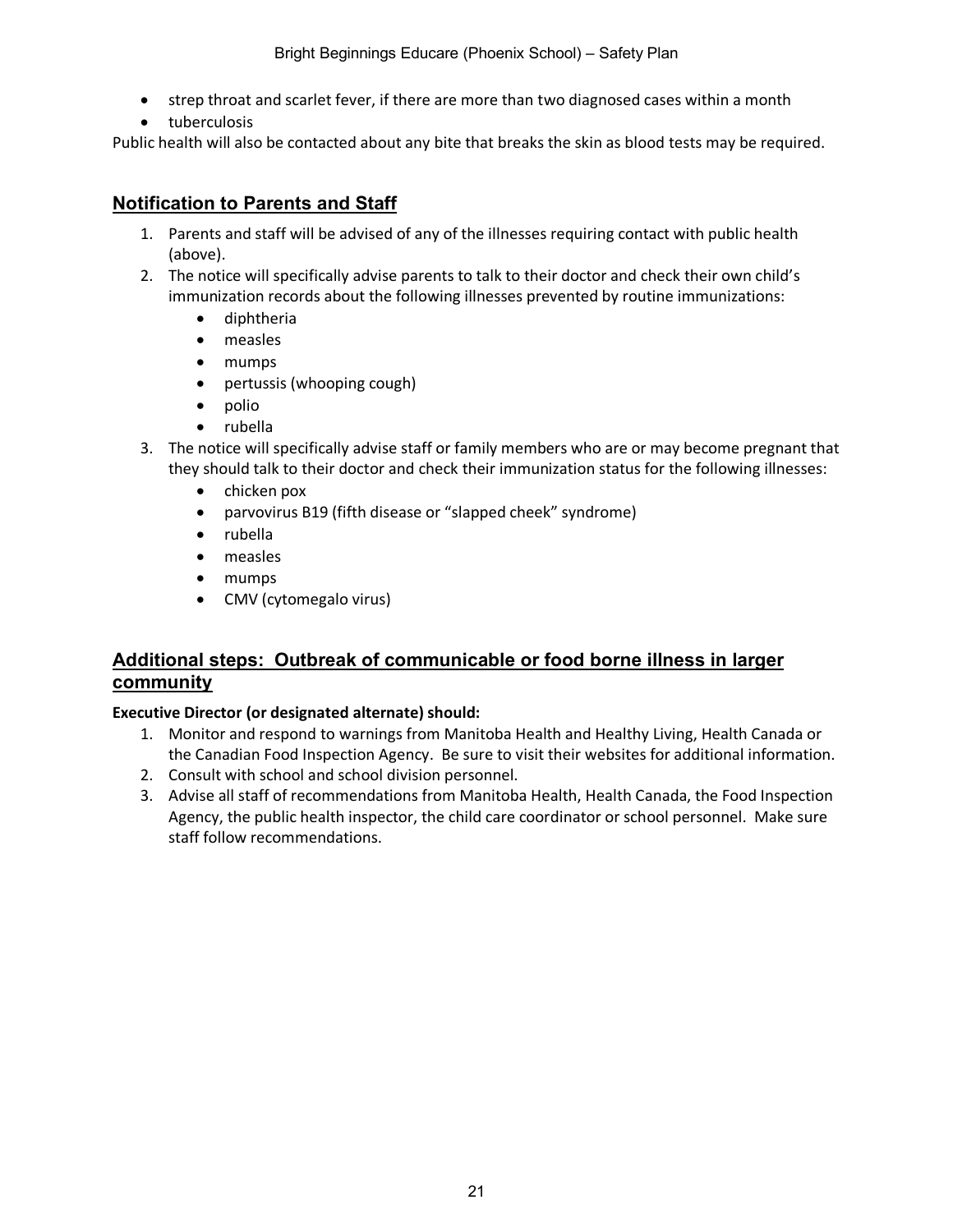## **Serious Injury of a Child**

#### **Team Leader (or designated alternate) should:**

- 1. Help make the decision to provide first aid at the centre or call an ambulance.
- 2. Contact the parents or emergency contacts if parents cannot be reached.

#### **INJURY REQUIRING FIRST AID**

#### **Staff should:**

- 1. Provide first aid according to the principles learned in their first aid training.
- 2. Document the incident as quickly as possible and provide an incident report to the parents and Executive Director (or designated alternate).
- 3. Complete an assessment of the factors related to the incident. If necessary, make changes to prevent injuries as discussed with Executive Director or designate.

#### **INJURY REQUIRING MEDICAL ATTENTION**

#### **Team Leader (or designated alternate) should:**

- 1. Call 911 for an ambulance.
- 2. Provide a copy of the parent's permission for emergency medical treatment.
- 3. Contact the Executive Director (or designated alternate) at the preschool centre as soon as possible for assistance.
- 4. Accompany the child to the hospital with a copy of the parent's permission for emergency medical treatment, if parents are not at the centre.
- 5. Provide an incident report to the Executive Director (or designated alternate).

#### **Staff should:**

- 1. Attend to the child according to the principles learned in their first aid training until paramedics arrive.
- 2. Document the incident as quickly as possible.
- 3. Provide an incident report to the parents and Executive Director (or designated alternate).

#### **After the event, Executive Director (or designated alternate) should:**

- 1. Complete an assessment of the factors related to the incident. If necessary, make changes to prevent future injuries. Contact school personnel if the required changes are the school's responsibility.
- 2. Notify:
	- the child care coordinator within 24 hours by submitting a Serious Injury Notification online or by telephone
	- the centre's insurance provider
	- the board chair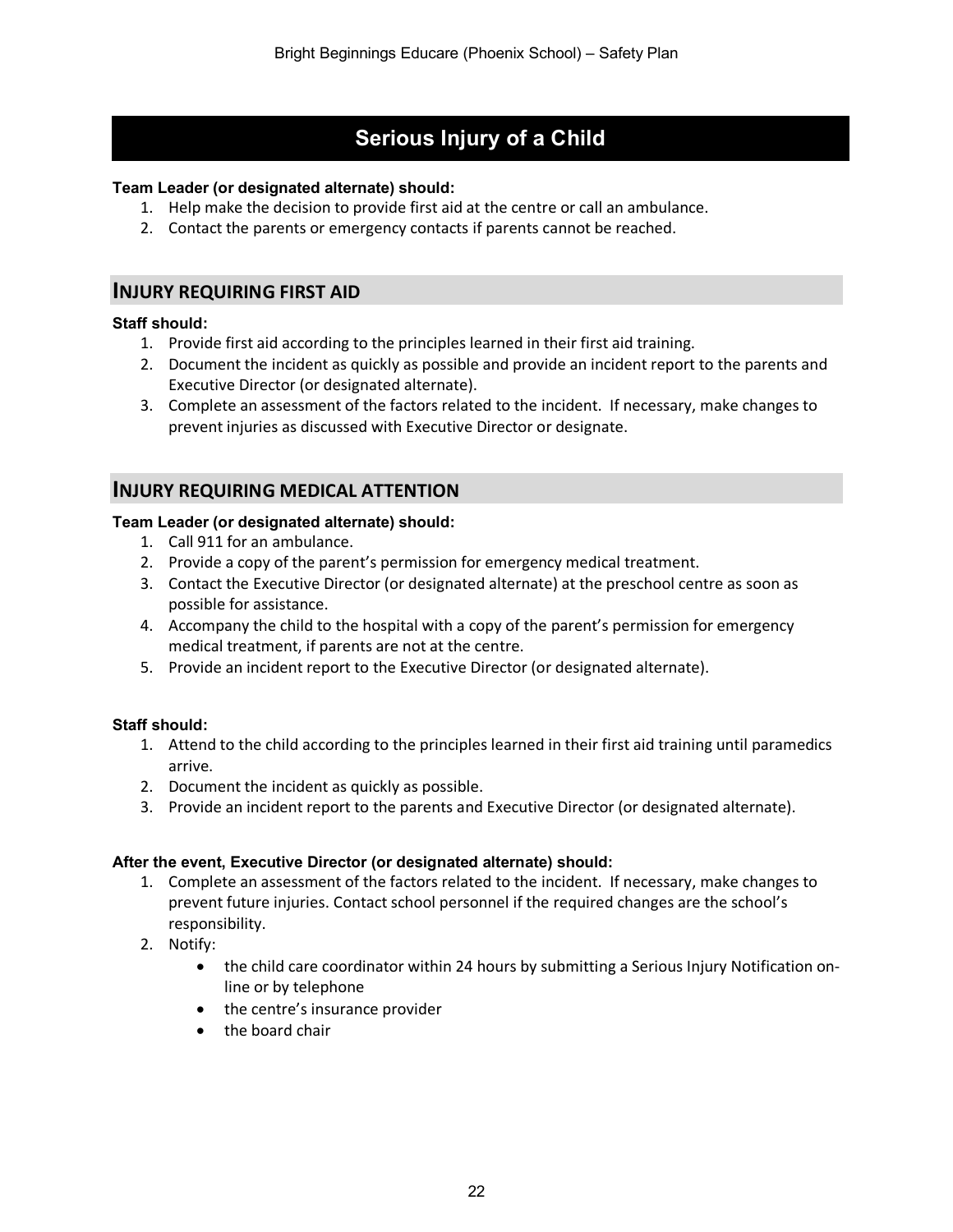## **Utility Failure or Sewage Back up**

The following procedures will be used in the event of sewage back-up or the loss of one of the following utilities:

- heat
- water
- hot water
- electricity
- natural gas

#### **Team Leader (or designated alternate) should:**

- 1. Notify Executive Director or designate alternate about the situation
- 2. Executive Director or designate to contact school personnel to:
	- Figure out if a loss of electrical power is specific to the school or if the area is without power. If it specific to the school, see if it is a breaker that has blown and restore power.
	- If a repair is required, to contact the repair service immediately to report the problem and get an estimated length of time without service.
- 3. If it a loss of service, contact the appropriate utility immediately to report the problem and get an estimated length of time without service.

#### **Executive Director (or designated alternate) should:**

- 1. Based on the information provided by the school, contact the public health inspector to complete a risk assessment. The loss of any utility or sewage back-up may present a health risk to the children, staff and families.
- 2. Notify the Chair of the Board of Directors
- 3. Based on the information provided by the school, contact the local fire authority to determine if the loss of the utility or sewage back-up presents a fire safety risk (for example, fire protection systems/life safety equipment or access to exits is compromised) and if there are alternative requirements during a loss of fire protection.
- 4. Advise staff on procedural changes required by public health (for example, the use of hand sanitizers and single-use food handling and service items) or the fire authority (such as the requirement for a fire watch).
- 5. Enact *Evacuation Procedures or Emergency Closure Procedures* if required by the public health authority or fire authority.
- 6. Follow *Evacuation Procedures or Emergency Closure Procedures*, if required.
- 7. Inform the child care coordinator of situation and the requirements and recommendations from public health or fire authority.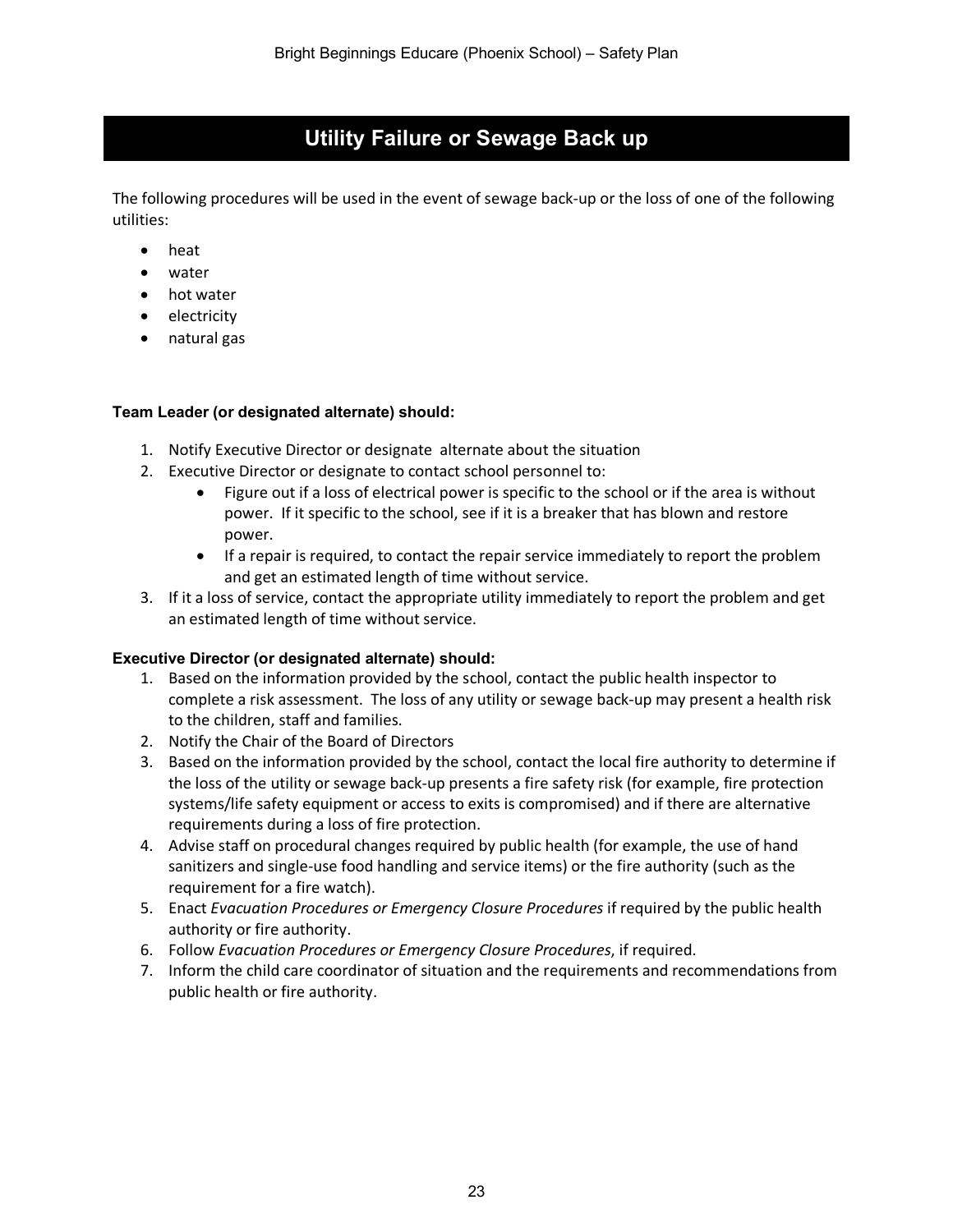## **ANAPHYLAXIS (LIFE-THREATENING ALLERGIES)**

The following roles and responsibilities outline the procedures that will be followed if:

- a child currently in the centre has been diagnosed with a life-threatening allergy
- a child about to enrol in the centre has been diagnosed with a life-threatening allergy

#### **IMPORTANT Call an ambulance immediately to take the child to the hospital when an adrenaline auto-injector is used.**

The entire community has a role to play in ensuring the safety of children with a known risk of anaphylaxis in a community setting. To minimize risk of exposure and to ensure rapid response to an emergency, parents, children and centre staff must all understand and fulfill their responsibilities.

#### **Executive Director/Assistant Director (or designated alternate) should:**

- 1. Work as closely as possible with the parents of the child with a known risk of anaphylaxis. Regularly update emergency contacts and telephone numbers.
- 2. Immediately start appropriate planning for an *Individual Health Care Plan/Emergency Response Plan* that considers the age and maturity level of the child, the specific allergen and the centre's circumstances.
- 3. Submit a URIS application with parents, including *An Authorization for the Release of Information* form. Remind parents that it will need to be completed every year.
- 4. Have parents complete an *Authorization for Administration of Adrenaline Auto-Injector* form.
- 5. Contact the public health nurse (or contracted nursing agency if the public health nurse is not available) to develop the *Individual Health Care Plan/Emergency Response Plan* and schedule staff training.
- 6. Identify a contact person for the nurse.
- 7. Inform other parents that a child with a life-threatening allergy is in direct contact with their child (with written parental approval). Ask parents for their support and cooperation.
- 8. Inform school personnel that a child with a life-threatening allergy is present in the building (with written parental approval).
- 9. If it is not developmentally appropriate for the child to carry an auto-injector, it will be kept in a safe, UNLOCKED location accessible only to the adults responsible. This location will be communicated with all staff during orientation.
- 10. Staff Training
	- Notify staff of the child with a known risk of anaphylaxis, the allergens and the treatment.
	- Have all staff (and possibly volunteers) receive instruction on using an auto-injector.
	- Inform all substitute staff about the presence of a child with a known risk of anaphylaxis. Be sure to advise them of the appropriate support and response, should an emergency occur.
	- Store the *Individual Health Care Plan/Emergency Response Plan* in the staff communication areas for easy access while keeping in mind the importance of confidentiality.
	- Arrange an annual in-service through the nursing service to train staff and monitor personnel involved with the child with life-threatening allergies.
- 11. Help with carrying out policies and procedures for reducing risk in the centre.
	- Post allergy alert forms with photographs, in the staff room, kitchen, eating area and other appropriate locations (with written parental approval).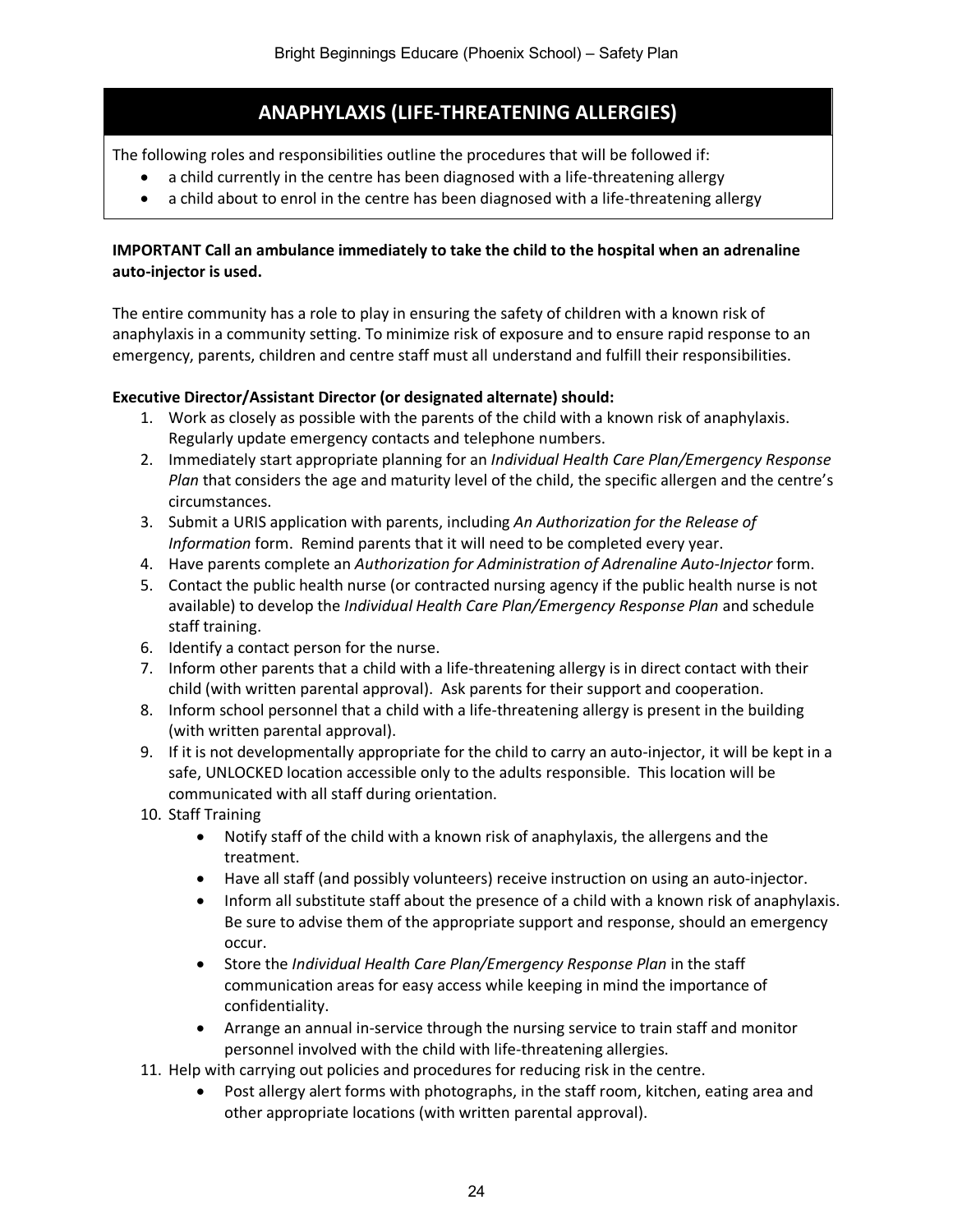- Safety procedures for field trips and extra-curricular activities are in place.
- 12. Make sure there are processes to:
	- Monitor when a child's *Individual Health Care Plan/Emergency Response Plans* will expire.
	- Annually review and submit a URIS Application form to make sure there is an *Individual Health Care Plan/Emergency Response Plan* for each child with a life-threatening allergy.
	- Monitor the expiry dates for children's adrenaline auto-injectors. Remind parents about expiry as needed.
	- From time to time, remind other parents in the centre how important it is to make sure packed lunches and snacks are allergen-free.

#### **Responsibilities of all staff:**

- 1. Receive annual URIS training in caring for a child with anaphylaxis.
- 2. Display a photo-poster in the child care centre (with written parental approval).
- 3. Discuss anaphylaxis with the other children, in age-appropriate terms.
- 4. Encourage children not to share lunches or trade snacks.
- 5. Choose products that are safe for all children in the centre (parental input is recommended).
- 6. Instruct children with life threatening allergies to eat only what they bring from home, if applicable.
- 7. Reinforce hand washing to all children before and after eating.
- 8. Facilitate communication with other parents.
- 9. Follow policies for reducing risk in eating and common areas.
- 10. Enforce rules about bullying and threats.
- 11. Leave information in an organized, prominent and accessible format for substitute staff.
- 12. Plan appropriately for field trips. Make sure auto-injectors are taken on field trips and emergency response plans are considered when planning the trip.

#### **Responsibilities of the parents of a child with anaphylaxis:**

- 1. Tell the Director or Team Leader about the child's allergies and needs.
- 2. Provide their child with an up-to-date auto-injector. If it is not developmentally appropriate for the child to carry it, parents should confirm the auto-injector is in a specified location (safe, UNLOCKED location accessible only to the adults responsible), or on the person of the adult responsible for the care of the child.
- 3. Submit all necessary documentation as required.
- 4. Provide the child care centre with adrenaline auto-injectors before the expiry date.
- 5. Make sure that auto-injectors are taken on field trips.
- 6. Participate in the development of a written *Individual Health Care/Emergency Response Plan* for their child, which is updated every year.
- 7. Be willing to provide safe foods for their child, including special occasions.
- 8. Provide support to the facility and staff as required.
- 9. Teach their child (as developmentally appropriate):
	- to recognize the first signs of an anaphylactic reaction
	- to know where their medication is kept and who can get it
	- to communicate clearly when he or she feels a reaction starting
	- to carry his or her own auto-injector on their person (for example, in a fanny pack)
	- not to share snacks, lunch or drinks
	- to understand the importance of hand washing
	- to report bullying and threats to an adult in authority
	- to take as much responsibility as possible for his or her own safety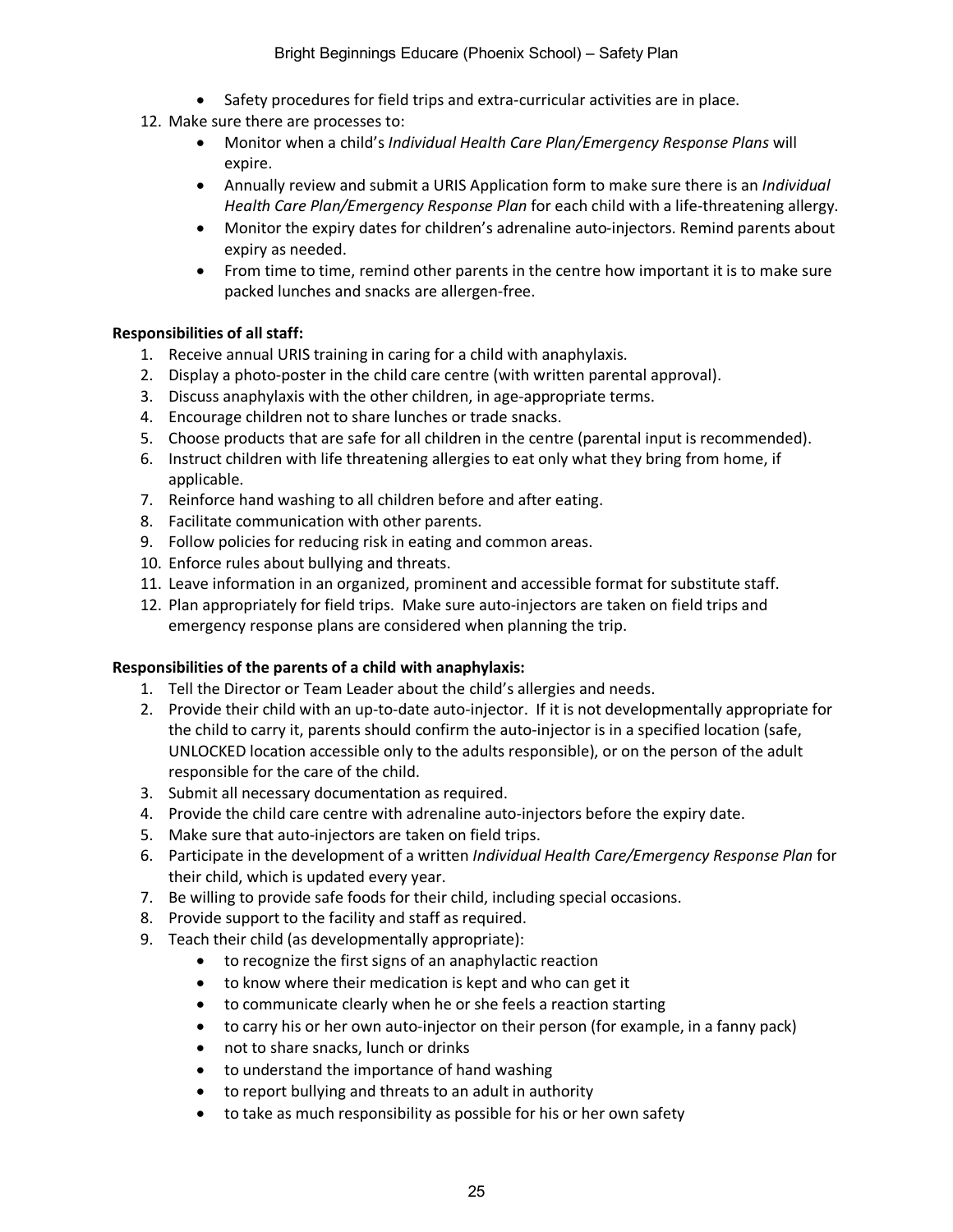#### **Responsibilities of all parents:**

- 1. Cooperate with the child care centre to eliminate allergens from packed lunches and snacks.
- 2. Participate in parent information sessions.
- 3. Encourage children to respect the child with a known risk of anaphylaxis and centre policies.
- 4. Inform the staff before food products are distributed to any children in the centre.

#### **Responsibilities of the child with anaphylaxis: (as developmentally appropriate)**

- 1. Take as much responsibility as possible for avoiding allergens, including checking labels and monitoring intake
- 2. Eat only foods brought from home, if applicable.
- 3. Wash hands before and after eating.
- 4. Learn to recognize symptoms of an anaphylactic reaction
- 5. Promptly inform an adult as soon as accidental exposure occurs or symptoms appear
- **6.** Keep an auto-injector on their person at all times, such as in a fanny pack
- **7.** Know how to use the auto-injector

#### **Responsibilities of all children (as developmentally appropriate):**

- 1. Learn to recognize symptoms of anaphylactic reaction.
- 2. Avoid sharing food, especially with children with a known risk of anaphylaxis.
- 3. Follow rules about keeping allergens out of the centre and washing hands (as developmentally appropriate).
- 4. Refrain from bullying or teasing a child with a known risk of anaphylaxis.

## **CHEMICAL ACCIDENT PROCEDURES**

The following procedures will be used in the event of a chemical accident:

- inside of the centre (for example, the inappropriate mix of household cleaners)
- in the area, outside of the school

**School Procedures:** Notify school division, call 911 and evacuate.

## **Chemical Accident Inside of Child Care Building**

#### **The Team Leader (or designated alternate) should:**

- 1. Call 911 (school may take responsibility)
- 2. Enact evacuation procedures immediately.
- 3. Direct staff to follow *Evacuation Procedures*.
- 4. Notify school personnel.
- 5. Notify Executive Director or designated alternate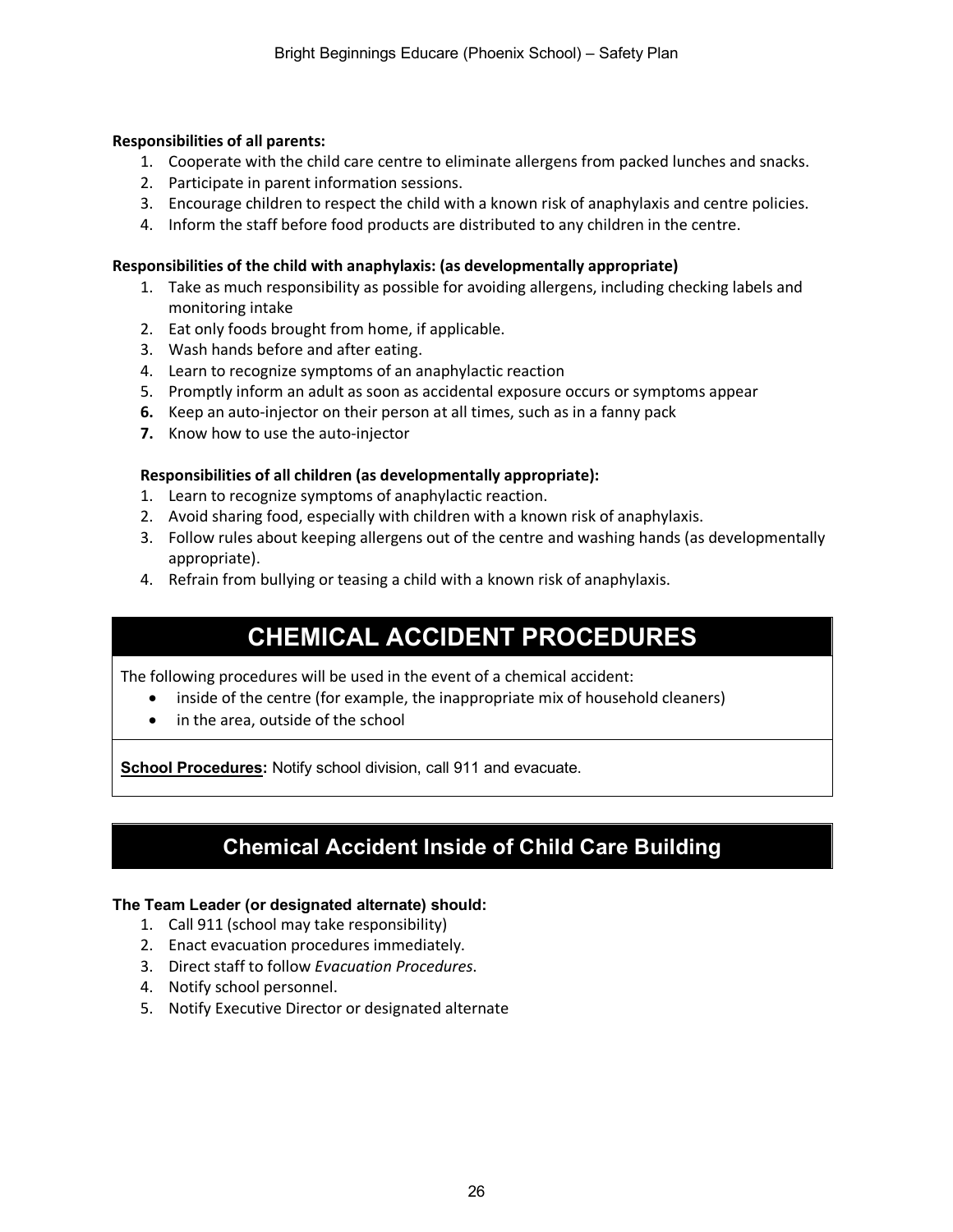## **Chemical Accident Outside of Child Care Building**

#### **Team Leader (or designated alternate) should:**

- 1. Call 911
- 2. Enact *Shelter-in-Place Procedures* **or** *Evacuation Procedures* based on instructions from the emergency response personnel
- 3. Follow: *Evacuation Procedures* **or** *Shelter-in-Place Procedures: Chemical Accident Outside of Building*
- 4. Contact the Executive Director (or designated alternate) as soon as possible.

## **Shelter-in-Place Procedures: Chemical Accident Outside of Building**

#### **Team Leader (or designated alternate) should:**

- 1. Verbally direct staff to lead *Shelter-in-Place Procedures*. Tell staff to close windows and as many internal doors as possible.
- 2. Notify staff in playground to return indoors immediately.
- 3. Notify school personnel to:
	- Close and lock all exterior doors.
	- Turn off breakers that control air flow.
- 4. If there is time and it is needed, assign specific staff to cover sliding portion of windows with plastic wrap with masking tape to seal.
- 5. Notify Executive Director or alternate designate. Executive Director to
	- Notify staff on outings away from centre to immediately seek the closest indoor shelter and call back with their location.
	- Inform parents by phone, e-mail or text message as quickly as possible. Use a scripted message, if possible.
	- Direct parents to stay away from the area and listen to the local media for further updates on the situation.
- 6. Inform staff and children when emergency response personnel/school say it is safe to leave the building.

#### **Staff in all rooms should:**

- 1. Lead *Shelter-in-Place Procedures*.
- 1. Close and lock exterior windows.
- 2. Close as many internal doors as possible. Place a rolled up damp towel at the floor space at bottom of doors.
- 3. Take attendance to account for all children, staff and visitors.
- 4. Advise the Team Leader and Executive Director (or designated alternate) of the status of *Shelterin-Place Procedures*.
- 5. Assign specific staff to prepare for evacuation by:
	- Having the emergency backpack (including the first aid kit, child information records, staff emergency information, contact information for school personnel) ready to go, should evacuation be ordered
	- Having required medications and specialized equipment for individual children with additional support needs ready.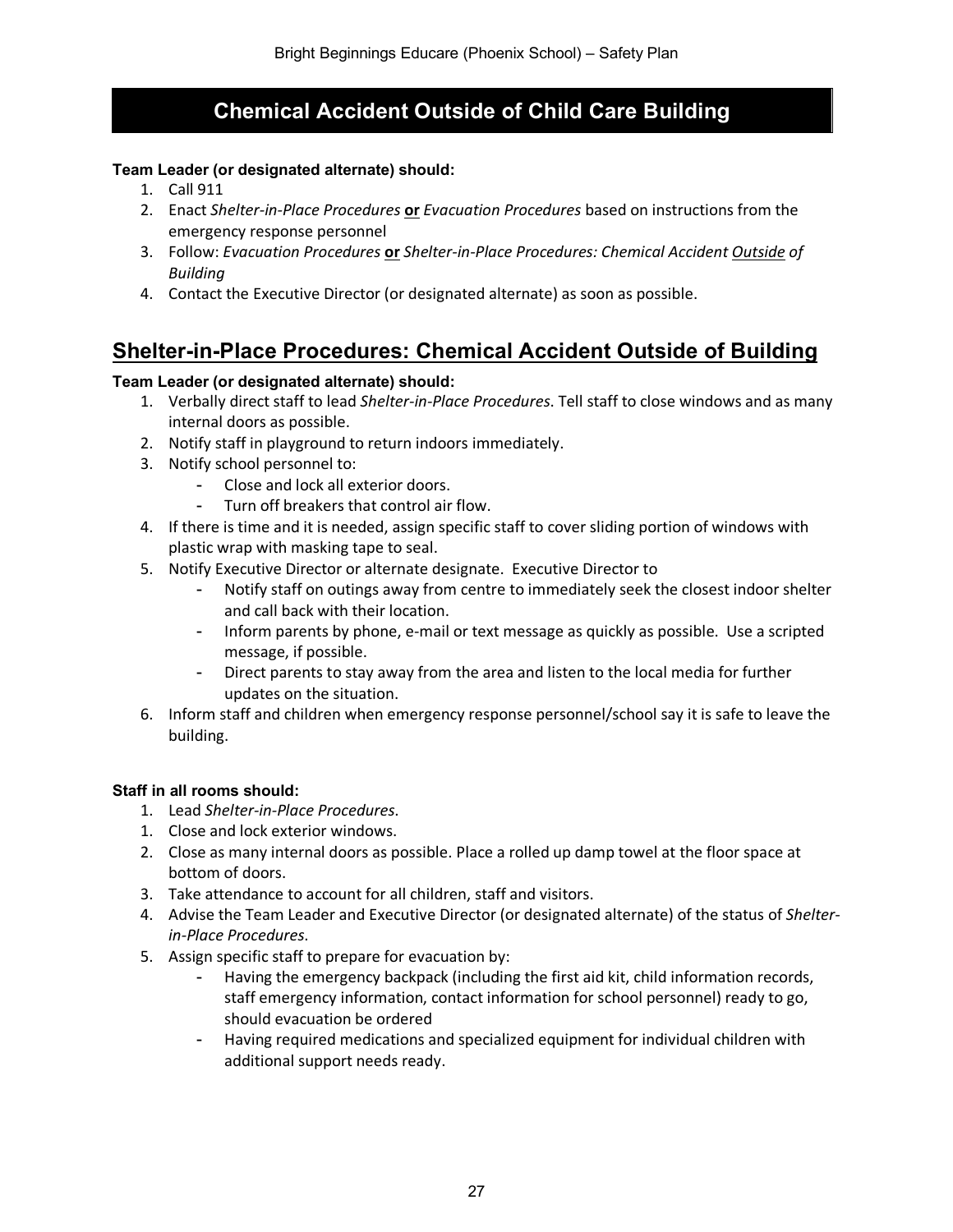#### **After the event, Executive director (or designated alternate) should:**

- 1. Write and distribute a short letter telling parents about the event and any follow-up steps that will be taken.
- 2. Tell the Child Care Coordinator about the event.
- 3. Tell the Chair of the Board of Directors
- 4. Discuss incident with school personnel.
- 5. If necessary, call WRHA Mobile Crisis Unit (204-940-1781) or Youth Mobile Crisis Unit (204-949- 4777) to access the community crisis/trauma response team within 24 hours of the event for advice, resources or in-person support.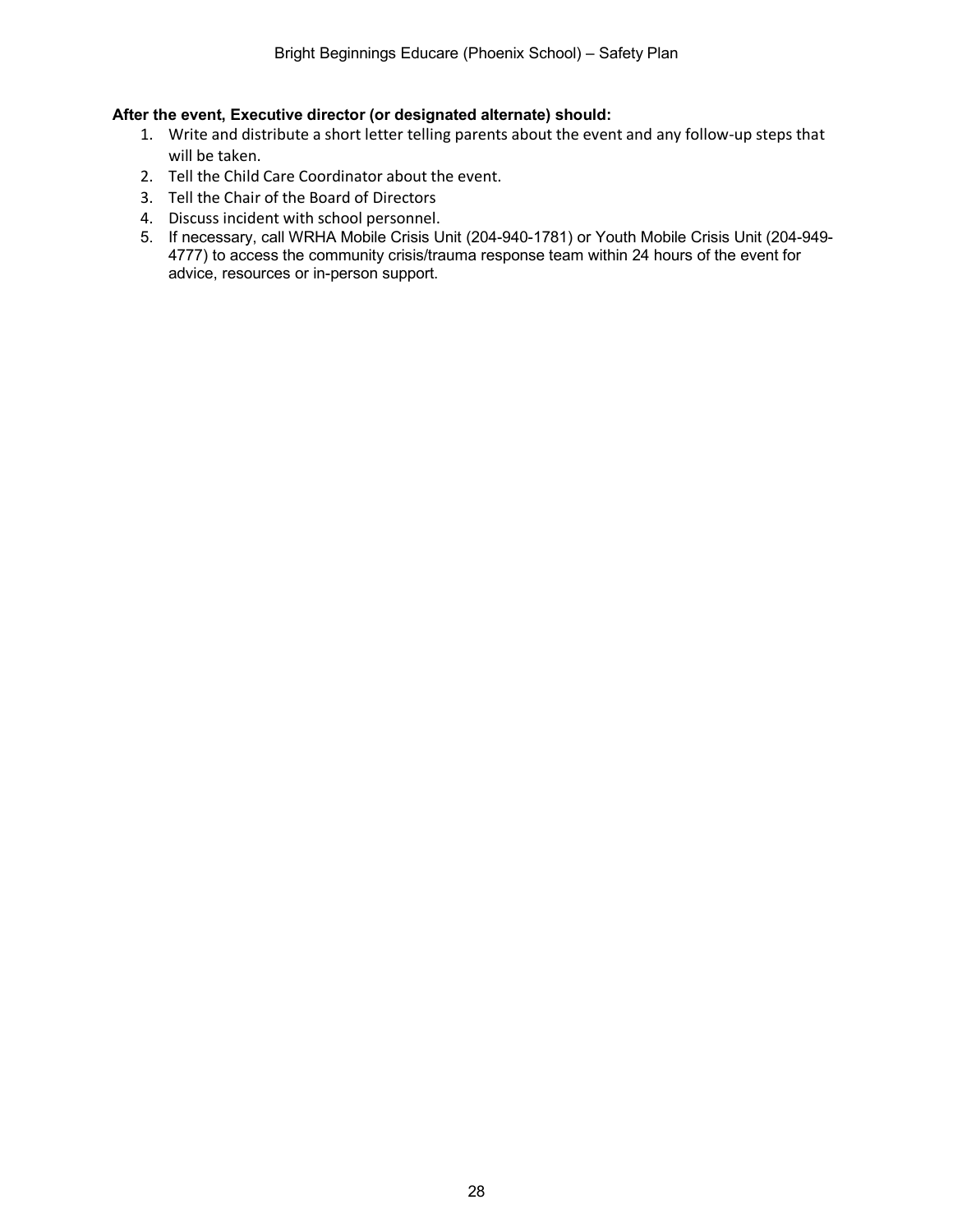## **BOMB THREAT PROCEDURES**

The following procedures describe how we will respond to:

- a bomb threat received by telephone or in writing
- a bomb threat received and suspicious item found

**School Procedures:** Notify school division, call 911 and evacuate.

#### **IMPORTANT**

If a bomb threat is received and/or a suspicious package is found:

- DO NOT use any form of wireless communication (including cordless phones, pagers, cell phones, Blackberries, walkie talkies, etc.).
- Contact the Assistant Director (or designated alternate) immediately to assess the situation.
- **Stationary Phone located**: in main child care room (Portable)

## **Bomb Threat Received by Telephone or in Writing**

#### **Staff member receiving a bomb threat by telephone should:**

- 1. Call 911
- 2. Use the *Threatening Telephone Call* form to record as much information as possible.
- 3. Notify Team Leader (or designated alternate) IMMEDIATELY after the call and discuss information on the *Threatening Telephone Call* form.

#### **Staff member finding a bomb threat in writing should:**

- 1. Leave the note where it is and do  $\overline{NOT}$  touch or move it (even if it has already been moved).
- 2. Notify Assistant Director (or designated alternate) IMMEDIATELY.

#### **Team Leader (or designated alternate) should:**

- 1. Direct staff **NOT** to use any form of wireless communication.
- 2. Consult with Executive Director (or designated alternate). Determine if there is an immediate threat to safety based on the information available.
- 3. During school hours, go to school office to consult with principal.
- 4. Call **911** using a stationary (corded) phone. Consult with police for further steps.
- 5. In consultation with police, determine if there is an immediate threat to safety based on the information available and decide whether or not to evacuate.
- 6. Notify police of the caller's phone number if call display or call trace was successful.
- 7. Make sure the person who answered the threatening phone call or found the written message is available to be interviewed by police.
- 8. If there is an imminent threat to safety:
	- Enact *Evacuation Procedures*. Do NOT use fire alarm.
	- Direct staff to lead *Evacuation Procedures*.
	- Notify school personnel of decision to evacuate.
- 9. Call staff and children on outings away from centre (using a stationary (corded) phone). Advise staff not to return to centre until further notice or to proceed to designated place of shelter.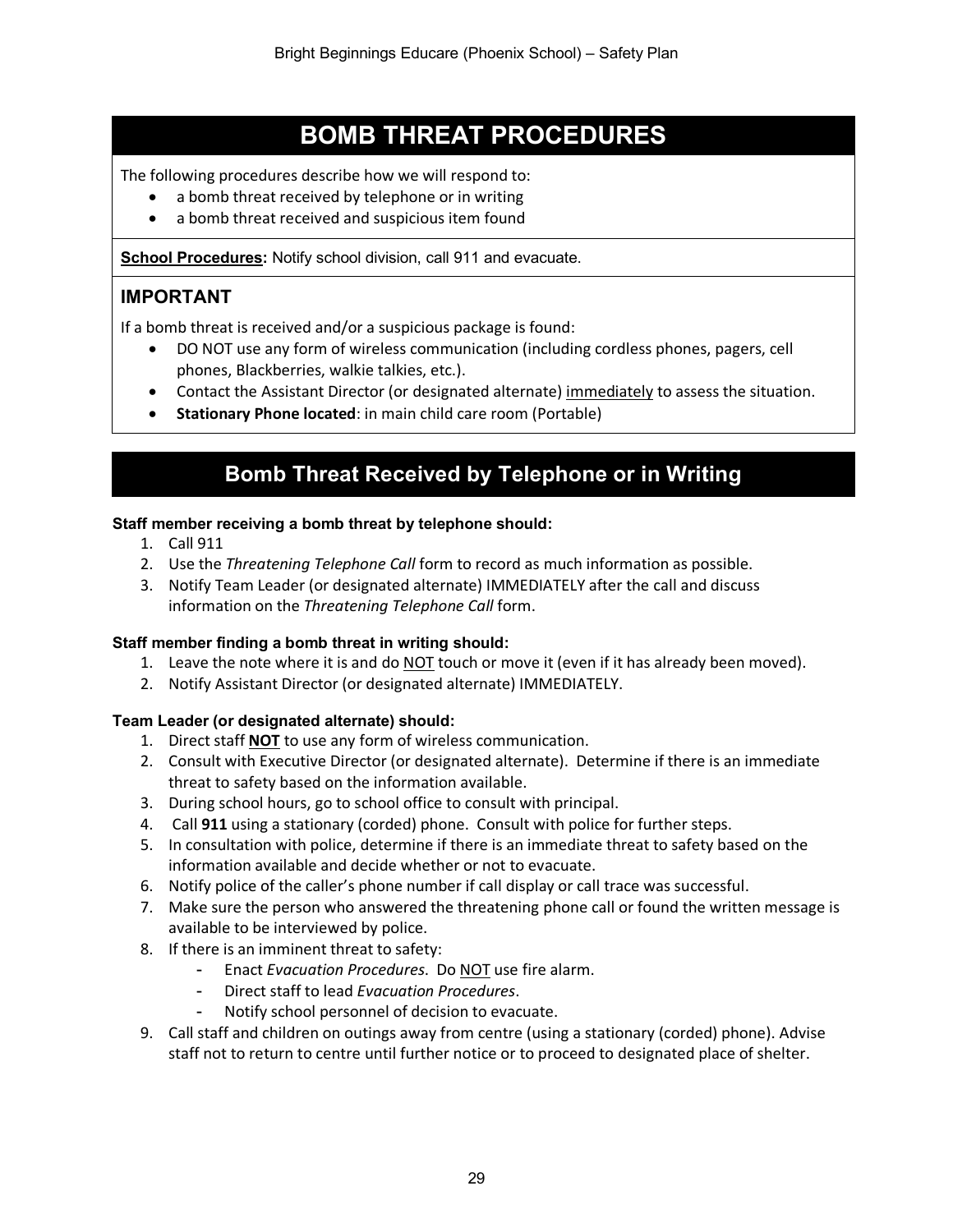#### **Staff should:**

- 1. Lead *Evacuation Procedures* if enacted.
- 2. If a group of children are outside, assign specific staff to go to the playground and tell staff to gather in assembly area.

#### **After the event, the Executive Director (or designated alternate) should:**

- 1. Write and distribute a short letter telling parents about the event and any follow-up steps that will be taken.
- 2. Tell the Child Care Coordinator about the event.
- 3. Tell the Chair of the Board of Directors
- 4. Discuss incident with school personnel.
- 5. If necessary, call SRHA/WRHA Mobile Crisis Unit (204-940-1781) or Youth Mobile Crisis Unit (204-949-4777) to access the community crisis/trauma response team within 24 hours of the event for advice, resources or in-person support.

#### **If suspicious item is found but no bomb threat has been received, the Team Leader (or designated alternate) should:**

- 1. Advise staff NOT to touch or move it (even if it has already been moved).
- 2. Evacuate the immediate area and close door.
- 3. Call 911 and consult with police for further steps
- 4. Consult with Executive Director (or designated alternate) at preschool centre.
- 5. During school hours, go to school office to consult with principal.
- 6. Notify school personnel if centre is evacuating or not.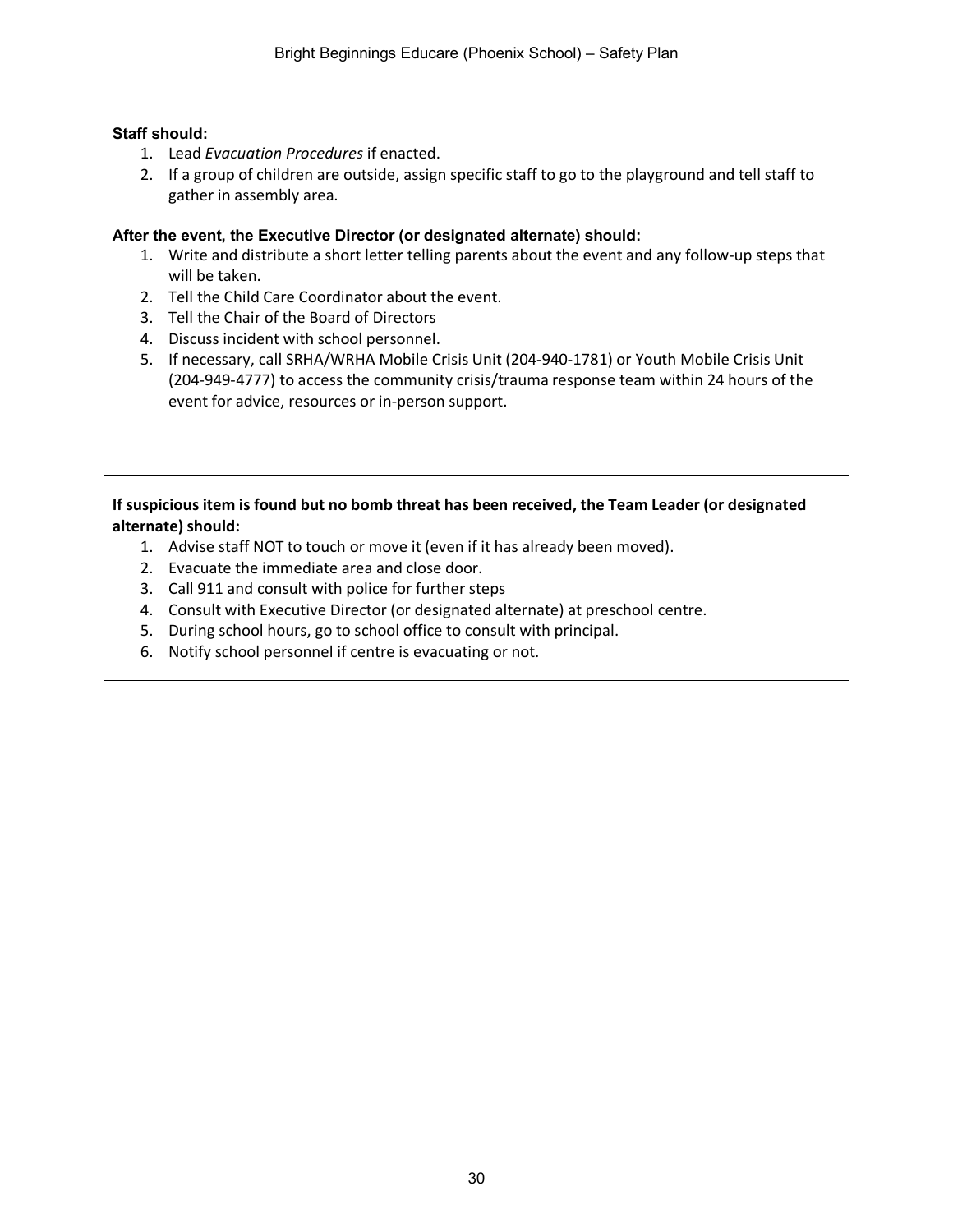## **Bomb Threat and Suspicious Item**

#### **In the case of a suspicious powdery substance, all persons believed to have had contact with it must:**

- 1. Gather together in a separate area away from those who did not have contact.
- 2. Stay to get the appropriate medical assessment and treatment.

**If a bomb threat is received and suspicious package, letter or object is found, there is an immediate threat to safety.**

#### **Team Leader (or designated alternate) should:**

- 1. Call 911 Notify police of the caller's phone number if call display or call trace was successful. Make sure the person who answered the threatening phone call (or found the written message) and found the suspicious package is available to be interviewed by police.
- 2. Evacuate the immediate area where the suspicious item was found. Close the door to the area.
- 3. Direct staff **NOT** to use any form of wireless communication.
- 4. Enact the *Evacuation Procedures*. Do **NOT** use fire alarm.
- 5. Direct staff to lead *Evacuation Procedures* using only exits routes and areas that are free of suspicious items.
- 6. Call staff and children on outings away from centre using a stationary (corded) phone and advise staff not to return to centre and to proceed to designated place of shelter.
- 7. Tell school personnel (in person or using intercom/stationary phone) about the situation, that the centre is evacuating and the director is calling the police.
- 8. As soon as possible, contact Director (or designated alternate) at preschool centre.

#### **Staff should:**

- 1. Lead the *Evacuation Procedures*.
- 2. If group of children are outside, assign specific staff to go to playground and advise staff to gather in the assembly area.

#### **After the event, the Executive Director (or designated alternate) should:**

- 1. Write and distribute a short letter telling parents about the event and any follow-up steps that will be taken.
- 2. Tell the Child Care Coordinator about the event.
- 3. Tell the Chair of the Board of Directors.
- 4. Discuss incident with school personnel.
- 5. If necessary, call SRHA/WRHA Mobile Crisis Unit (204-940-1781) or Youth Mobile Crisis Unit (204-949-4777) to access the community crisis/trauma response team within 24 hours of the event for advice, resources or in-person support.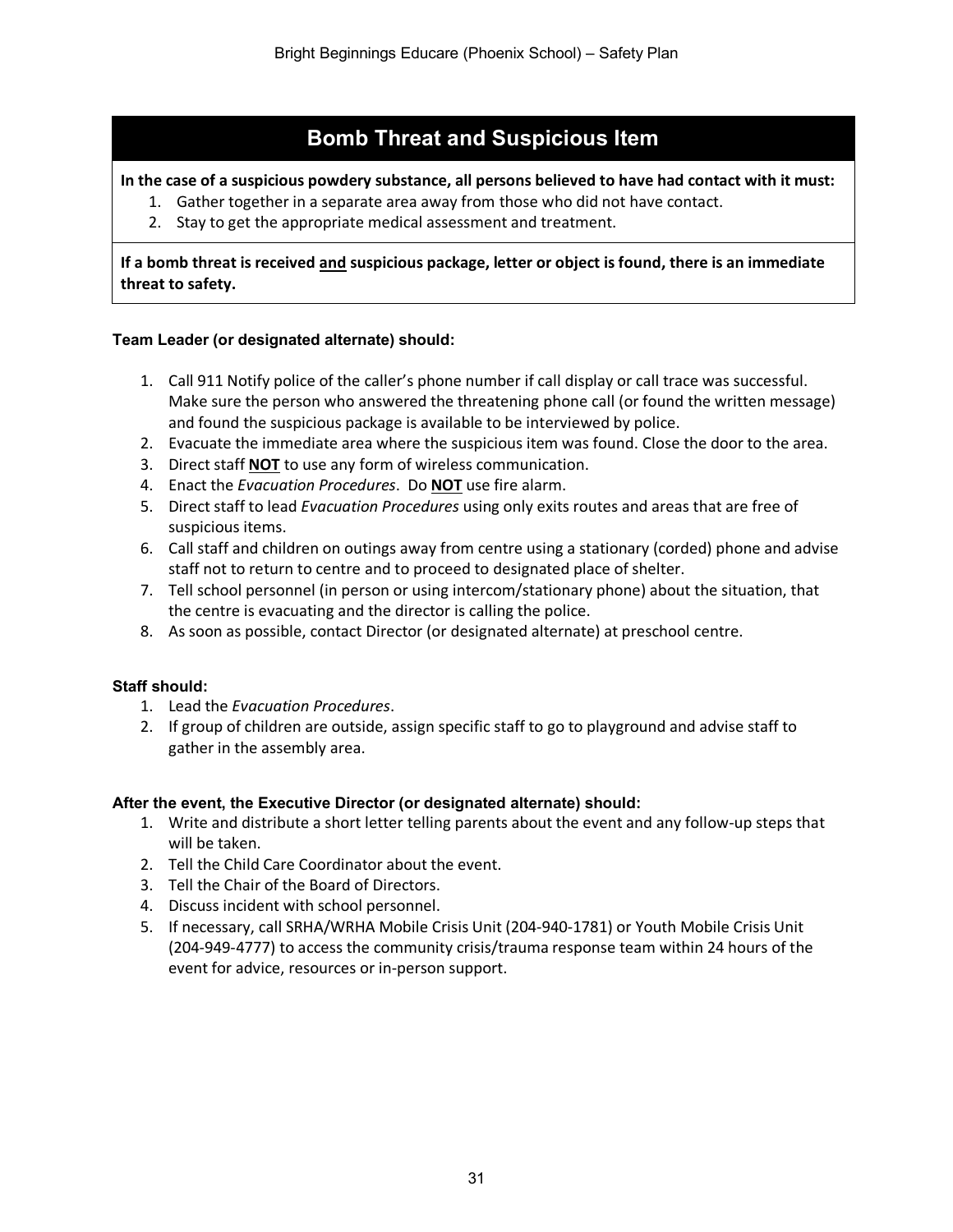## **THREATENING BEHAVIOUR PROCEDURES**

The following procedures describe the response to threatening behaviour:

- inside the centre or inside another area of school
- on school property or in the neighbourhood

#### **Staff should:**

- 1. Call 911
- 2. Notify the Team Leader (or designated alternate) immediately when aware of:
	- threatening behaviour inside the centre or school
	- threatening behaviour on the property or in the neighbourhood (either by seeing it or being told by the police)
	- a threat made in writing or received by telephone (do not move, touch or delete the evidence)

#### **Team, Leader (or designated alternate) should:**

- 1. Tell staff in the daily staff communication log book to contact the Executive Director (or designated alternate) immediately if a person who may become threatening arrives at the centre. For example, if a person has made a threat or is extremely upset such as:
	- a recently fired staff person
	- a parent concerned about a situation at the centre
	- a parent who has become angry, violent or made threats to take a child with respect to a custody dispute
- 2. If the threat is received in writing, by telephone or voice mail:
	- Call the police immediately. The police can help assess the level of risk to your safety and help you decide on next steps.
	- Do not touch, move or delete the threat or evidence so the police can investigate properly.
- 3. Notify Executive Director (or designated alternate) at main centre of any threatening behaviour.
- 4. Notify school personnel of threatening behaviour when appropriate and/or their assistance is required.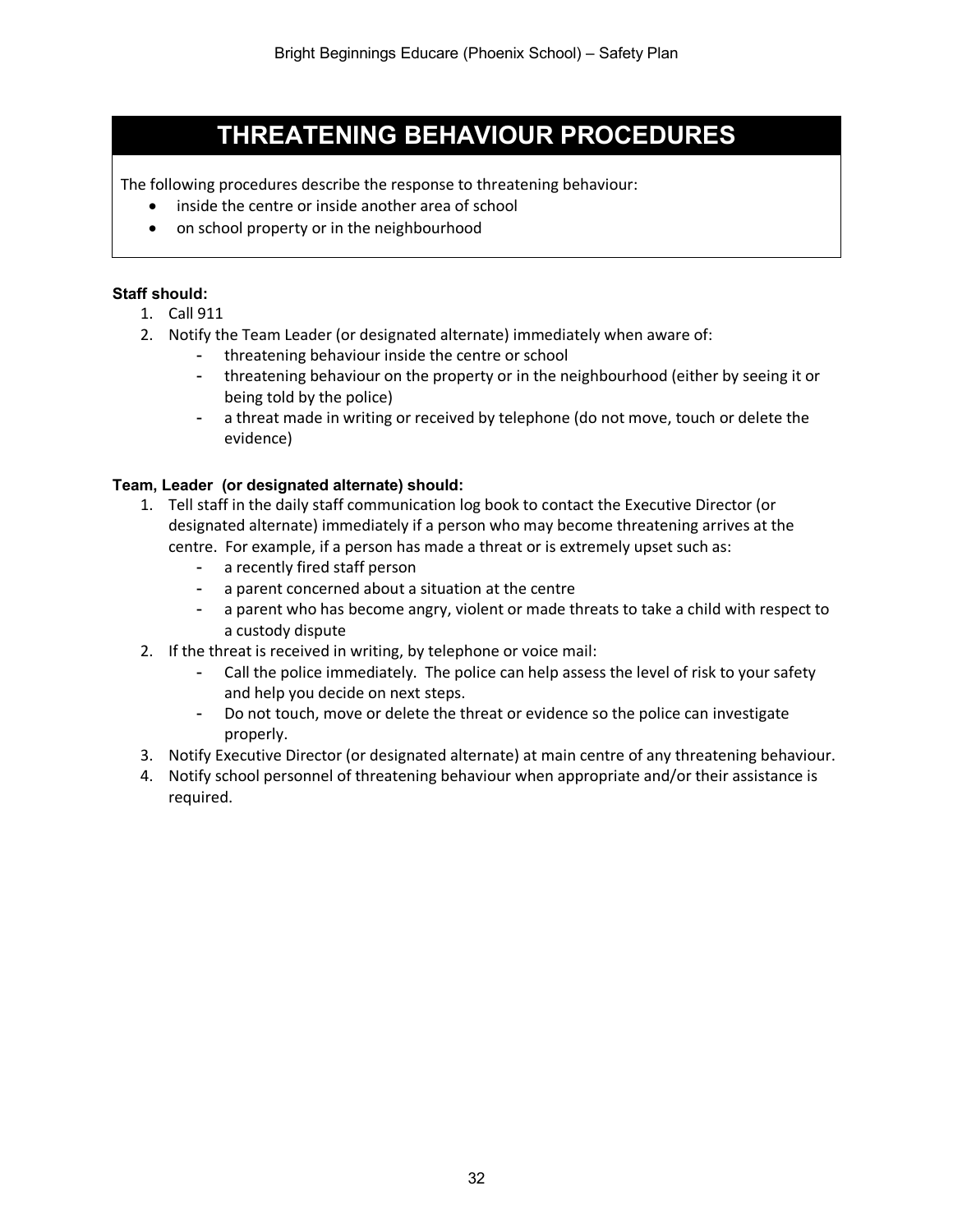## **SCHOOL LOCKDOWN PROCEDURES**

**Principal/Designate and Office staff** 

When a situation arises at a school, which requires the school to enter into lockdown, the principal or designate will establish the type of plan to implement:

1. **Hold and Secure (or lockout**) – which is essentially a situation where there is a reported threat that is on the way to or around the school, or

In the case of a "Hold and Secure" situation, the principal or designate will ensure, if possible, that lockdown signs are posted on the doors in order to inform unsuspecting individuals that may be attending the building at this time. Outside doors, if possible, should also be locked. As well, the principal will ensure that students on the grounds, but outside of the building, are alerted to re-enter the building as quickly as possible and go directly to an open classroom.

2. **School Lockdown** – where there is an imminent threat already in the building.

In both cases, the principal or designate will call 911 and notify Emergency Services of the need for immediate assistance and will contact the Board Office (888-7951). The Board Office will then ensure communication is established between the Division and those individuals in charge of the Emergency Services personnel that are attending or will be attending the school in question. The principal or designate will then announce over the public-address system:

#### **"A SCHOOL LOCKDOWN IS NOW IN EFFECT"**, **"A SCHOOL LOCKDOWN IS NOW IN EFFECT"**, **"A SCHOOL LOCKDOWN IS NOW IN EFFECT… NOW"**

Once Emergency Services personnel have determined that a threat no longer exists, the principal and/or designate will ensure that the parents are appropriately informed of the situation, either by the synrevoice electronic communication system or a letter, once direction has been provided by a member of Board Office Senior Administration.

#### **During Classes**

All students are to remain in class. Students in the hallways are to immediately enter the nearest open classroom. If there is no classroom close by, students should go to the closest washroom. Teachers, lock their classroom doors. Ignore a fire alarm. No one, under any circumstances, is to leave the classroom until further notice.

#### **Before School, During Recess or Lunch and After School, Class Change in Progress**

All students and teachers report immediately to the nearest open classroom. Teachers are to go to the closest open classroom door and lock the door as soon as the students have arrived. Ignore fire alarm. No one, under any circumstances, is to leave the classroom until further notice.

Students in the hallways are to immediately enter the nearest open classroom. Students outside of their classroom are to immediately return to their class. Students in the gym are to report immediately to the girls/boys change room. Teachers lock their classroom doors. Ignore fire alarm. No one, under any circumstances, is to leave the classroom until further notice.

In the case of a School Lockdown, students outside would remain outside and the teacher would escort students to the evacuation site. In the case of a Hold and Secure situation, teachers, with direction from the principal or designate, will ensure students are brought into the school and returned to an open classroom.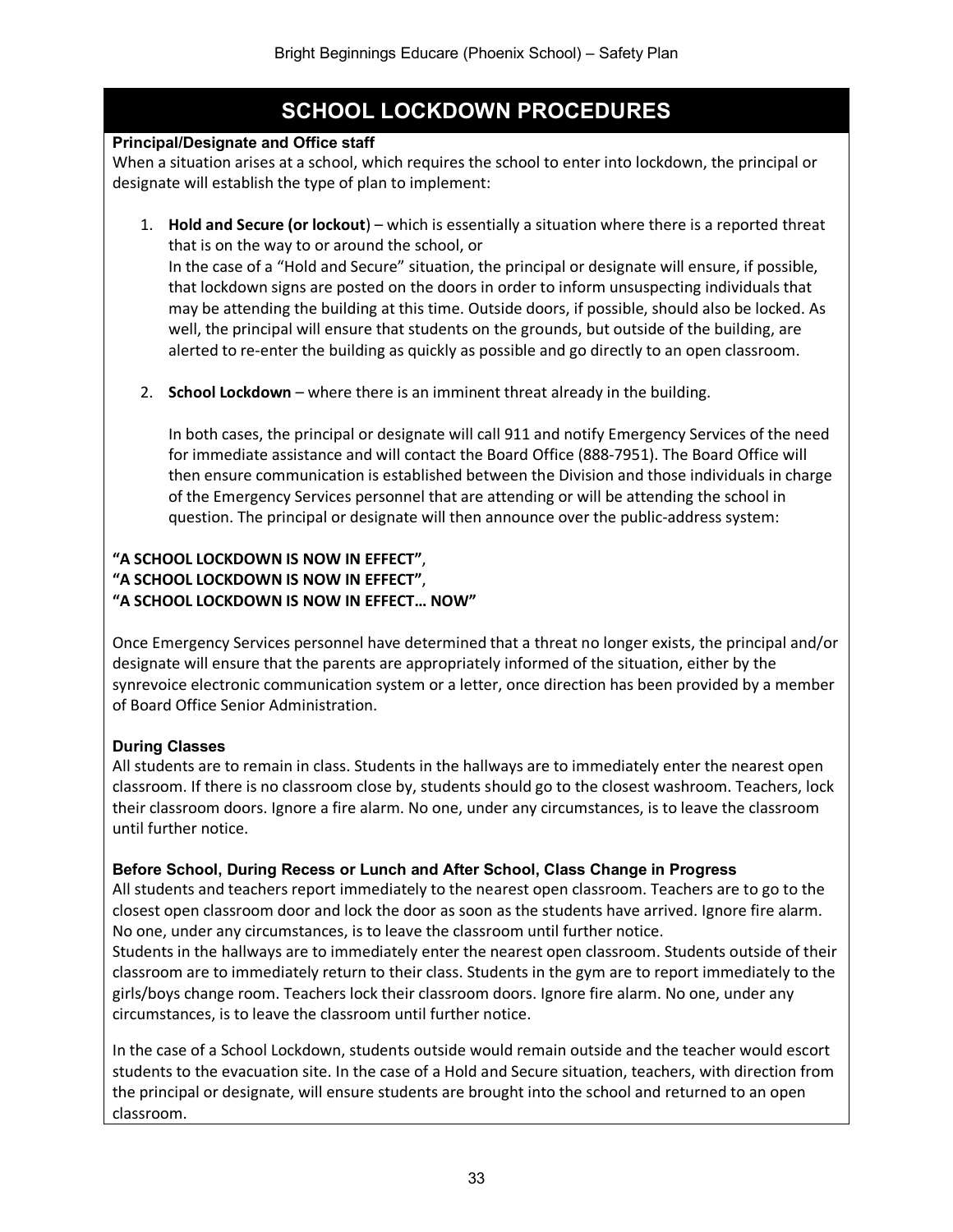#### **Caretaker**

- 1. Go to nearest lockdown area and, if possible, contact the Maintenance Shop of the situation. This should be a one-way communication (Caretaker to the Maintenance Shop). This will allow the Maintenance shop personnel to communicate with the Board Office, Transportation Department and any central maintenance staff.
- 2. Hurry students into the closest unlocked classrooms, office or storage room. If you have care and control of a student, keep him/her.

#### **Teaching Staff**

- Clear all hallways without delay. If at all possible, check nearby washrooms.
- Hurry students into the closest unlocked classrooms, office or storage room. If you have care and control of a student, keep him/her.
- Lock the door, turn off the lights and close the blinds/drapes. If the door will not lock from the inside, quickly pile desks and other heavy moveable items to deter entry.
- Have students sit quietly where they are not visible either from the door or outside windows.
- Try to maintain calm and silence. Do not answer knock on door.
- Do not use the intercom.
- If you have access to a cellular telephone, use it only to contact emergency services. Forbid students use of cellular telephones. This is to ensure that the cellular network does not 'crash' during a lockdown.
- Do not leave the room until a credible person (An administrator or designate) informs you that the danger has passed and advises you on how to safely exit the school.
- Once you and students in your care have exited the school, stay with them until you have all been taken to a secure alternate location.
- Remain available as requested to speak with police investigators.
- Do not speak with the media during the course of the police investigation.
- Make sure that you use the Division or MTS member support services that will be available to assist you in coping with your normal and natural response to such an event. Any staff away from the school with their class should be contacted if possible. Direct them to take their students to the evacuation site or other designated location. Substitute teachers are to be provided with this emergency information in sub folders.

#### **All Other Support Staff/Adults (Secretarial Assistants, EAs, Lunchroom Supervisors, Guests**

3. Go to nearest lockdown area/room and ensure that any students in your care go to this location as well. Lock the door, turn off the lights and close the blinds/drapes, if appropriate. If the door will not lock from the inside, quickly pile desks and other heavy moveable items to deter entry.

#### **Transportation**

- 4. Re-route buses away from schools
- 5. Meet with bus drivers to provide direction in case buses required at the staging area

#### **Students**

- 6. Respond to instructions as per lockdown drills
- 7. Share any potentially helpful information when requested by a credible adult.

#### **Police**

8. Assume command upon arrival at school

#### **Parents**

9. Report to designated staging area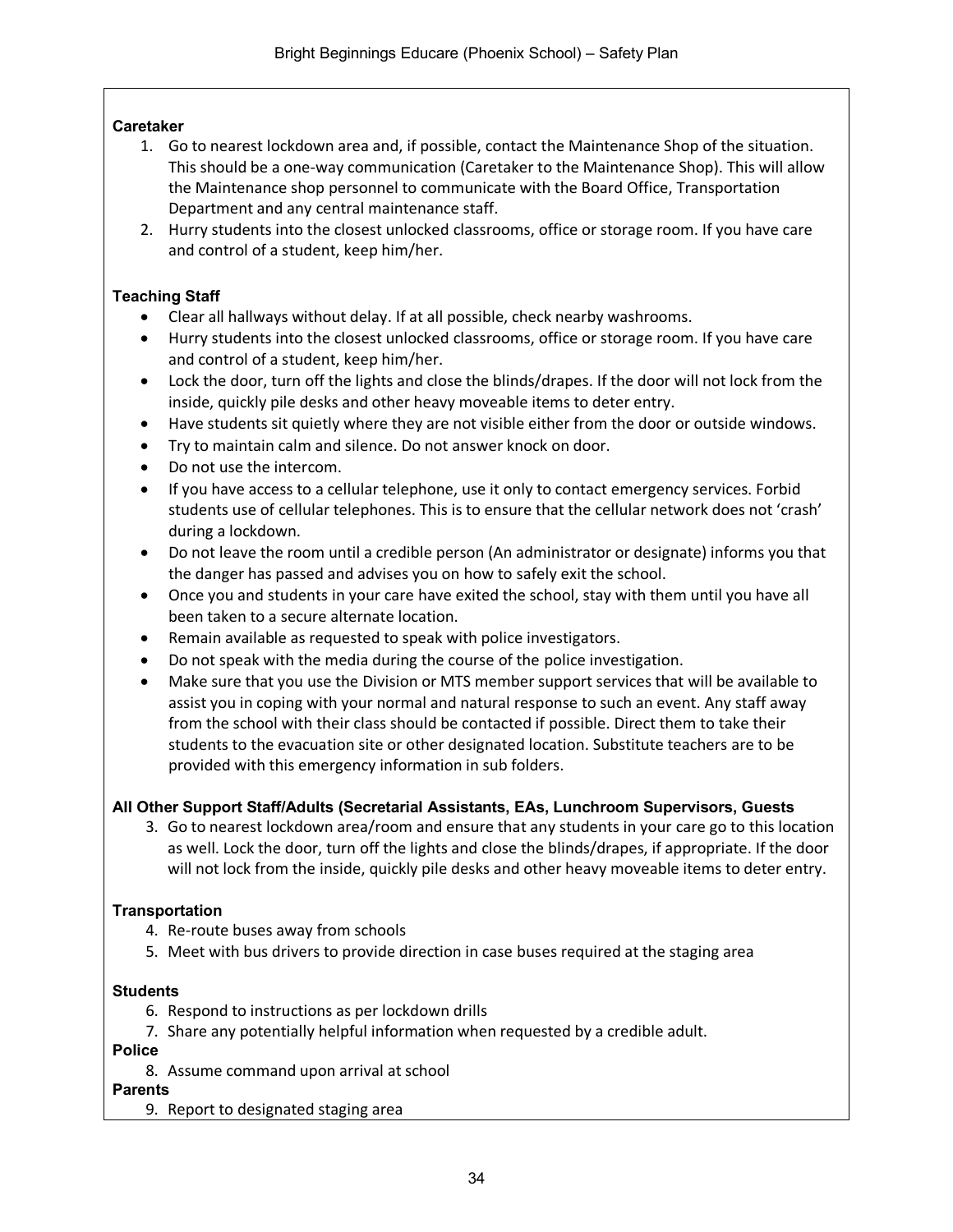## **SHELTER-IN-PLACE PROCEDURES Threatening Behaviour Inside Centre or School**

#### **School Code Words**

**"School Lockdown"** – when there is an imminent threat already in the building.

**If the threat is in another part of the school**, stay where you are and lock the door, if not possible to lock door and it is safe to do so - go to the closest lockable room.

**If the threat is in the room that you are in**, take children to another room or protective space if possible, if not possible, move away from the threat behind furniture.

**Lockable Doors:** Room 2, Room 5, Room 6 and Gym can all be locked

## **Threatening Person in Another Part of the School**

#### **Team Leader** (or designated alternate) **should:**

- 1. Call 911
- 2. Make sure staff in all playrooms are aware of the threat and tell them to:
	- Make sure all interior and exterior doors leading into the room are locked. Cover door windows.
	- Close and lock exterior windows. DO NOT close exterior blinds. Police need to see inside the building.
	- Turn off lights.
	- Stay in protective spaces that are out of sight from doors and windows.
	- Help children who need additional assistance.
	- Take required medications and specialized equipment for children with additional support needs if essential to their immediate safety and it is safe to do so.
	- Take attendance to account for all children and staff in all rooms.
	- Advise Supervisor (or designated alternate) about the status of *Shelter-in-Place Procedures,* if safe to do so.
- 3. If group of children is outside, contact staff and tell them to go to the designated place of shelter immediately.
- 4. Notify staff on outings to stay where they are or to look for indoor shelter.
- 5. Notify school personnel about the status of *Shelter-in-Place Procedures*, if safe to do so.
- 6. As soon as possible, advise Executive Director (or designated alternate) of status of *Shelter-in-Place Procedures.*
- 7. DO NOT leave protective spaces until told by the police or school personnel.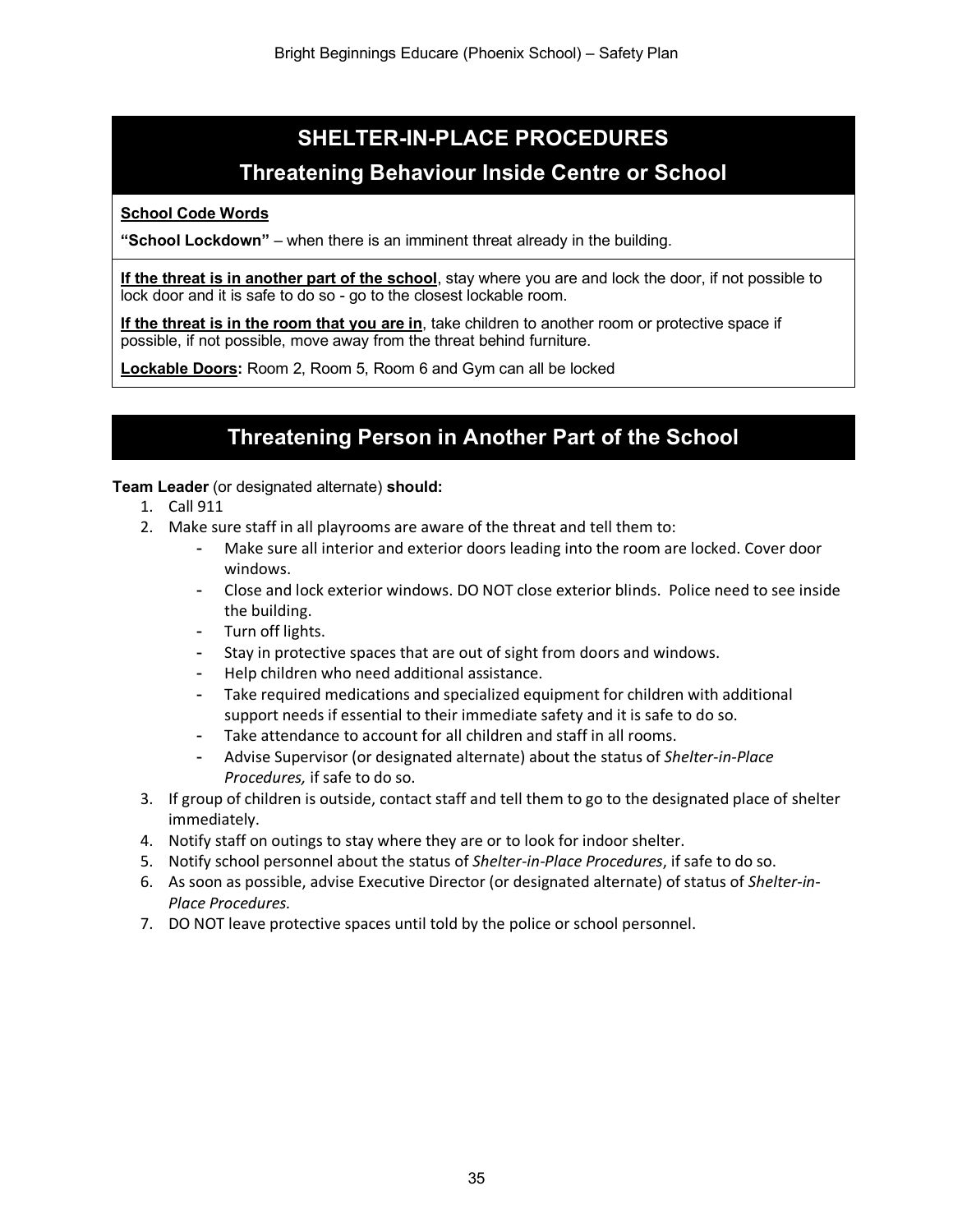## **Threatening Person in the Centre**

#### **Protective Spaces:**

Room 2- go down low behind tall cupboards

Room 5 – go down low into locker area

Room 6 – go down low behind tall cupboards (or evacuate out fire door if threat severe)

Gym – go into storage room (or evacuate out fire door if threat severe)

#### **Staff in room** with the threatening person **should:**

- 1. Attempt to move the individual away from the children into the hallway.
- 2. Talk to person and try to diffuse the situation.

#### **Second staff in room with the threatening person should:**

- 1. Call 911. Follow directions from police about what to do next.
- 2. Alert Team Leader and staff in other rooms about the threat and to request assistance by using code words: "Please ask Mrs. Renton to come <name of playroom>."
- 3. Notify school personnel about the situation and to request assistance.
- 4. If threat has been moved out of the room:
	- Lock the door to the room and cover door window.
		- Turn off lights.
		- Close and lock exterior windows. DO NOT close exterior blinds. Police need to see inside the centre.

#### If threat is still in the room:

- Take children to protective space as far away from threat as possible. Lock door if possible or barricade with furniture.
- Help children who need additional assistance
- Take required medications and specialized equipment for children with additional support needs if essential to their immediate safety and it is safe to do so.

Team Leader (or designated alternate) should:

- 1. Notify Executive Director or designated alternate. Executive Director or designated alternate will come to school age site. Advise status of Shelter in Place Procedures.
- 2. Go to area with the threatening individual.
- 3. **If the person does not have a weapon:** 
	- Talk to the person. Try to calm them down.

#### **If the person has a weapon:**

- Take cover in the closest protective space with the children and staff.
- 4. Give the police floor plans and information about the number of children and staff and where they are.
- 5. As soon as possible, Executive Director or designated alternate to notify staff on outings to stay where they are or to look for indoor shelter.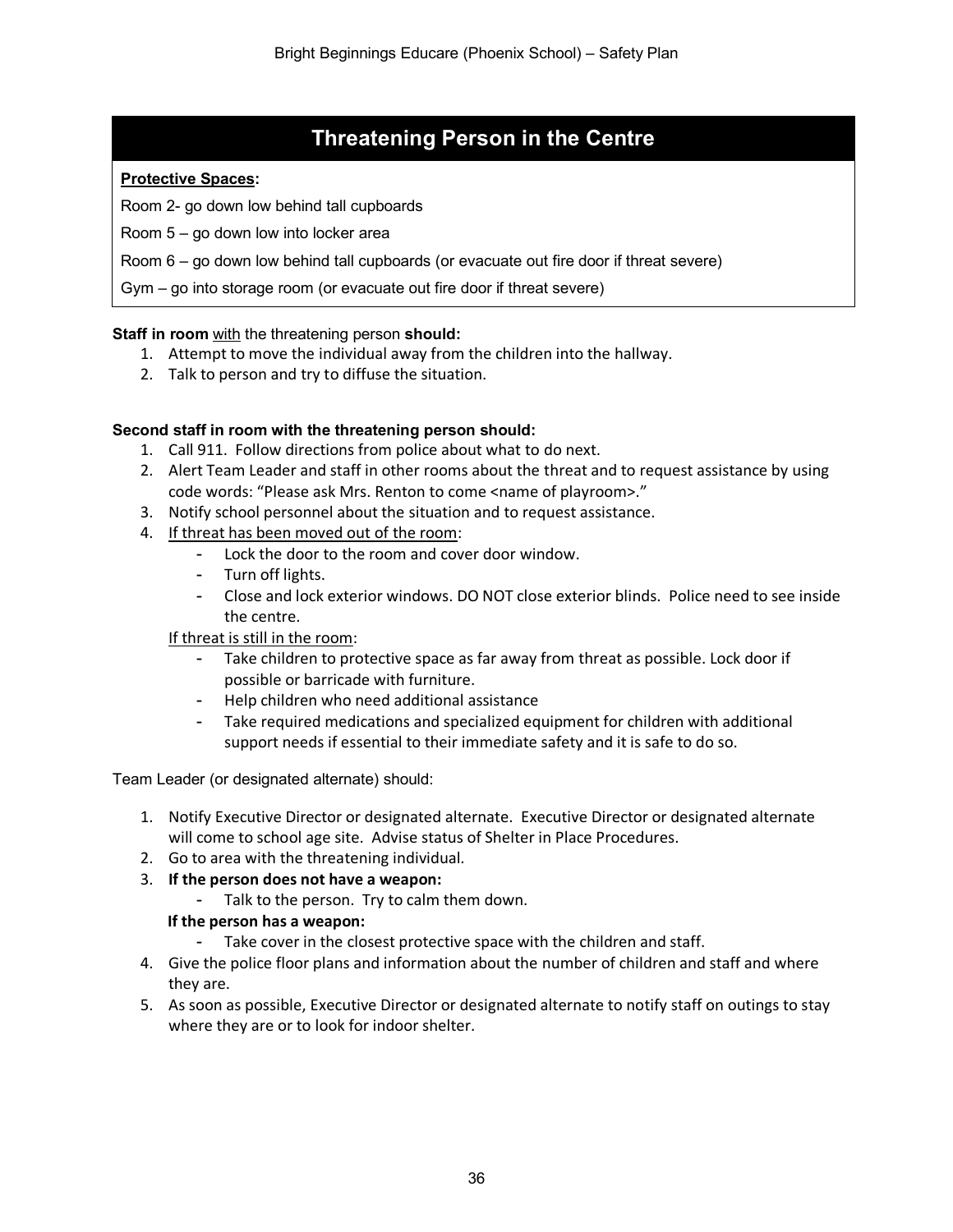Staff in other rooms without the threatening person should:

- 1. Lock the door to the room and cover door window.
- 2. Turn off lights.
- 3. Close and lock exterior windows. DO NOT close exterior blinds. Police need to see inside the centre.
- 4. If group of children from your room are in the playground, tell staff to take children to the designated place of shelter immediately.
- 5. Help children who need additional assistance.
- 6. Take required medications and specialized equipment for children with additional support needs if essential to their immediate safety and it is safe to do so.
- 7. Take attendance to account for all children and staff.
- 8. If safe to do so, advise Executive Director (or designated alternate) about the status of *Shelterin-Place Procedures*.
- 9. Stay in protective spaces that are out of sight from door until advised by Executive Director or Team Leader.

#### **After the event, the Executive Director (or designated alternate) should:**

- 1. Write and distribute a short letter telling parents about the event and any follow-up steps that will be taken.
- 2. Tell the Child Care Coordinator about the event.
- 3. Tell the Chair of the Board of Directors
- 4. Discuss incident with school personnel.
- 5. If necessary, call SWRH/WRHA Mobile Crisis Unit (204-940-1781) or Youth Mobile Crisis Unit (204949-4777) to access the community crisis/trauma response team within 24 hours of the event for advice, resources or in-person support.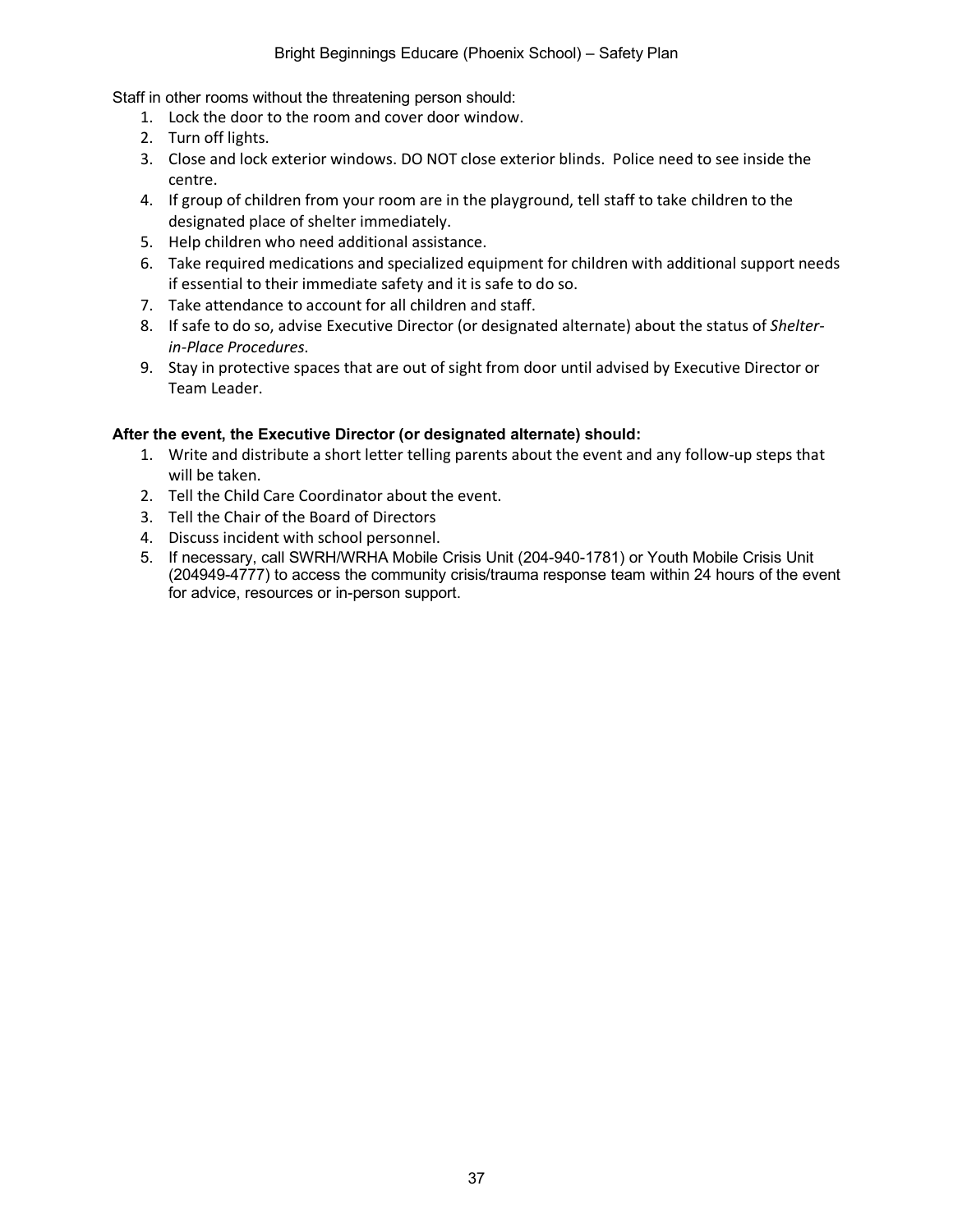## **SHELTER-IN-PLACE PROCEDURES Threatening Behaviour on School Property or in Neighbourhood**

#### **School Code Words**

**Hold and Secure (or lockout**) – when there is a reported threat that is on the way to or around the school

**IMPORTANT -** DO NOT leave the centre until the police/school tell you it's okay.

**If the threat is on the property**, direct staff and children to quickly move inside, take cover or drop to the ground, depending on the situation.

**If the threat is in the neighbourhood**, direct staff and children to go inside immediately.

**Protective Spaces:** school hallway (between fire doors and Room 5) away from exterior doors or gym

#### **Team Leader (or designated alternate) should:**

- 1. Call 911 to ensure police know about the situation
- 2. Direct staff in all rooms to begin *Shelter-in-Place Procedures.* Tell them if the threat is in the neighbourhood or on the property.
- 3. Notify staff and children in the playground to come inside immediately.
- 4. Make sure all exterior and interior doors leading into the centre are locked.
- 5. Notify school personnel to make sure they are aware of the situation and to lock other exterior doors.
- 6. Notify staff with children on outings to stay where they are (if safe to do so) or find the closest indoor shelter. Have staff call back to say where they are.
- 7. Look at attendance records provided by staff to account for all children and staff.
- 8. If possible, advise school personnel (or designated alternate) of status of *Shelter-in-Place Procedures.*
- 9. Follow directions from the police/school about what to do next.
- 10. Tell staff when it is safe to leave the protective spaces as directed by the police/school.
- 11. As soon as possible, advise Executive Director (or designated alternate) of status of *Shelter-in-Place Procedures.*

#### **Staff in Each Room should:**

- 1. If the threat is in the neighbourhood direct staff to gather with children away from exterior windows and doors.
	- If the threat is on the property go into protective spaces (school hallway or gym).
- 2. Close and lock exterior windows. If possible, close blinds or curtains.
- 3. Assign specific tasks below to additional staff when available.
- 4. Help children who need additional assistance.
- 5. Take required medications and specialized equipment for children with additional support needs if essential to their immediate safety and it is safe to do so (to protective space).
- 6. Take attendance to account for all children.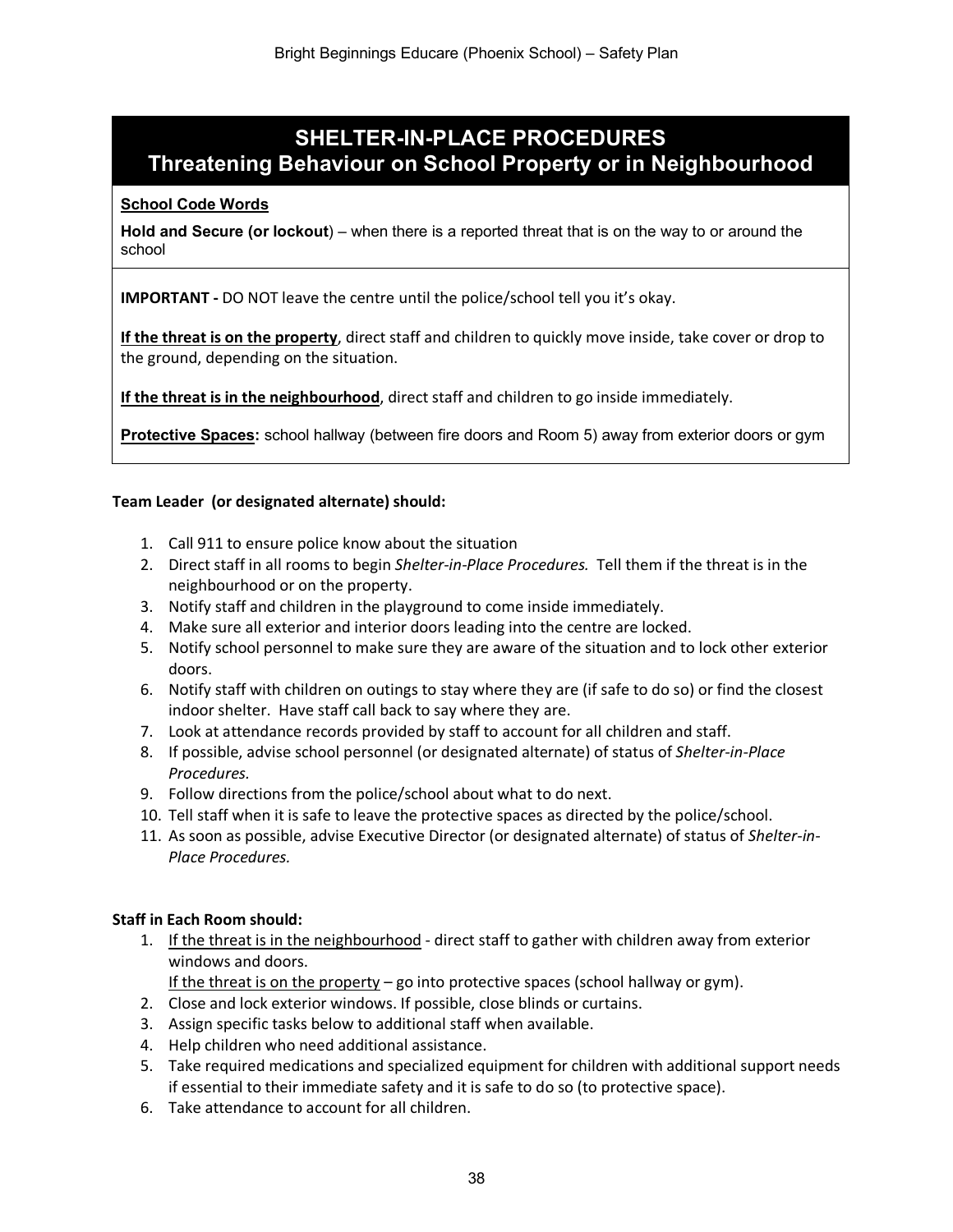- 7. Advise Team Leader and Executive Director (or designated alternate) of status of *Shelter-in-Place Procedures.*
- 8. DO NOT leave centre until advised by the Executive Director or Team Lead (or designated alternate).

#### **After the event, the Executive Director (or designated alternate) should:**

- 1. Write and distribute a short letter telling parents about the event and any follow-up steps that will be taken.
- 2. Tell the Child Care Coordinator about the event.
- 3. Discuss incident with school personnel.
- 4. If necessary, call SRHA/WRHA Mobile Crisis Unit (204-940-1781) or Youth Mobile Crisis Unit (204949-4777) to access the community crisis/trauma response team within 24 hours of the event for advice, resources or in-person support.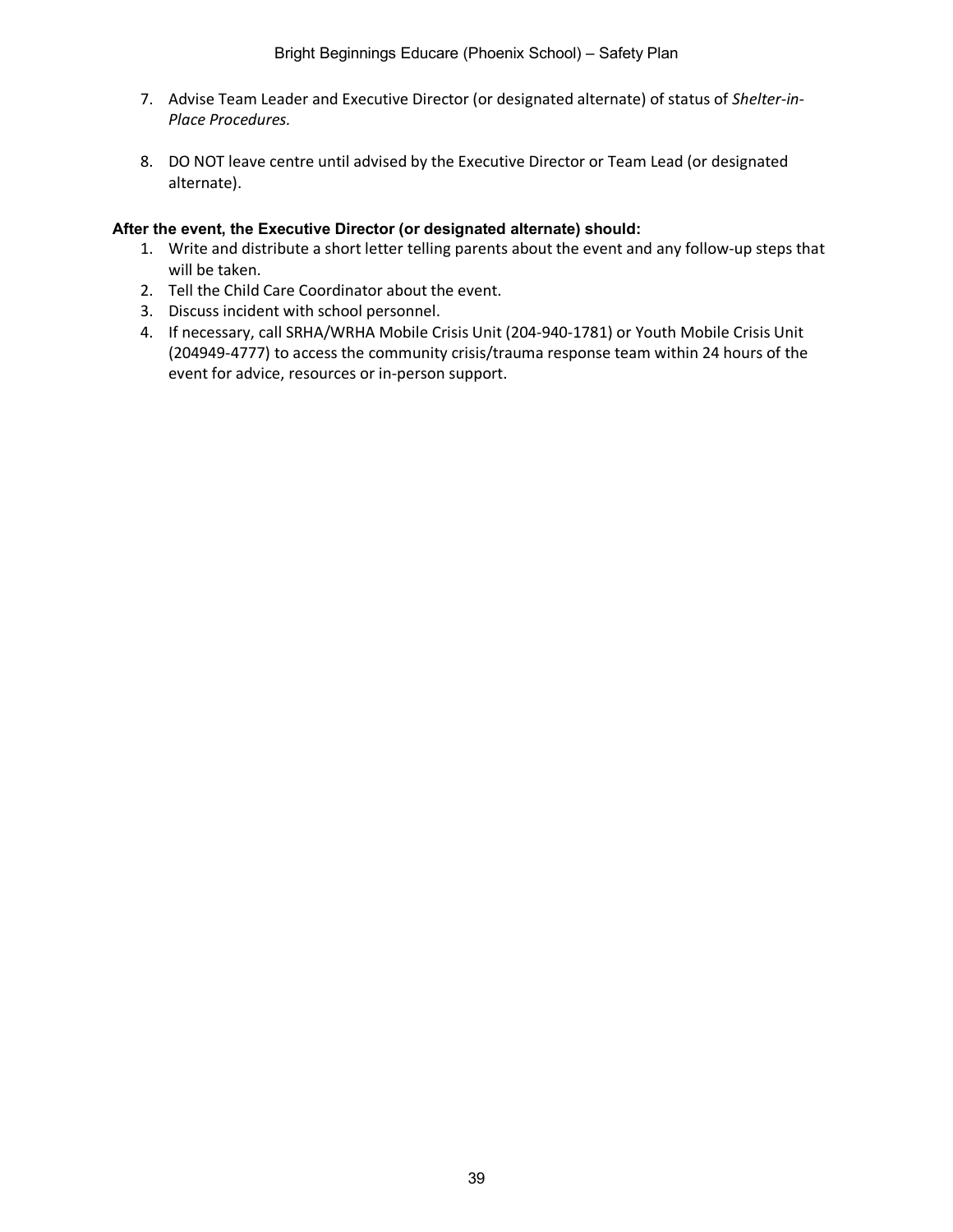## **CONTROLLING VISITOR ACCESS**

The following procedures describe how we control and monitor visitor access to ensure:

- staff are aware when parents and children arrive or depart
- staff are aware of expected or unexpected visitors
- people who do not belong in the centre are prevented from entering unnoticed

#### **Preparation**

- There are policies that ask parents to tell staff when someone else will pick up their child. If staff don't know the person, they will ask for ID.
- Staff are told about custody arrangements and what to do if the non-custodial parent arrives at a time outside of the arrangements.
- Parents are informed in the parent policy manual that staff need to be told when there are changes to who is allowed to pick up their child. Staff then update the designated pick up list for that child.
- Parents and staff are informed in the parent and staff manual to be cautious and not allow other people to enter the centre as they are entering or exiting the centre.
- When visitors are expected, staff note it in the staff log book so all staff are aware. For example, this may include a different pick-up person, a utility repair person or practicum supervisor for an early childhood education student.
- If the visitor is unknown to the staff, staff must ask to see identification.
- Expected visitors are welcomed and escorted to the appropriate area in the centre.
- When we learn during the enrolment process, in an Inclusion Support Program meeting or through observation, that a child has a tendency to leave areas unescorted or is not fearful of strangers, all staff are informed. Staff are also required to pay particular attention to make sure the child remains safe.

#### **Controlling and Monitoring Visitor Access**

- 1. On school days, all outside doors to the school are locked throughout the day except:
	- Main entrance by the school office is unlocked from approximately 8:00 am to 4:00 pm.
	- All visitors are to report to the school office. All school and child care staff are to approach unknown individuals and direct them to the school office.
- 2. On school in-services and holidays, all outside doors to the school are locked throughout the day.
- 3. When arriving at the centre, all staff, parents and visitors are to use the designated door outside at the south end of the building, which is equipped with a video intercom system. All individuals are to report to the main room, Room #6 which is equipped with a video camera outside the main door.
	- Staff must identify the individual on the monitor before releasing the door.
	- If the individual is unknown, staff must ask who they are, the purpose of their visit and request to see ID before allowing entry.
	- Room 6 is equipped with a 24 hour video surveillance system notices posted.
- 4. Staff are required to welcome parents and children into the centre, share pertinent information and help the child to get involved in the centre's activities.
- 5. Staff are required to sign children in and out on the attendance record.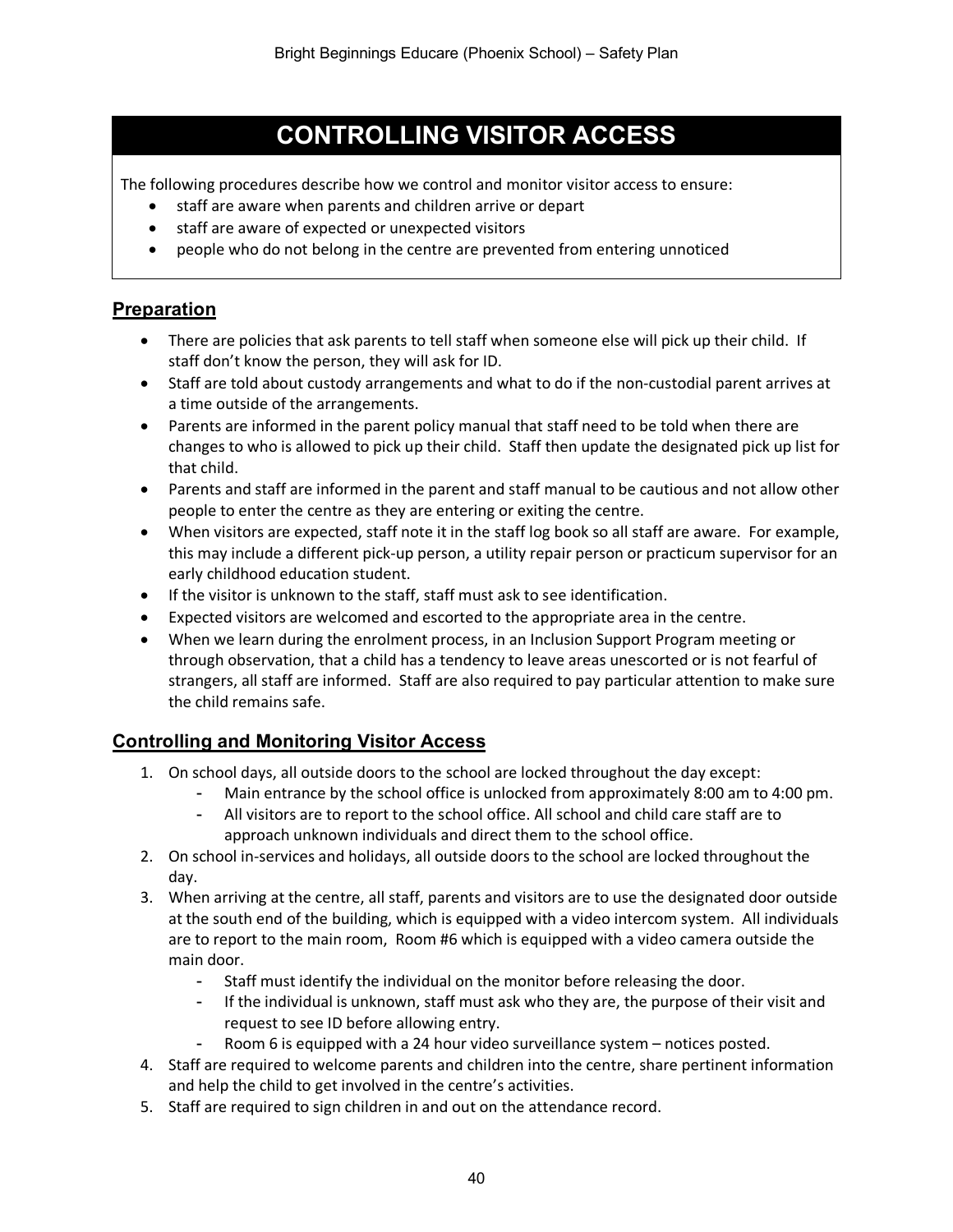- 6. Parents are required to directly tell a staff member when they are leaving the building, with or without their children and to not allow other people into the centre when entering or leaving the centre.
- 7. Staff are required to visually check when they hear the door to make sure a child is not leaving without an appropriate adult.
- 8. During school hours, the interior doors to child care rooms are locked.
- 9. The gym is only used outside of school hours when the outside doors are locked. Staff are to continually monitor the gym doors at all times.
- 10. Children are directly supervised into the school when coming in to use the washroom from the playground and the staff wait outside the washroom door.
- 11. Indirect Supervision for Children with Written Parental Permission
	- Children must ask staff when they need to leave the room to go to the washroom or their locker in the hallway.
	- Staff note the children's names and time they left the room to use the washroom on the white board and erase it out when they return to the room. The staff monitor the time to make sure the children return in a reasonable amount of time (approximately 3 to 5 minutes).
	- When children go to their locker, children leave the door open and staff monitor the time to make sure the children return in a reasonable amount of time (approximately 30 seconds to 1 minute.)
	- If children want to move to a different room or playground when the group is not moving, they must tell staff. Staff use walkie talkies or cell phones to let the staff in the other area to expect the child and to say when the child has arrived. The staff monitor the time to make sure the children return in a reasonable amount of time (approximately 1 to 2 minutes)
	- In all situations, if children do not return to the directly supervised area within a reasonable amount of time, staff go to check on them and request assistance from another staff when needed.
	- For additional information see *Appendix: Indirect Supervision Policy*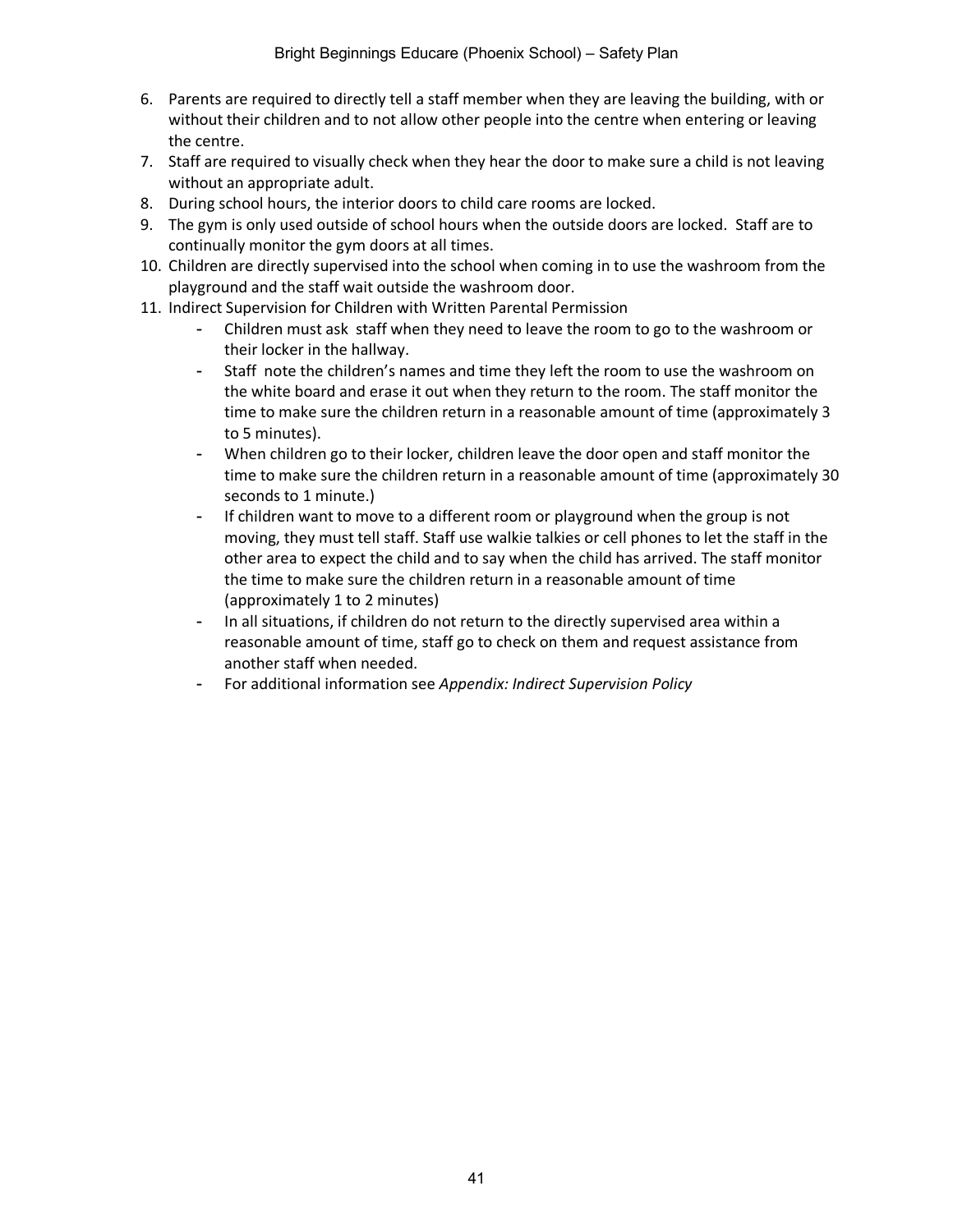## **SAFE INDOOR AND OUTDOOR SPACE PROCEDURES**

The following procedures describe how we ensure:

- safe indoor spaces
- safe outdoor spaces

#### **Staff should:**

- Watch for any safety concerns throughout the day.
- Correct the situation to the best of their abilities and document what was done.
- Bring concerns to the attention of the Team Leader (or designated alternate). Make sure action is taken, if needed.
- Note any safety concerns and related reminders about appropriate procedures in daily staff communication log book.
- Watch for suspicious activity in the neighbourhood and report it to the director and the police, if necessary.
- Stay alert to their surroundings when in the playground or on outings.
- Trust their instincts and, if they feel uncomfortable in a place or situation, to gather the children and leave immediately.

#### **Staff on opening shift should:**

- 1. Review all items on the Opening Duties list. Complete the *Daily Safety Checklist – Indoor* and *Daily Safety Checklist – Outdoor*.
- 2. Correct any safety concerns to the best of their abilities and document what was done.
- 3. Make sure the Assistant Director is aware of any concerns and things that need to be done.
- 4. Note any safety concerns and related reminders about appropriate procedures in the daily staff communication log book.

#### **Staff on the closing shift should:**

- 1. Do a walk-through and make sure all appliances are unplugged, the stove is turned off, etc.
- 2. Complete the End of the day *Daily Safety Checklist*
- 3. Note any safety concerns and related reminders about appropriate procedures in the daily staff communication log book.

#### **Executive Director/Assistant Director (or designated alternate) should:**

- 1. Make sure bi-monthly and annual inspections for which the centre is responsible are completed and documented on the appropriate checklists.
- 2. Complete and document any required repairs or actions. Contact school personnel if the repairs or actions are the school's responsibility.
- 3. Review enrolment forms, Inclusion Support Program intake and review meeting minutes and URIS *Individual Health Care/Emergency Response Plan* as applicable for any specific requirements for a child with additional support needs.
- 4. Make any necessary changes to indoor or outdoor spaces to make sure children with additional support needs are safe. Contact school personnel if required changes are the school's responsibility.
- 5. Communicate safety concerns or changes to procedures to all staff:
	- Note concerns in the daily communication log book.
	- Review at a staff meeting and, depending on how serious the situation is, share with the board of directors.
- 6. Make sure safety concerns that relate directly to parents or require a change in their behaviour are posted in a prominent area. If the concern is serious, write a letter to each parent.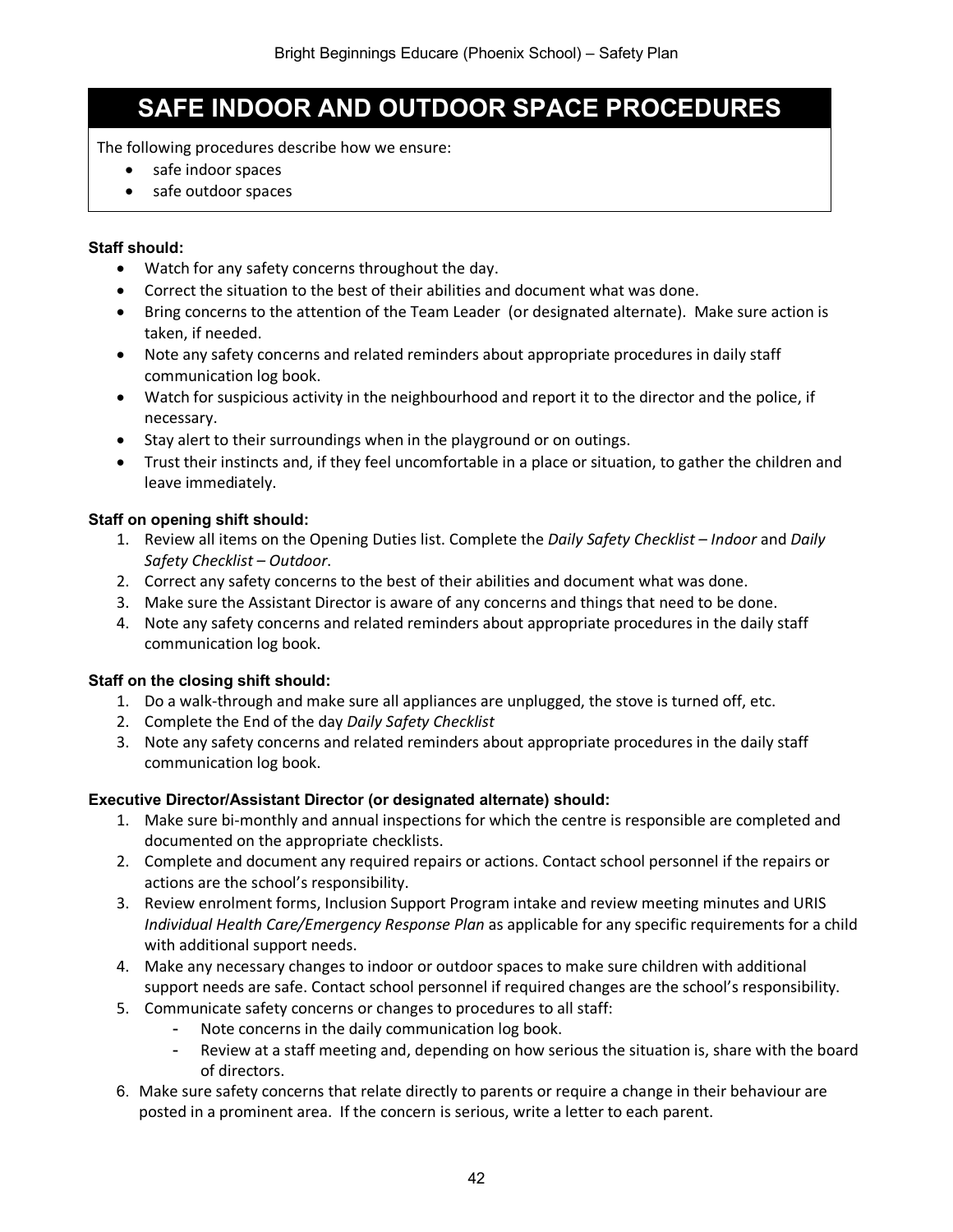## **STAFF TRAINING**

The enhanced safety plan will be reviewed and specific responsibilities will be discussed with the Executive Director (or designated alternate) when a staff member is given responsibilities for fire safety or emergency response procedures.

## **TRAINING FOR NEW STAFF**

#### **New staff are required to:**

- 1. Read the enhanced safety plan and discuss it with the Executive Director (or designated alternate).
- 2. Review the *Opening/closing Duties List and Bi-Monthly Indoor Safety Checklists* with the Team, Leader(or designated alternate) to learn how to control fire hazards and their responsibility to address any fire safety issues that they see. Staff are instructed to bring fire safety issues to the attention of the director. Issues not resolved by the director can be taken to the board.
- 3. Review *Individual Health Care Plan/Emergency Response Plans* for all children enrolled with anaphylaxis (life-threatening allergies). Be trained in the use of a child's auto-injector and child-specific avoidance strategies detailed in each individual plan.
- 4. Review several practice drills with the Team Leader (or designated alternate) to learn how to improve their participation and to have their questions answered.
- 5. Sign off that they have received training

#### **The Team Leader (or designated alternate) will show new staff the locations of:**

- staff communication log book (containing important information to read daily)
- emergency phone number list including:
	- $\triangleright$  the centre's location address
	- $\triangleright$  designated place of shelter
	- $\triangleright$  contact information for school personnel
- fire alarm pull stations
- fire extinguishers
- emergency backpacks that contain child information records and staff emergency information
- first aid kits
- a copy of the enhanced safety plan
- *Individual Health Care Plan/Emergency Response Plans* for all children enrolled with anaphylaxis (lifethreatening allergies) or other applicable health conditions
- adrenaline auto-injectors for children with anaphylaxis

#### **The Executive Director (or designated alternate) will discuss and demonstrate to new staff:**

- when to use a fire extinguisher
- what type of fire extinguisher to use
- how to use the PASS method in the use of a fire extinguisher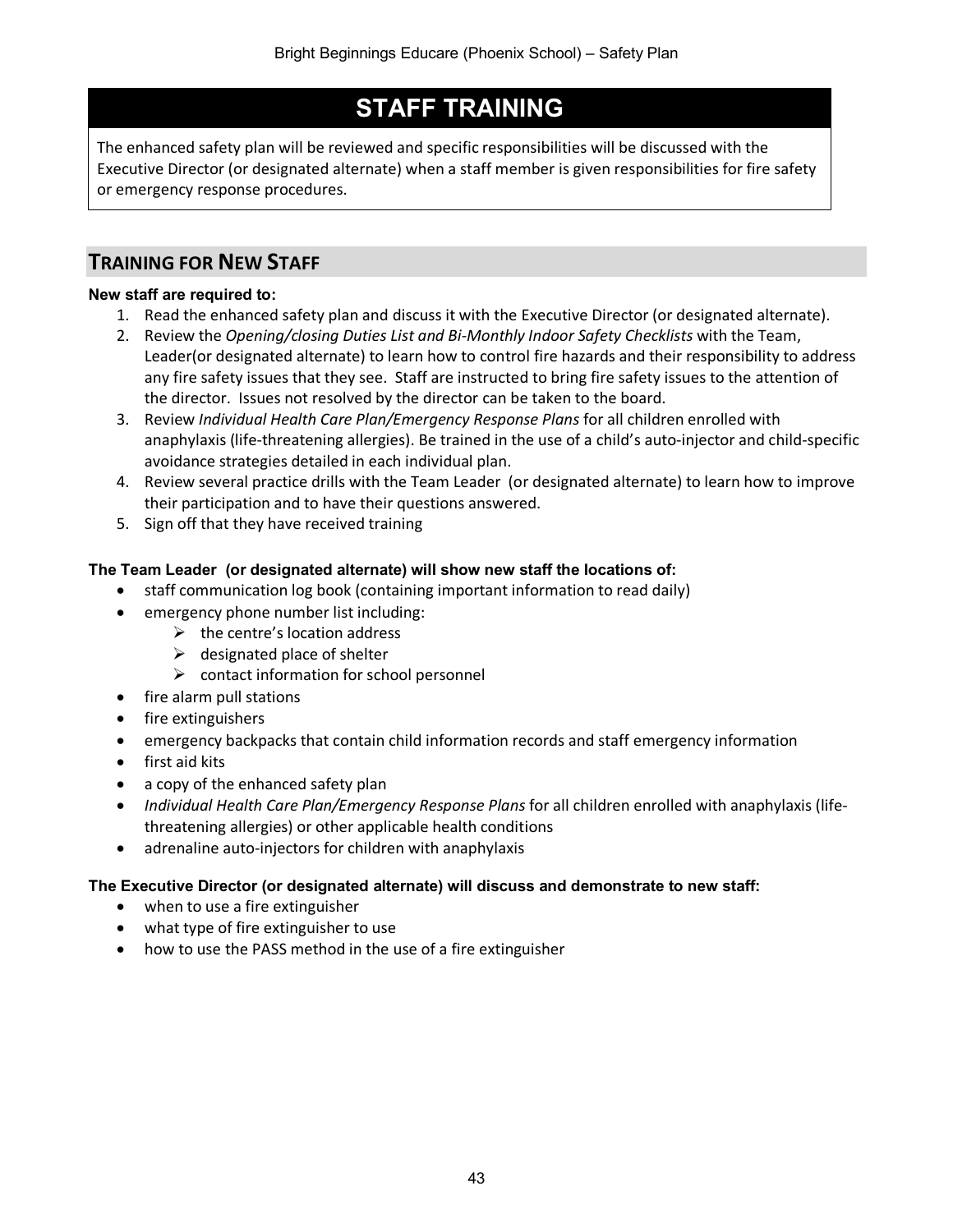## **TRAINING FOR ALL STAFF**

#### **All staff will:**

- 1. Review their actions, as well as the actions of the children, after each practice evacuation or shelter-inplace drill and discuss ways for improvement.
- 2. Review how to use a fire extinguisher at least once a year.
- 3. Be retrained in the use of a child's auto-injector and child-specific avoidance strategies detailed in each *Individual Health Care/Emergency Response Plan* for children with anaphylaxis (life-threatening allergies) at least annually.
- 4. Be retrained in specific plans detailed in each *Individual Health Care/Emergency Response Plan* for children with other applicable health conditions at least annually.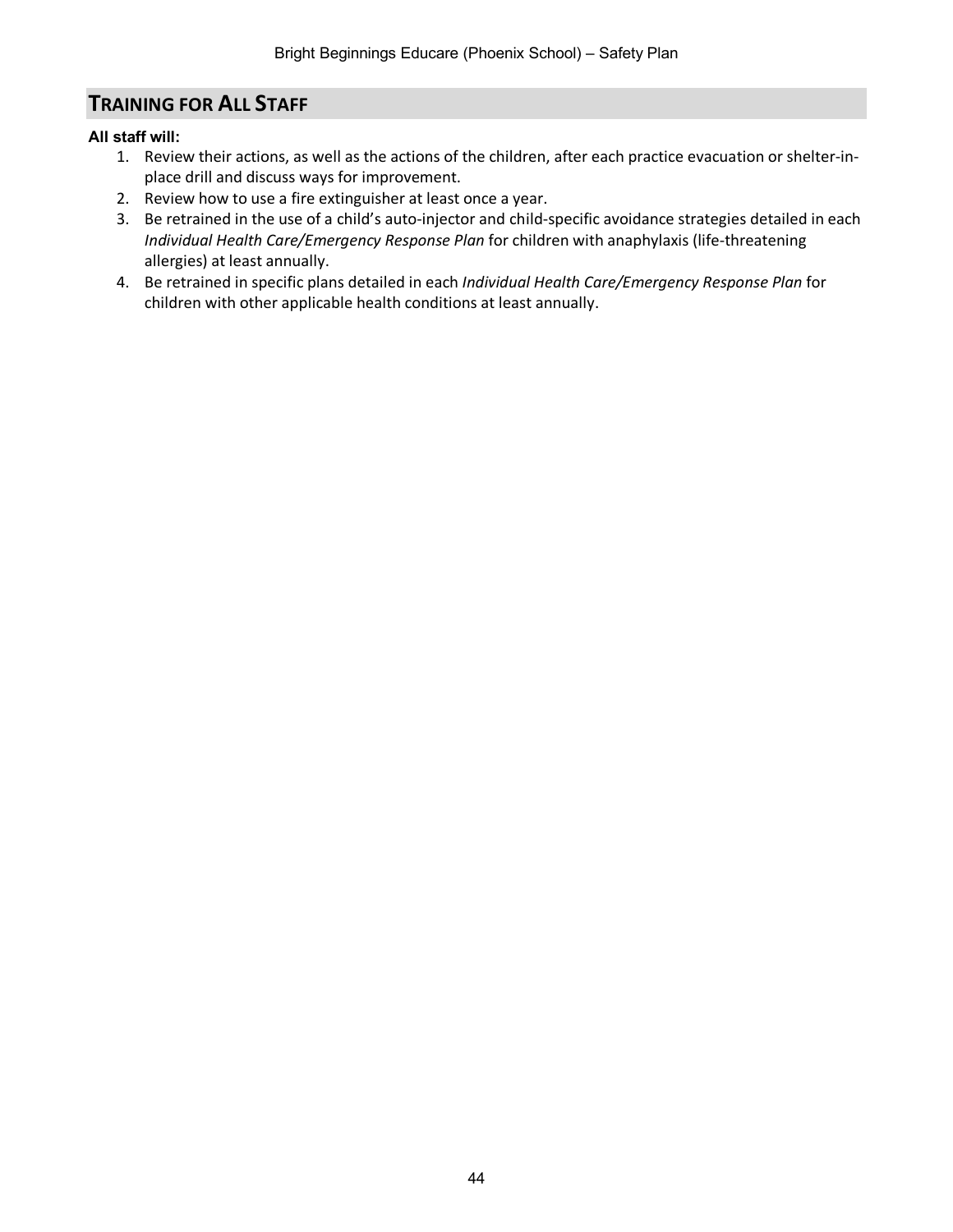## **BOARD OF DIRECTORS ROLES AND RESPONSIBILITIES**

#### **The roles and responsibilities of board members are outlined in our board orientation package indicating:**

- 1. New board members are required to read the enhanced safety plan and to discuss it with the director (or designated alternate).
- 2. The board will review and discuss the enhanced safety plan at board meetings at least annually.
- 3. Board members will review annual fire, public health and child care centre inspection checklists to ensure that the director (or designated alternate):
	- addresses any fire safety issues
	- monitors that all procedures to control fire hazards are completed
	- makes sure all required inspections and maintenance of fire safety equipment are completed and documented as required
	- addresses any public health concerns
	- addresses any child care licensing non-compliance issues or other concerns
- 4. The board will encourage Executive Director and staff to bring fire safety or other safety issues to their attention as stated in personnel policies, during employment orientations and during annual reviews of enhanced safety plan with all staff.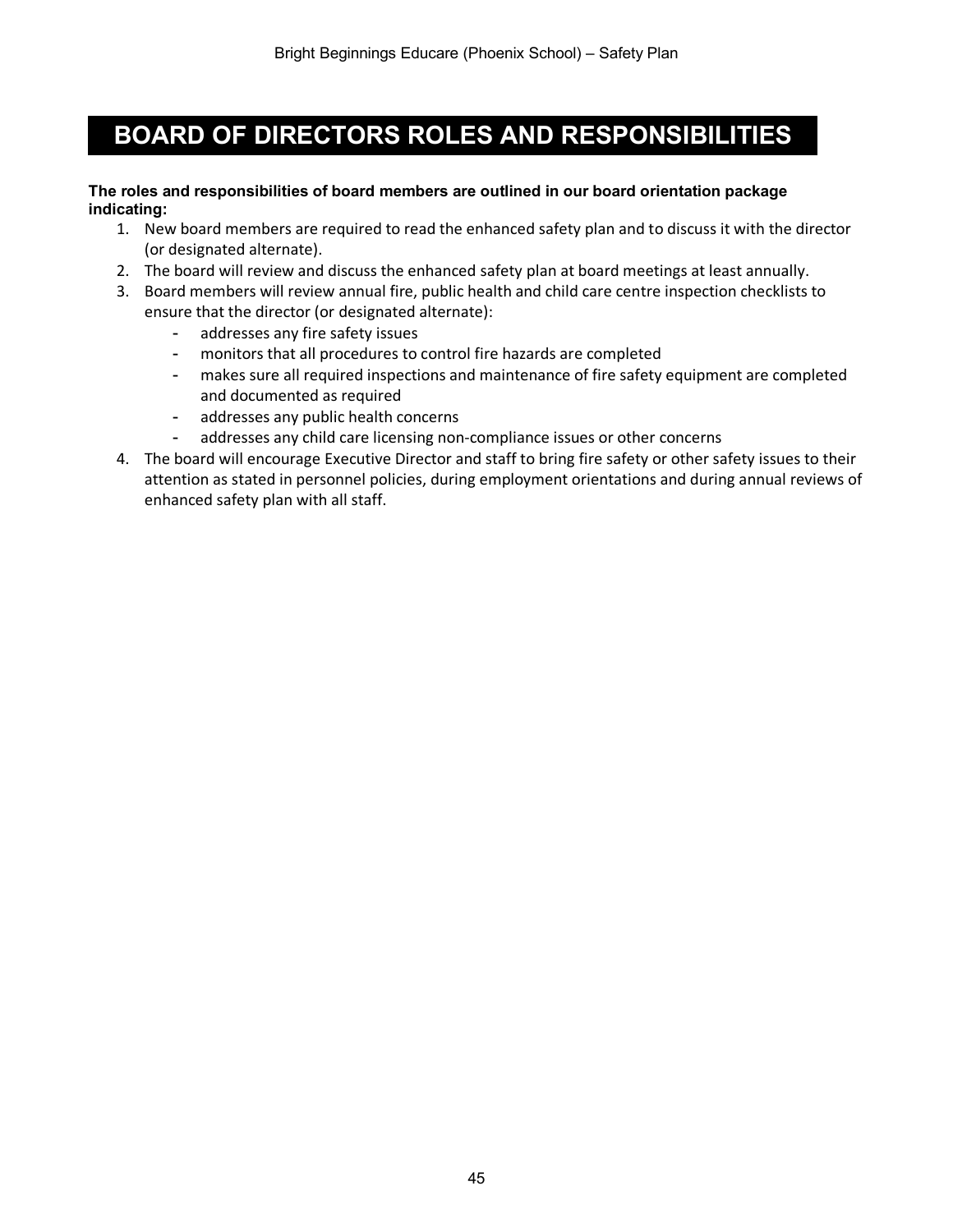## **STAFF AND BOARD ANNUAL REVIEW**

#### **The enhanced safety plan will be reviewed annually at the board meeting in November by:**

- all supervisory staff and designated alternates
- the board of directors

Any necessary changes or revisions will be made by the Executive Director and board including:

- increases or decreases in staffing levels
- increases or decreases of licensed number of children
- changes to rooms or floor spaces occupied by the child care centre
- changes to emergency procedures

If revisions are made, new copies will be printed with the revision date and submitted to the child care coordinator for review and approval. If the revisions are related to fire safety or fire evacuation procedures, a copy will also be submitted to the fire inspector for review and approval.

The revised enhanced safety plan will be:

- distributed to all supervisory staff and designated alternates
- posted in the child care centre for reference by the fire authority
- kept in the staff communication area for easy access and review by child care staff
- reviewed by child care coordinator
- reviewed by the fire authority

The enhanced safety plan will be reviewed annually with all staff at the staff meeting in February or after revisions have been approved.

#### **Centre - School Annual Review**

Controlling visitor access procedures for the child care centre and school will be reviewed by the Executive Director and school principal annually in October. It will also be reviewed when there is a change in school principal, custodian, secretary, Executive Director and/or Assistant Director.

At this time, the school emergency response plan and school tree will be reviewed and discussed. If revisions are made, the principal will provide revised copies to the Executive Director.

#### **Individual Health Care Plan/Emergency Response Plans (URIS)**

Plans will be reviewed every year for each child enrolled with anaphylaxis (life-threatening allergies) or other applicable health conditions.

The Executive Director (or designated alternate) will monitor expiry dates for individual plans.